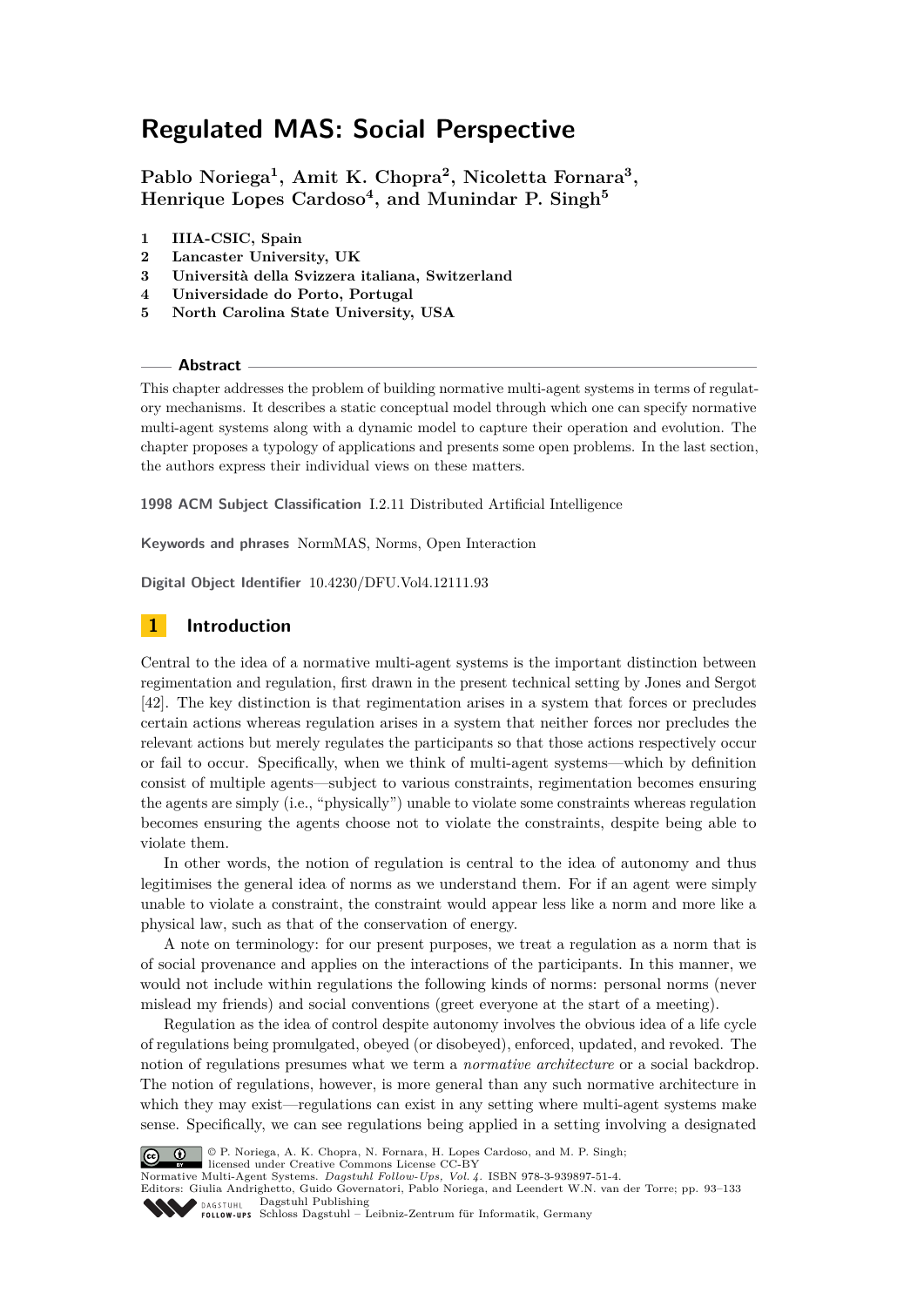*governor* [\[54\]](#page-38-0) for each agent, just as much as in a setting involving social control. And, regulations can be promulgated by a central authority just as much as being democratically decided. Our emphasis, as multi-agent systems researchers, falls on normative architectures that respect the autonomy of the participants and carry a conceptually decentralised flavour. Even such architectures may be realised in systems wherein the participants elect a governor who either enforces the regulations they jointly promulgate or promulgates and enforces regulations on its own initiative. It is not surprising that many computational architectures reflect one of the cases where a governor is either elected or appointed, even if the remaining participants might be notionally peers of each other.

### **1.1 Example**

To motivate this discussion further, let us consider the example setting of traditional commerce. Commerce clearly involves autonomous parties: buyers and sellers at the very least and often members of an extensive ecosystem of suppliers, shippers, payment processors, and ratings agencies. Since the parties are autonomous, regimentation is out of the question: you cannot prevent a seller from selling illegal goods or from failing to ship goods that the buyer has paid for nor the buyer from refusing to pay for goods ordered. But regulation is essential. The buyer and seller can regulate their transaction to some extent by entering into a contract that specifies the transaction. Or, they may adopt the regulations in place in their social environment, such as the city or marketplace where they operate. In either case, in general, each party would rely upon another entity to help enforce a regulation when its interests are at stake in the satisfaction of the regulation. This entity could be a government agency, an industry board, or a nominated third-party that the participants agree upon. Although the parties may also function without such an entity to back the regulations, such a situation becomes rarer as the stakes go up.

Now what would change if we move to electronic commerce? Clearly, the same or similar roles are still involved. It is obvious that there is an equal need for regulation in virtual settings as well. E-commerce is usually facilitated through marketplaces such as eBay wherein the buyers and sellers can meet to conduct business. The marketplace serves as a promulgator and enforcer of regulations. Thus the most common form of e-commerce employs a centralised architecture. In the days of Usenet prior to the Web, it was common for users to find each other and conduct transactions without a formal marketplace. This is analogous to transactions where the parties find each other through Craigslist today. Such transactions might involve one party sending a payment to another to purchase the specified goods. In such settings, too, regulations apply though there is no ready means to enforce them. Potentially, in some countries such as in the US and Europe, the government can get involved if broader regulations against fraud in commerce appear to be violated.

Let us imagine that we have a virtual marketplace. Clearly the entities that live in such a marketplace are not people but their software agents. This leads to the question of to whom do the regulations apply: the agents or the people? An important idea here is one of responsibility and accountability, for example, as delineated by Mamdani and Pitt [\[50\]](#page-38-1). One can imagine a virtual world populated by software agents where each agent acts on its own behalf and is therefore subject to the virtual world's regulations. But in the more common uses of agents, especially in settings such as commerce that involve an external reality, the agents are merely representatives of people. The agents could be intelligent and function without minor guidance but insofar as they are representatives of people, the regulations apply to people, who must bear the consequences of obeying or disobeying them. The situation is analogous to a business owner using an accountant to prepare a government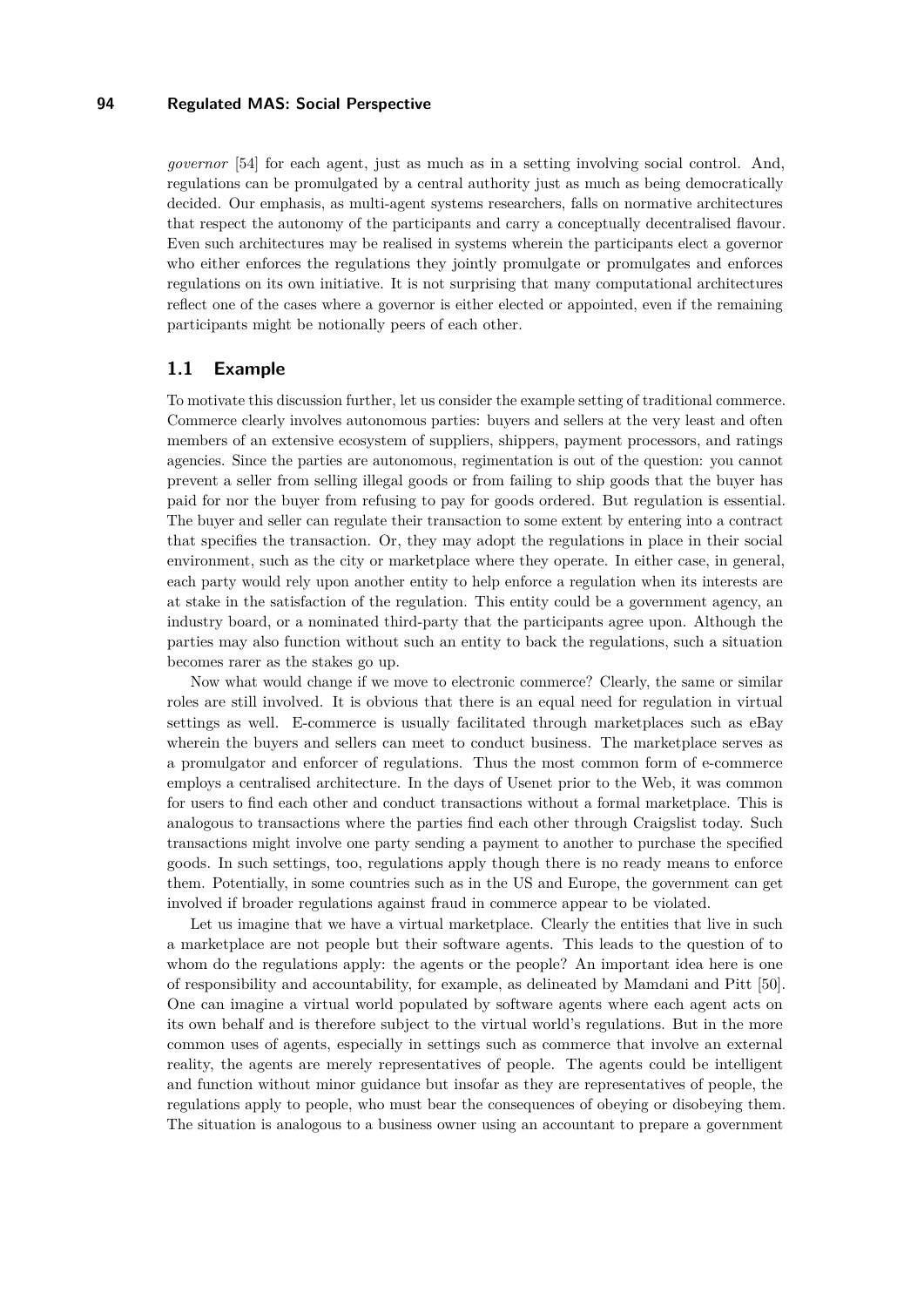filing. It is the business owner who is subject to government regulations and would bear the consequences of complying or not, unless the accountant has violated regulations pertaining to the field of accountancy.

Restricted in this manner, we view each agent as representing a principal. The computational system, such as the marketplace above, facilitates interactions among the agents by supporting the necessary bookkeeping but does not have a life of its own. That is, the computational system is merely an instrument. The life belongs to the participants, including the principal whom the marketplace viewed as an agent represents. Actions in the computational systems *count as* actions in the real world where they are subject to appropriate regulations.

### **1.2 Layout of the Chapter**

The main objective of this chapter is to formulate the research challenges of regulated MAS. The remainder of this chapter is organised as follows. Section [2](#page-2-0) takes a closer look at some typical applications of regulated MAS. Section [3](#page-5-0) provides a deeper motivation of normative architectures wherein regulations are feasible, discussing the common traits of normative architectures. Section [4](#page-7-0) describes the main components of a conceptual model for regulations. Section [5](#page-10-0) introduces how such a conceptual model can be operationalised in the above architectures. Section [6](#page-12-0) discusses some dynamic aspects of regulations, especially how they evolve over time. Section [7](#page-12-1) relates regulated MAS with other perspectives in computer science, with an emphasis on the software engineering of sociotechnical systems. Section [8](#page-15-0) illustrates a real-life example of a regulated MAS drawn from the domain of open innovation. Section [9](#page-17-0) summarises some open research problems pertaining to regulated MAS. Section [10](#page-25-0) provides a soapbox for each of the authors to describe their personal views.

# <span id="page-2-0"></span>**2 Normative Applications**

Regulated MAS serve one main function, to set a "level playing ground" (as D. North [\[55\]](#page-38-2) postulates for institutions). Putting it bluntly, regulated MAS create an *institutional reality* that is different from the physical reality. In the institutional reality, only *institutional facts and actions* exist. As we discuss in the next section, these two realities have some correspondence thanks to the "constitutive" norms. Those norms produce, on one hand, the legitimacy of the regulated MAS to create an institutional reality that is governed by regulations and to enforce these on participants and, on the other hand, the entitlements needed by agents to act within that institutional reality and consequently held liable in the actual world. In addition, those constitutive norms also determine the ontology that will exist in the institutional reality and the *counts-as* relationship that establishes a correspondence between facts and actions in the physical world, and institutional facts and actions (see Searle [\[62\]](#page-38-3)). The ultimate purpose of a regulated MAS is to articulate interactions where several *autonomous* agents may be involved. By fixing ontology and regulating admissible and legal actions, the regulated MAS reduces uncertainty and simplifies decision-making "surrounding agents with reliable and perceivable patterns of events that allow them to make reasonable and stable calculations about behaviour" [\[65,](#page-38-4) p. 78]. Furthermore, governance, by providing some degree of control over undesired behaviour, serves to allocate risk and limit the exposure and liability of agents.

A regulated MAS is supposed to be implemented *properly* (with respect to the three integrity challenges discussed on Page [99\)](#page-6-0), and to make the aforementioned institutional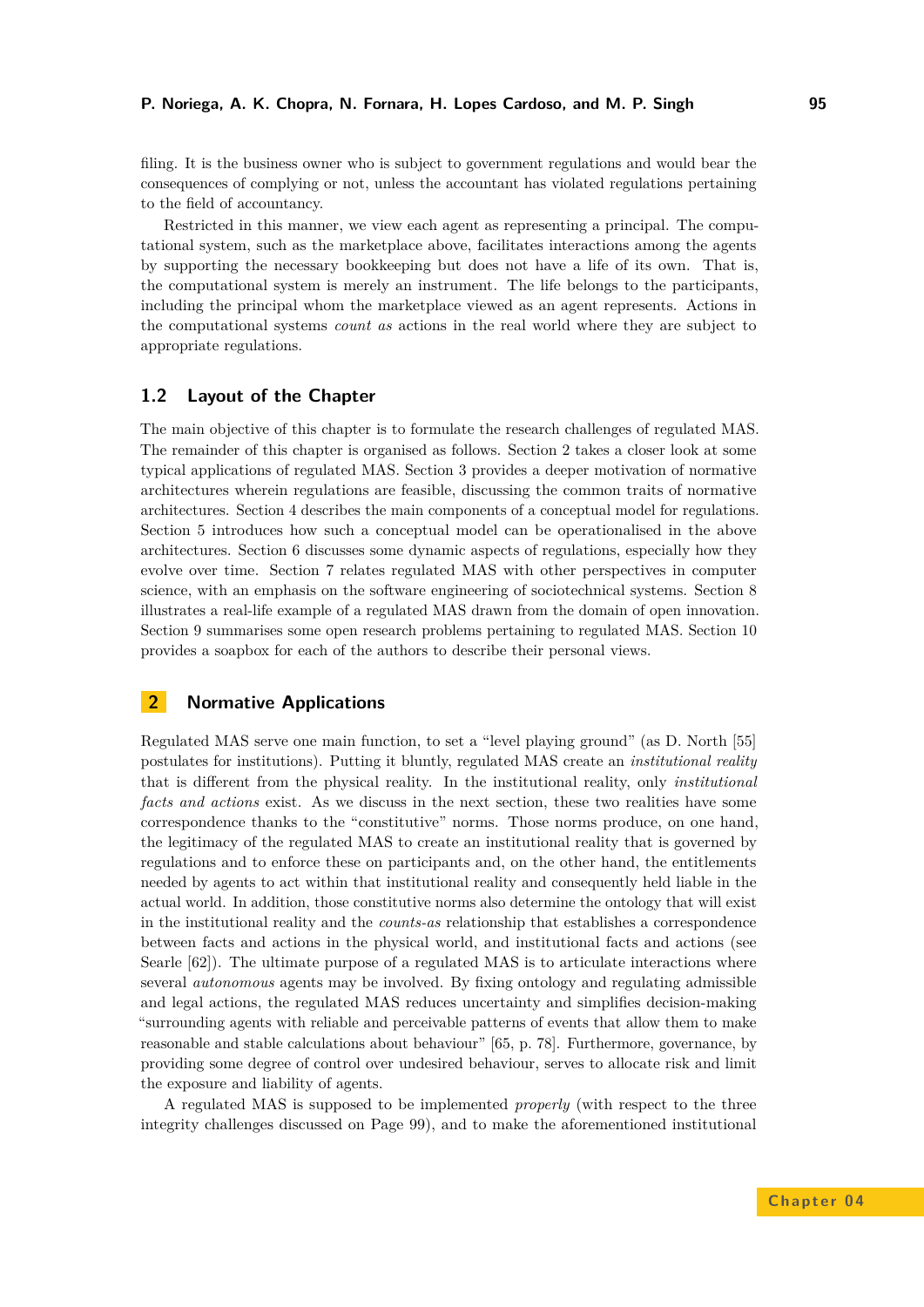reality work. The implementation also needs to support five components that are essential for that *normative architecture* we mentioned above:

- $\blacksquare$  A "virtual space" where agents may interact.
- $\blacksquare$  A "shared ontology" to which all agents may univocally refer to.
- An "interaction model" that determines what the primitive or atomic agent actions are and how they may be interlaced into activities involving many agents.
- $\blacksquare$  A "set of regulations" that affect agent interactions. In addition a collection of norms of different sorts, this set may contain an explicit mention to regimented constraints and may also include (*meta*)norms that regulate how existing norms may be modified or revoked and how new norms may be introduced in the set.
- $\blacksquare$  A "governance model" which consists of two complementary elements. First, some principles about compliance (i.e., constraints—within the regulated MAS—whose enforcement is regimented, norms whose enforcement is discretional—in the sense that the sanctions may be imposed or not depending on the judgement of the enforcers—and yet another type of norms whose application is not discretional). Second, enforcement mechanisms that contend with violations; that is, how infractions are ascertained and then dealt with (e.g., a centralised mechanism, some law enforcement agents, self-regulated peer-to-peer control).

What are the conditions that make a regulated MAS useful in practice? There is a threefold answer:

First, when the agents whose participation is regulated have the following features: (i) they are autonomous towards observance of norms (ii) their internal decision-making and motivation is beyond the control of the regulated MAS, (iii) the agents may be malicious or incompetent and thus are likely to infringe norms, (iv) may "enter or leave" (be active in) the virtual space at will, (v) are independent from each other or do not represent the same principal and thus may have different and perhaps conflicting individual goals, and (vi) there is some liability in their actions.

Second, when the situations where these agents meet have the following features: (i) regulated activities are repetitive (no need to regulate one-shot situations), (ii) activities are performed in a shared social context (at any point in time several individuals share the same state of the world, the same regulations apply to all and any institutional action by any of them affects the shared state of the world) (iii) regulated interactions are perceivable and applicable conventions are ostensible.

Third, the regulated MAS is backed by an organisation and supported by technological artifacts that resolve the "integrity challenges" that are discussed in Section [5.](#page-10-0) Namely: (i) create the stable interaction environment and maintain it in proper operation, (ii) manage access and "identity" of participating agents, (iii) implement the governance model, (iv) assure the persistence and enforcement of regimented constraints as well as the sound management of regulations.

# **2.1 Towards a typology of regulated MAS applications**

Since the notion of a normative MAS is recent and few multi-agent system approaches include normative aspects explicitly as part of their conceptual framework there are not many examples of actual regulated MAS applications. Nevertheless, the examples reported in the last chapter of this book provide a suggestive indication of the types of applications of regulated MAS that are being or will be developed. Other examples of applications, which may qualify as regulated MAS in the sense just described, may be drawn from a number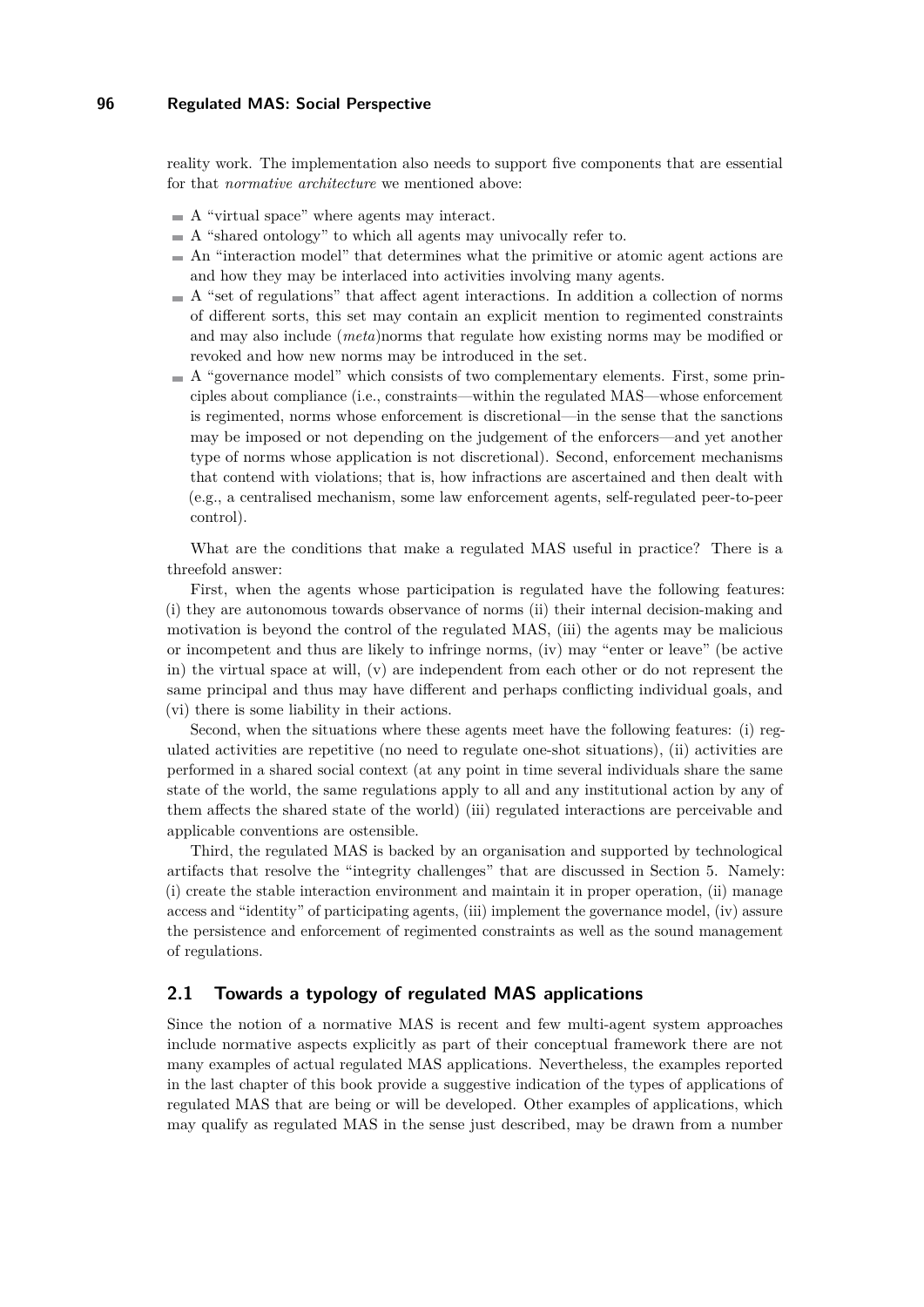#### **P. Noriega, A. K. Chopra, N. Fornara, H. Lopes Cardoso, and M. P. Singh 97**

of "standard" MAS that have been developed from an organisational or an institutional standpoint. Additionally, some conventional systems and even some multi-agent systems that organise social or collective activities may be reified as regulated MAS, even if the actual normative component in some of these maybe flimsy. Note, however, that for all these examples, the provisos stated in Section [7](#page-12-1) should be kept in mind.

A look at those three sources of examples allows us to venture four distinct types of applications that involve agents, situations and organisational functionalities for which regulated MAS are appropriate.

- **Hard-wired sociotechnical systems.** Systems where the conventions that regulate agent interactions are established at design time and are issued and maintained by the owner of the system [\[69\]](#page-39-0). Although many of these conventions are hard-wired into mostly static workflows in a regimented way, there may also be some norms that might be violated and need enforcement and regulations may evolve over time. The balance between regimentation and enforceability (and the corresponding enforcement mechanisms as well as the dynamics of the regulations) respond to pragmatic aspects like efficiency, ease of use, accountability, trust-worthiness, risk, and liability. Typical examples are e-markets (for on-line sales, e.g., eBay and PayPal), enterprise information systems (for hospital management, hotels) and web-based conventional social activities (for example, e-government transactions, e-learning or some forms of mobile health care).
- **Agent-reified conventional regulated environments.** This type includes social conventional or traditional activities that are subject to norms, but are now web-enabled in some way and involve agents that perform regulatory functions; for example, collective writing in Wikipedia. Some of these sociotechnical systems may be properly labeled regulated MAS. Examples of these type in Chapter 7 of this book are the one about norms in open source software repositories by Savarimuthu and Dam; the one by Villata and Gandon, on data licensing in the web; and the one by Fornara and Eynard on data collection.
- **Artificial social systems.** Two distinct breeds: (i) Those systems used for modelling and simulation in fields like experimental economics, sociology or policy-making; for example, the UAV (unmanned autonomous vehicles) example by Governatori and Lam, and the water management policy simulator example by Noriega (both in Ch. 7) and (ii) Virtual worlds, for immersive remote interactions, like the ones discussed by Cranefield and Verhagen (in Ch. 7); and virtual worlds as those used in games, like those discussed by Dignum (also in Ch. 7). In both types of applications, the advantage of a regulated MAS is that design concerns about agents and the environment are clearly separated; the use of explicit formal norms allows for a more abstract and flexible specification of conventions, scenarios and performance indicators, and in addition these may support to some extent off-line and on-line reasoning by designers and agents.
- **Open sociotechnical ecosystems.** In these systems a regulated MAS furnishes the normative architecture that enables the inception and runtime support of new organisations, agreements or collective activities that are subject to their own regulations and may be created by centralised off-line design or by on-line peer-to-peer collaboration of participating agents. Examples of these systems are the virtual enterprises scenario proposed in [\[45\]](#page-37-1), the Ocean Observatory Initiative (OOI) reported by Singh et al. in Chapter 7 of this book and the Green Open Innovation Platform described below in Section [8.](#page-15-0)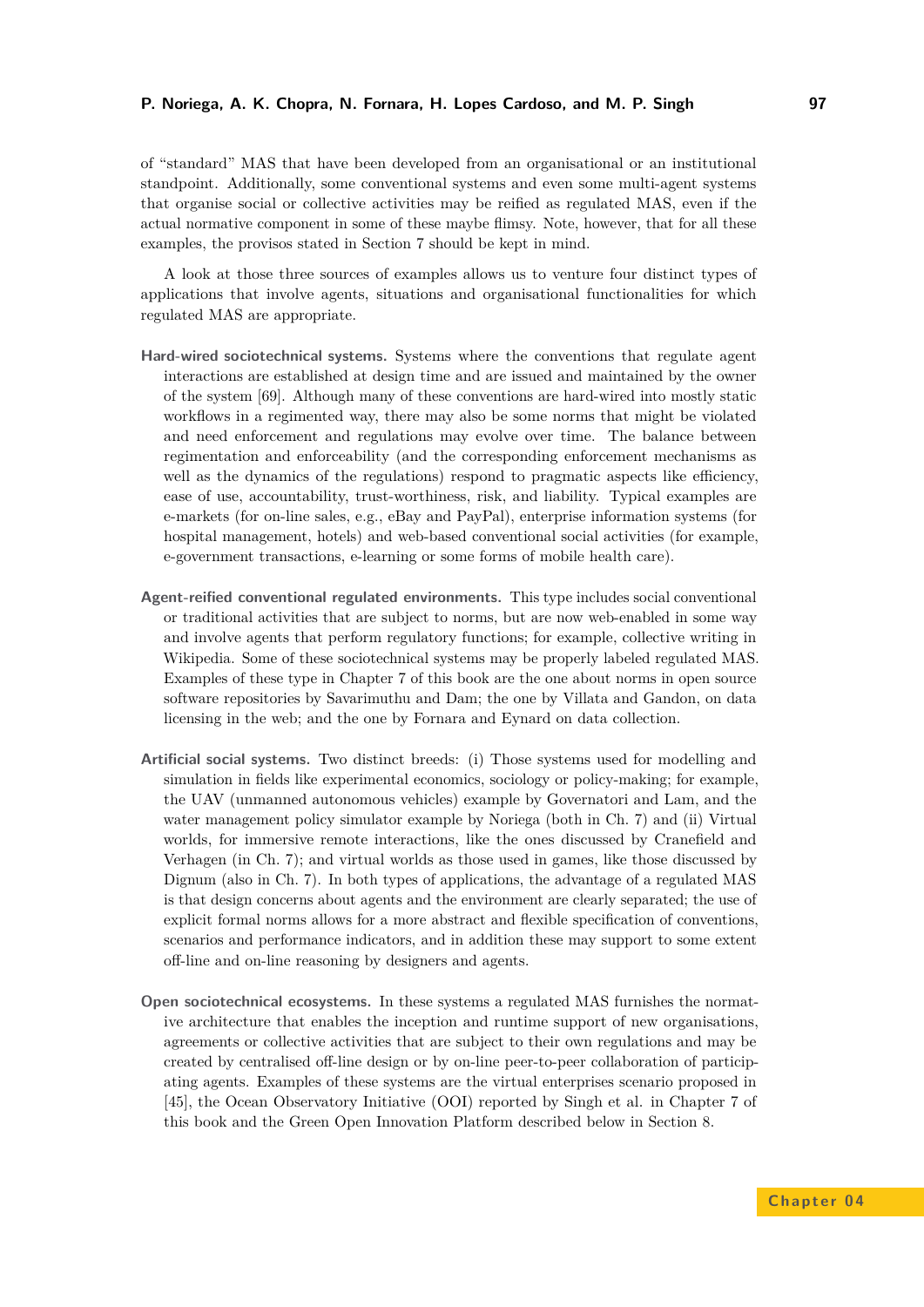<span id="page-5-1"></span>

**Figure 1** The relationships between the parts of a sociotechnical system.

# <span id="page-5-0"></span>**3 Normative Architecture**

The foregoing sections made the case for regulated MAS as involving agents who represent principals. Let us now consider the architecture of a regulated MAS, which we dub the *normative architecture*, in conceptual terms. The agents function as autonomous with respect to other agents but they derive their autonomy from the principals they represent, thereby making the principals accountable for their actions. In this manner, regulations make the most sense in settings that combine the social and the technical spheres. In this regard, we can treat regulated MAS as *sociotechnical systems* [\[69\]](#page-39-0). Sometimes this term is used for systems that merely involve human interaction with a computer; here, we specifically mean interactions between socially autonomous entities, such as people and organisations, though the interactions involve and are mediated through technical artefacts such as computers.

Figure [1](#page-5-1) describes how a regulated MAS may be understood. At one side is the world, which we can think of approximately as the "physical" world. More carefully, it represents the objective reality for the purposes of modelling. For example, in commerce, the world provides a home for the goods being bought and sold as well as the infrastructure such as for shipping and paying that commerce needs. In a multi-user virtual environment, the world may simply be the virtual reality in which avatars of the users exist and function.

At the other side lie the technical artefacts. For our purposes, these are computational representations of the world as well as means (programs) to manipulate them. We can resolve the distinction between representation and reality simply in terms of how we choose to model. Whatever is endogenous falls into the technical artefacts and whatever is exogenous falls into the world. For example, although physical goods, vehicles, currency are clearly the province of the world, we might treat the services that deal with such objects as internal or endogenous. A key distinction is that whatever is endogenous can be manipulated computationally from the model and vice versa. Referring back to Section [1,](#page-0-0) the endogenous parts can be regimented (the bank account is never overdrawn) but what is exogenous can only be regulated (the customer shouldn't write a check for more money than he has in his account) [\[69\]](#page-39-0).

At the top, we place the regulated MAS itself, which exists in the world and is realised through the technical artefacts. The whole idea of commerce, for example, resides at this level. People may pass objects back and forth but only in some suitable settings can such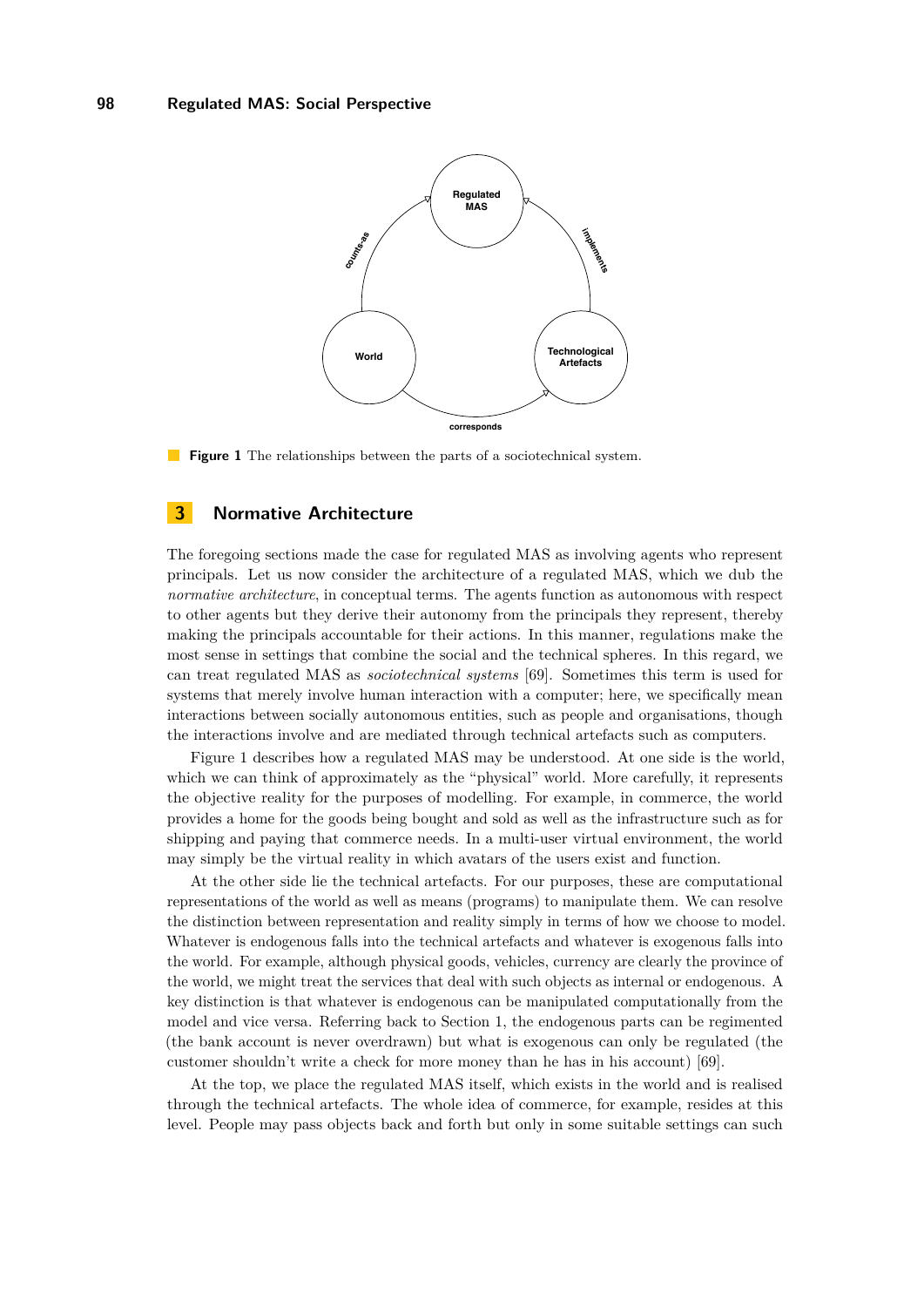<span id="page-6-0"></span>

**Figure 2** A sociotechnical system schematically.

actions *count as* [\[62\]](#page-38-3) a commercial transaction. In particular, these settings involve the satisfaction of various norms, and impose regulations upon the transaction—for example, that goods can only be sold by someone who has ownership of them (not just possession) and a successful transaction results in a change of ownership.

The above characterises a regulated MAS in conceptual terms. How can we realise such a system? Figure [2](#page-6-0) describes a sociotechnical system in schematic terms. We view such a system as having three main parts. The sociotechnical system is grounded in the physical world, inhabited by exogenous resources such as vehicles (autonomous or otherwise). Overlaid on the physical world is the technical (i.e., computational) structure, inhabited by information resources such as databases. Normative reality, home to the regulations, exists over the physical world and technical artifacts. In this manner, social interactions—that is, those subject to regulations—may be realised in the physical world through the mediation as needed of the technical artifacts.

The main conceptual challenge in regulated MAS is to maintain their *integrity* if only to ensure that regulations are being obeyed or to find out whether they are being disobeyed and by whom. Ensuring integrity in a sociotechnical system is nontrivial. Since a sociotechnical system brings together three concerns in its modelling, it is important to recognise that each of them may potentially be the cause of an integrity violation. First is the challenge in ensuring that the regulated MAS itself is sound: that is, the regulations do not conflict with each other and are potentially jointly achievable in principle. Chapter 2 addresses these formal challenges.

Second is the challenge of ensuring that the technical artefacts are correct. Let us put aside implementation-level concerns, such as that the sorting routine being used is correct, which we can capture in terms of the underlying infrastructure. The main conceptual aspect of integrity of the artefacts comes down to what is termed *identity* in computing parlance [\[20\]](#page-36-0) but better corresponds to an ability to identify relevant objects. Identification is a crucial function of sociotechnical systems. Not surprisingly, the ability to identify principals is crucial for accountability: if we don't know who's who, we have no legitimate basis for determining if a regulation is being obeyed or disobeyed. The ability to identify technical artefacts is equally as crucial because it enables tracing actions to their principals and thus potentially determining who was responsible for obeying or disobeying a regulation. In traditional human societies, for example, a small village, each party would be known to every other party. In larger human societies, identification becomes difficult. In modern settings, the government, which plays the "governor" role alluded to in Section [1,](#page-0-0) additionally provides a means to identify the participants. Likewise, in virtual settings such as eBay, the resident authority (think of it as the governor of the eBay marketplace) provides the identification.

The provisioning of identification is a common feature of regulated settings. An ability to identify a participant is a prerequisite for regulating its interactions. Identifiability can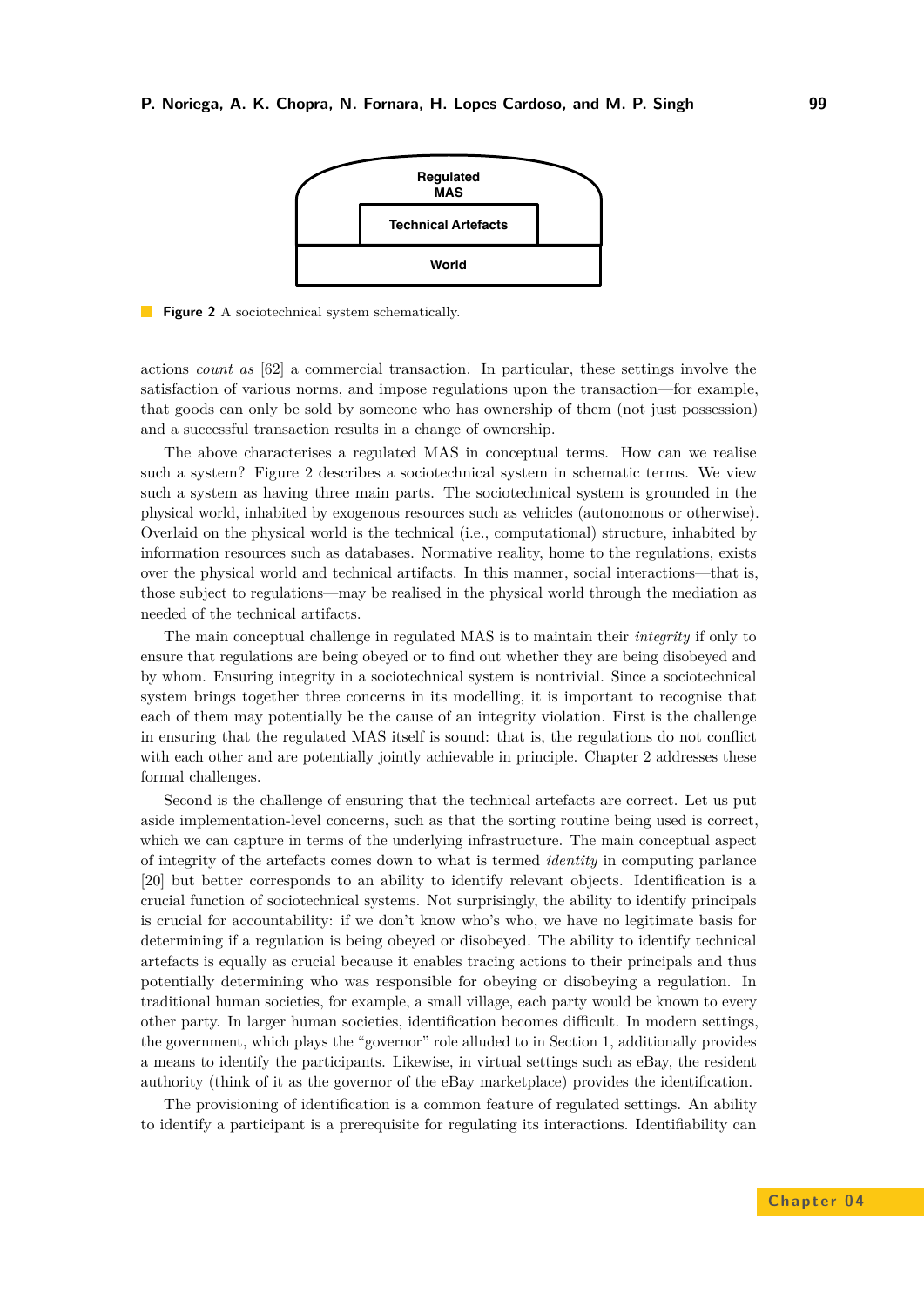be achieved definitionally at the regulated MAS level. It can be trivially implemented at the technical level: simply give everyone an account with which they must login before participating in the sociotechnical system. Achieving identifiability at the physical level is nontrivial and the challenge segues into the one below.

Third is the challenge in ensuring that the physical world, which recall provides the infrastructure upon which actions and events of relevance to the regulations arise, is not corrupted. For example, if the underlying messaging system is corrupted and delivers bogus messages or fails to deliver correct messages, the integrity of the regulated MAS would be violated. In general, such threats from the infrastructure are a major security threat to a regulated MAS. Figure [2](#page-6-0) captures the intuition that the regulated MAS ought to control the relevant aspects of the physical world. For example, eBay viewed as a regulated MAS controls the infrastructure through which auctions are created by sellers and bid submitted by buyers. Such control is essential for eBay to determine which bids were in time, who if anyone won an auction, what item did they buy, and how much they committed to pay for it. In essence, the regulated MAS takes responsibility for the physical world as a way to ensure its own integrity. The above assumption of control, however, may not hold in practice—and arguably is never met in practice. For example, underlying eBay's infrastructure and its execution by users lie computers and networks that eBay does not control. Thus we would need techniques for regulated MAS to function correctly despite threats from the infrastructure. Indeed, human societies are not paralysed because of the existence of such threats and norms can provide a way of dealing with them.

# <span id="page-7-0"></span>**4 Conceptual Model**

This section describes the fundamental application-independent components that all open interaction systems have in common. We base the foregoing claim, on our experience [\[19,](#page-36-1) [25,](#page-36-2) [45\]](#page-37-1). Those application-independent parts should be integrated with applicationdependent concepts and concrete values of some parameters in order to realise an actual interaction system. The main advantage of this model is that, in principle, it may be used for the specification of a different type of systems used in different domains, from the definition of marketplaces for the improvement of e-commerce to the definition of collaborative/coordinating/social ecosystems for supporting collaborative work and social coordination. In the following we will describe what we consider are the main components for the design of those systems, how those components should be used for the realisation of a system, and the main functionalities that should be implemented in those systems for their correct execution. A fundamental assumption behind the definition of this model is that the interacting parties are *autonomous entities*; that is. these agents may be human or software, each agent has its own goals, each one belongs to a specific principal and, furthermore, each of these agents may violate the norms that regulate its interactions with others.

### **4.1 Design Components**

We may distinguish between those components whose main goal is to *enable social interaction* among the participants agents, and those components whose main goal is to *regulate such interactions*. Regarding the first type of components, we need to specify a set of *conventions* for realising conversations or interactions. Those conventions regard:

The definition of the common *ontologies* that the agents need to share in order to interact. They consists of concepts and properties used for describing the objects on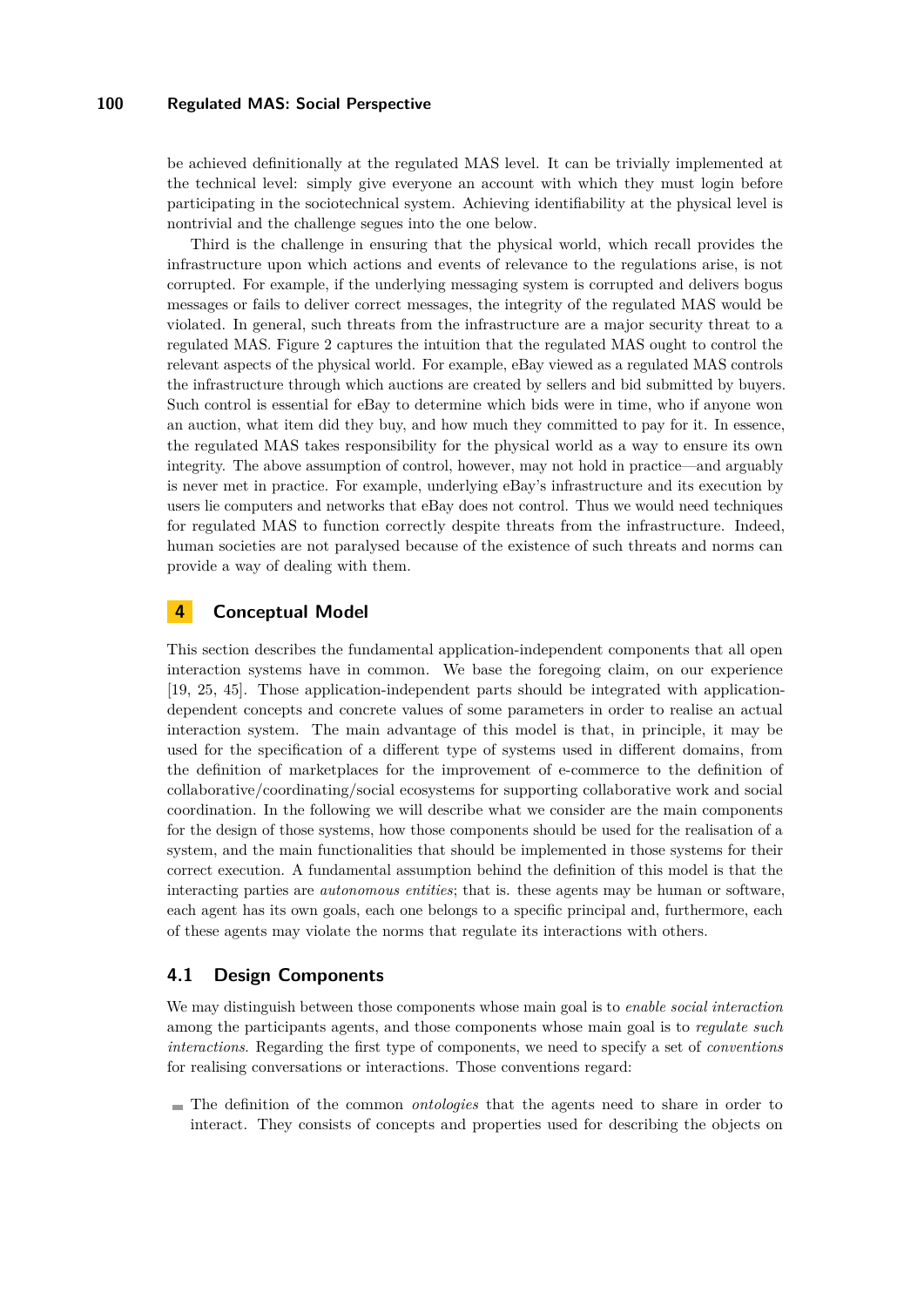which the interaction is focused and the shared knowledge of the interacting parties that evolves during the interaction. Those ontologies have an application-independent part that defines for instance the concept of action, event, obligation, and so on, and an application-dependent part focused on the domain of the application. Some of the concepts represented in those ontologies have a direct mapping to objects in the real world, some other exists only in the institutional reality of the regulated MAS.

- The definition of those *actions* that agents may perform. We assume that within the regulated MAS, agents use only *communicative acts* for interacting. Those acts can be defined in terms of the *preconditions* for their successful performance and in terms of their *effects* on the state of the interaction, that is, on the state of a set of application independent and dependent components whose existence is jointly accepted by the interacting agents. For example, the effects of some communicative acts may be to create or modify the *normative relationship* among the agents: an agent that bids for a product in an auction commits to pay the amount of the bid. The fact that by performing a communicative act an agent can change normative relationships at runtime, can be modelled using constitutive rules [\[62\]](#page-38-3) (X counts-as Y in C) for associating an appropriate semantics to the communicative acts that agents perform within a specific protocol enactment, except for declarations [\[27\]](#page-36-3).
- The definition of the relevant *events* that may happen during an interaction, (again in term of preconditions and effects), the most common of which is the passing of time. Events may be referred to in the content of communicative acts, for example, as a promise to perform an action before a given deadline.

For example, in the definition of a marketplace the domain language might contain a definition of the different types of products that may be exchanged, their properties, some constrains that specify the conditions under which the values of their properties are correct—for example rules for changing the price of a product—and some terminological properties that are valid for the domain in question—like the fact that a bank transfer is a particular type of payment. The actions can be the act of buying, selling, paying, and delivering a product.

Regarding the components of the conceptual model devoted to regulate the interaction or conversation of the agents, it is important to observe that very often in human social life, interactions happen in a specific *context*; for example in a school, in a bar, in a market, in a university. The context is useful for disambiguating the meaning of certain terms and their properties, and for the fact that it introduces some predefined normative relationship among the agents playing certain roles. This is usually done with the aim of bringing the interaction to a certain final goal, for example an auction can be used to reach an agreement on the price of a given product, an exam is used to grade a student. Moreover, this is useful for avoiding the complex task of starting every negotiation from scratch, where agents need to reach agreements on the rules of the interaction.

As the preceding remark suggests, it is fundamental to clearly define the *context* where the interaction will take place and the *norms* that will regulate the interaction in that context. It is also important to regulate agent interactions in such a way that agents may benefit from their autonomy. In order to make it possible for the interacting agents to profit their autonomy, it is important to regulate their interaction in a way that allows them as much freedom as possible to choose what communicative action to perform among the set of available ones. Therefore it is necessary to be able to express a list of normative constrains that can specify:

What actions are permitted. One possible default for the system is that if an action is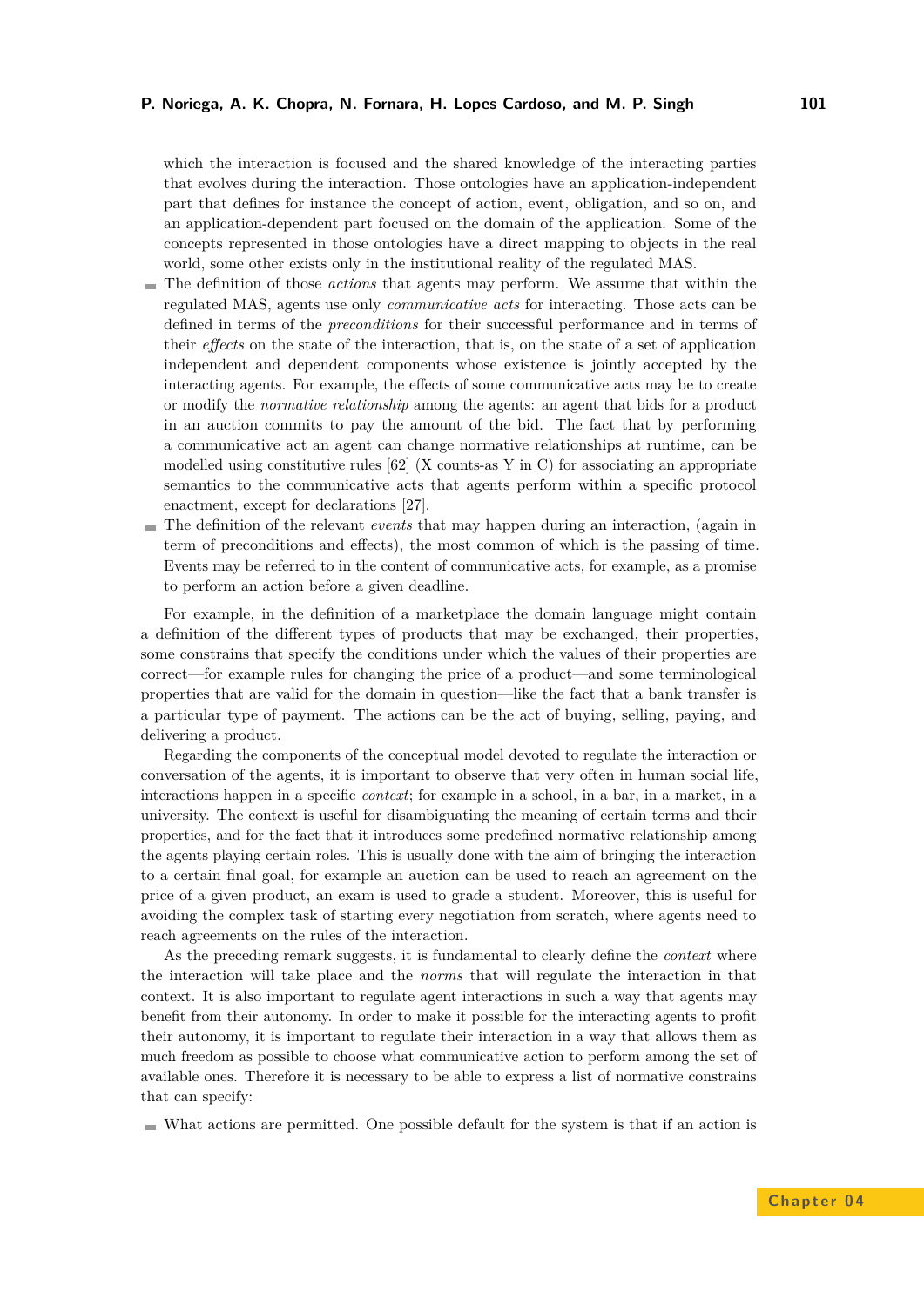not permitted, it is prohibited, and the prohibition can be violated. Another default may be that every action by default is permitted, unless it is explicitly prohibited, and the prohibition can be violated.

- What actions are prohibited in a regimented fashion (prohibitions that cannot be violated). In the OCeAN model [\[25\]](#page-36-2) in order to avoid confusion between this notion of prohibition and the previous one, this notion of prohibition is formalised using the notion of *institutional power* [\[43\]](#page-37-2): if an agent does not have the institutional power to perform an institutional action (an action that changes the value of a property whose value is shared by all the agents involved in the interaction, the effects of the attempt to perform the action are void;
- What actions are obligatory, and obligations can be violated. Very often an obligation has an associated deadline that specifies the instant of time when the obliged action has to be performed.

Given that those context-dependent norms are often defined at design time, they are expressed in terms of the *roles* that the agents will be able to play at run time. Those roles very often are related by subsumption and incompatibility relationships that create a social model for the agents.

Usually those normative constraints are in force in a specific and delimited context of interaction that should be clearly represented in the model and should be distinguished from other contexts where usually other norms, other roles, and other ontologies apply. Those contexts of interaction may be called *scenes* [\[54\]](#page-38-0), *spaces* [\[73\]](#page-39-1), *orgs* [\[69\]](#page-39-0), or groups (when their distinguishing characteristic is represented by the agents involved in the interaction). The introduction of the construct of contexts of interaction as an application independent component of the model requires to define the rules for regulating the creation at runtime of new contexts of interaction, for letting agents enter and exit from contexts, and for destroying a given context.

### **4.2 Design Functionalities**

In order to actually enable an open interaction among autonomous-heterogenous agents belonging to different principals, the previously described components should be properly formalised for the specific application domain where the interaction system will be used. For example, in the definition of an e-marketplace the different types of auctions (English, Dutch, double,  $\dots$ ) and contracts should be specified (these are the contexts of interaction), in terms of domain ontologies, roles (seller, buyer, auctioneer, participant, . . . ), actions (buying, selling, paying, bidding, . . . ), and norms for regulating the performance of the actions available in a given space.

Once a system is defined, it is necessary, before its execution, to test if the formalisation has some specific properties. For example, to test that the definitions of all the ontologies are consistent, that the defined roles are all used, that the preconditions for the performance of the intended actions may be satisfied and that that the applicable norms are not in contradiction—in spite of the fact that when norms refer to intervals and instants of time, deadlocks are difficult to check at design time and hence usually need to be dealt with at runtime. Another important functionality is the one for proving that all the possible evolutions of the interaction system are constrained within a given set of boundaries that will allow the interacting agents to reach certain predefined goals.

Usually the process of realising those functionalities depends on the language used for formalising the system at design time (see [9.1.1](#page-18-0) below). For example, if logical languages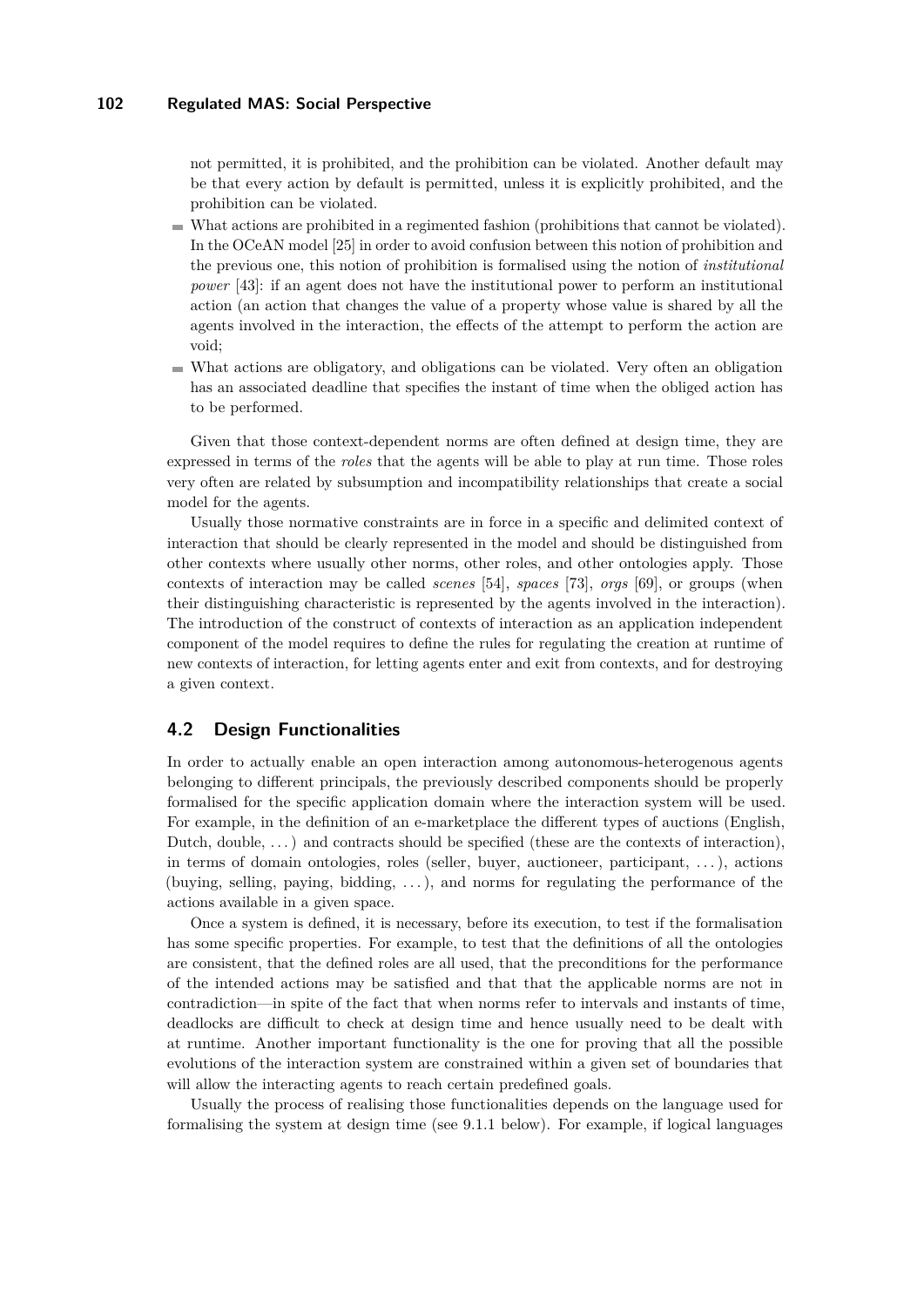like decidable description logics (DL) (that are the basis of Semantic Web Languages like OWL) are used, then some of those properties may be checked thanks to the use of available DL reasoners (like Pellet or  $\text{Hermi}T^1$ ).

Once a formal specification is finalised and some of its properties are checked, it will be used at runtime for actually executing an open dynamic interaction system whose components, i.e., agents and norms, may dynamically change during the interaction. This process will be described in detail in the following section.

# <span id="page-10-0"></span>**5 Operational Model**

Given the conceptual model introduced in the previous section, here we describe the challenges that are important to take into account from an operational perspective. That is, we identify the specific concerns that need to be addressed when developing a normative multi-agent system.

# <span id="page-10-1"></span>**5.1 Operational Components**

The first challenge one needs to address when designing a normative multi-agent system is *promulgation*: when and how are norms created into the normative environment within which norm-regulated interactions take place. There are (at least) two possible approaches.

*Design-time norms.* The most common approach regarding norm promulgation consists of relying on the system designer to anticipate the possible encounters that are to be governed using a normative approach, and to define the norms most suitable to those encounters. While keeping the possibility of addressing an open scenario in which interacting agents are concerned, this approach assumes that norm promulgation is a design challenge. Such perspective fits many real-world applications identified in Section [2.](#page-2-0)

*Runtime norms.* Some applications of normative multi-agent systems inherently require that the norms applicable to a certain interaction are at least adopted at runtime. A typical case is electronic contracting [\[45\]](#page-37-1): when establishing a contract, two (or more) agents negotiating on behalf of their principals choose the normative setting that will regulate the enactment of such contract (e.g., by specifying the type of the contract they are establishing). More sophisticated norm specification mechanisms include, on one side, the negotiation (or configuration) of norms, as well as their assembly and, on the other side, the emergence of social norms as discussed in Chapter 5.

Another operational concern in a normative multi-agent system is related to the *observability* of agent actions. This concern is directly related with the functional purpose of a norm, which is to be able to distinguish compliant from noncompliant behaviours. It is therefore a crucial aspect of norm *monitoring* to be able to assess the relevant agent actions that enable the normative environment to determine whether norms are being complied with or not. Observability is particularly tricky when dealing with prohibition norms. In some applications (e.g., auditing), when dealing with obligations an assumption of self-motivated compliance demonstration can be in place, i.e., it is in the best interest of agents to publicise fulfilment. Detecting prohibition violations, on the other hand, is much harder because it demands for a pervasive character of the monitoring system; in practice, different verifiability levels exist [\[76\]](#page-39-2) regarding the actions agents can perform.

<sup>1</sup> http://clarkparsia.com/pellet/, http://hermit-reasoner.com/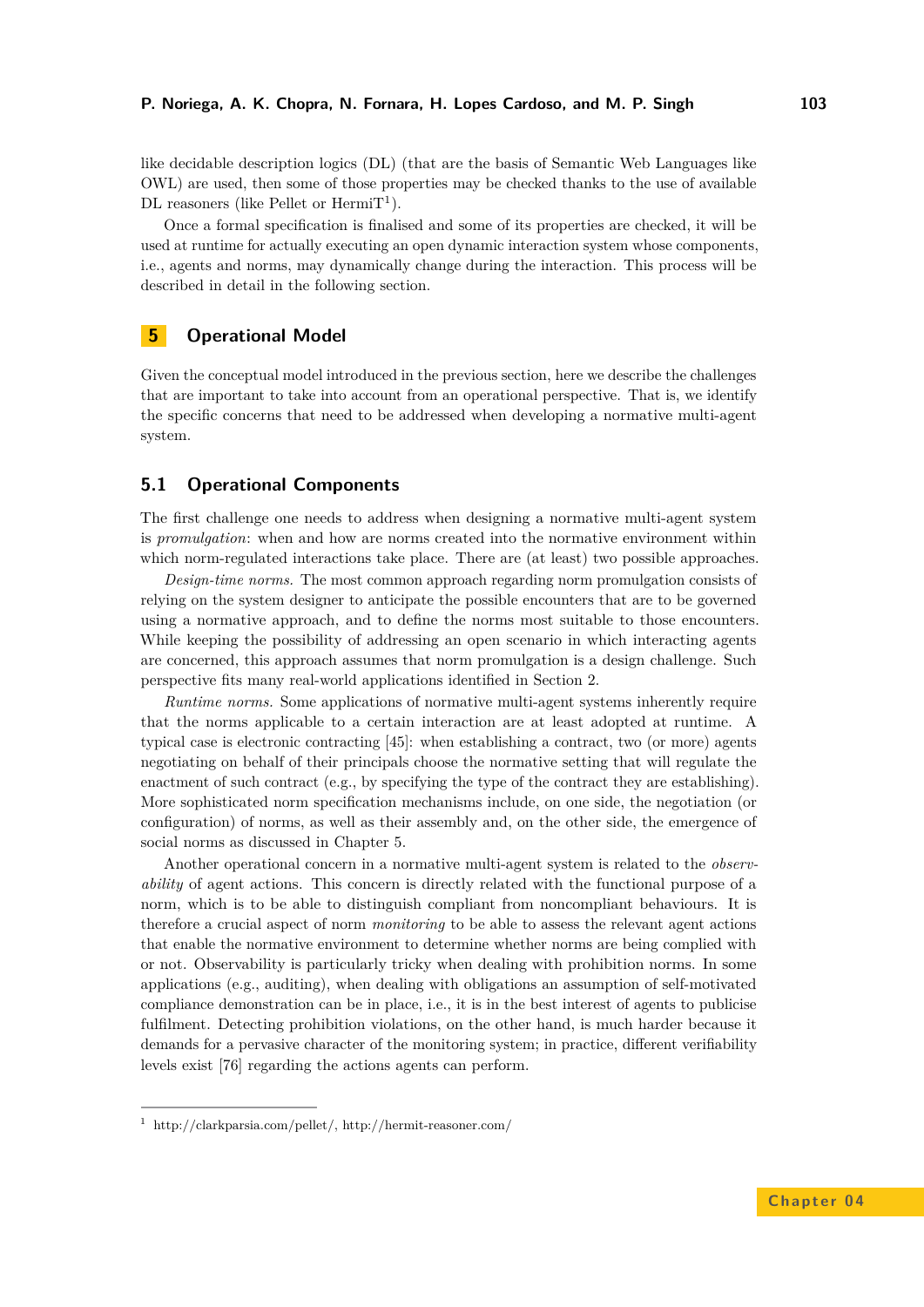Closely related with this challenge is the choice of implementation of norms [\[38\]](#page-37-3), which is tightly coupled with the freedom agents are allowed when playing in the normative environment. Two approaches have been pursued: (i) *regimentation*, which prevents unwanted outcomes by imposing constraints; (ii) *enforcement* [\[37\]](#page-37-4), which consists of using mechanisms to influence the decisions agents make, letting them choose whether to fulfil or violate norms.

Regimented norms are only viable in totally controlled scenarios, in the sense that agent autonomy is reduced by making sure that disallowed behaviours do not have any effect in the system (this is the original approach to engineering electronic institutions [\[54,](#page-38-0) [21\]](#page-36-4)). On the other hand, enforcement means that external (as far as the agents themselves are concerned) mechanisms must be put in place so as to influence agent behaviour. Examples of such mechanisms include, among others, sanctions (either normative or utilitarian), incentives, or reputation.

Sanctions, in particular, may be employed following two different (nonexclusive) policies: retribution aims at compensating the addressee of a violation, while deterrence puts an emphasis on punishing the violator so as to discourage future violations. Taking into account this distinction, it may be desirable to incorporate both sanctions that concern actions to be performed by the violator and sanctions that materialise as actions that the norm enforcer is authorised to perform [\[24\]](#page-36-5).

As stated above, monitoring is a central operational component in normative multi-agent systems. In rich social interaction scenarios there may also be a need to address *blame assignment*, in the sense that norm infraction may not entail guilt of the agent that is the subject of the violation taking place.

Summarising, when designing a normative multi-agent system a number of core operational components have to be engineered. This section has identified norm promulgation, observability, monitoring and enforcement as the key elements to be addressed. Additional concerns are raised in Section [9.](#page-17-0)

### **5.2 Operational Functionalities**

From a functional perspective, and from the point of view of interacting agents, when designing a normative multi-agent system, a number of concerns need to be addressed. These are related to the operational components identified above.

The first functionality is important in open systems, and concerns the possibility for agents to enter and leave a normative multi-agent system. When entering the system, an agent adheres to the set of norms that regulate agents behaviour. Admission may encompass specific constraints that must be met. Leaving the system may demand for checking certain conditions (e.g., the agent must not have any pending obligations).

Another important functional aspect is the establishment and updating of norms at runtime. When enabling this possibility, it is necessary to engineer appropriate mechanisms that allow agents to negotiate the norms that guide their further interactions and to feed those norms into the normative environment. Accommodating specific infrastructures may facilitate this task, e.g., through coordination artefacts [\[40\]](#page-37-5) or normative frameworks [\[46\]](#page-37-6).

Naturally, the next functionality concerns enactment, i.e., designing the means through which agent interactions are assessed by the system. This is intrinsically related with the challenge of observability, and is crucial to allow for monitoring to take place.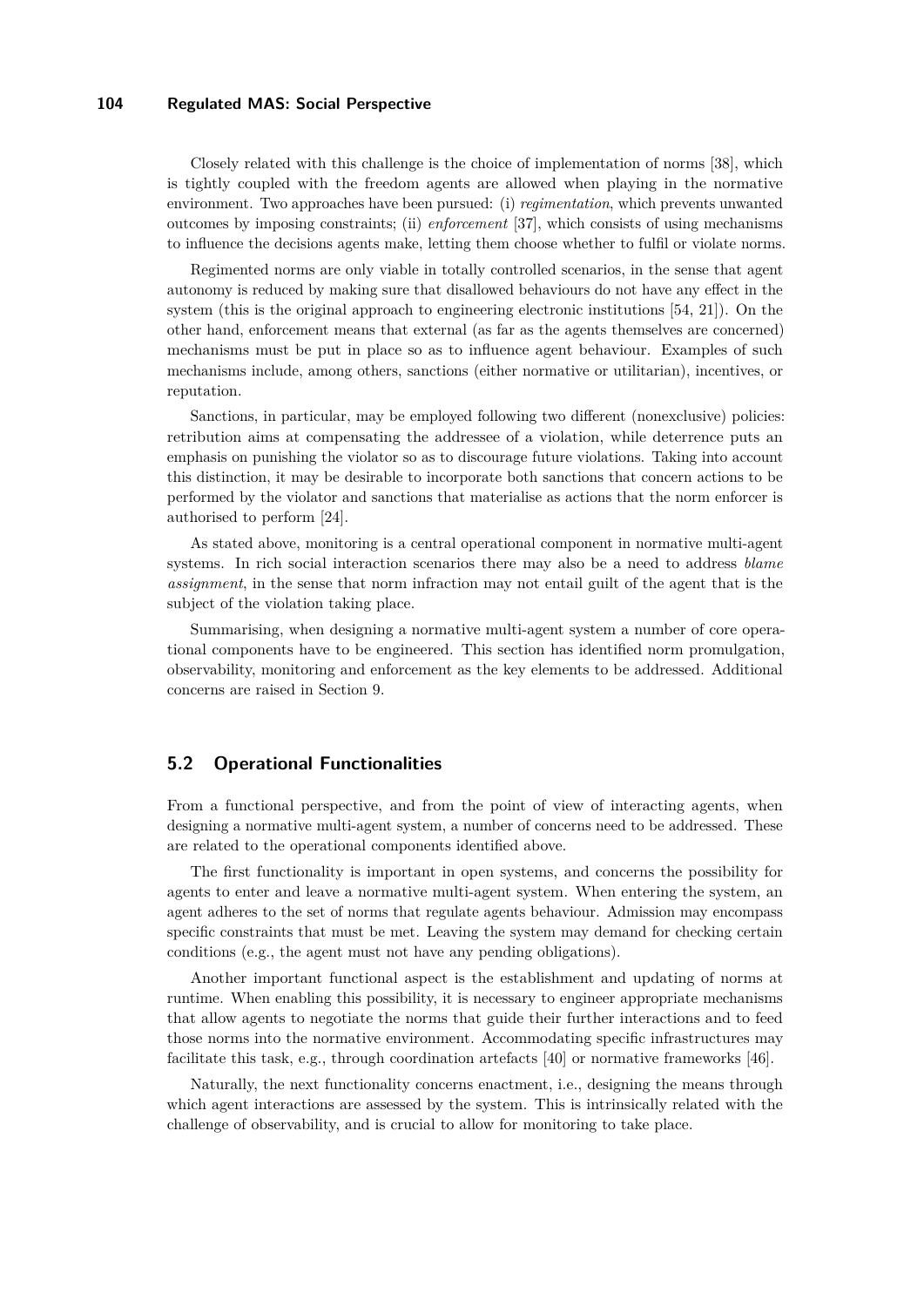# <span id="page-12-0"></span>**6 Evolution**

In general terms, when considering the evolution of a normative system, one needs to consider two kinds of changes: norm *promulgation*, which consists on establishing a new norm; and norm *derogation*, which removes a norm. Modifying a norm, e.g., by changing its applicability conditions, may be seen as a derogation followed by a promulgation.

A first step towards encompassing evolution in the normative multi-agent system has already been identified in the previous section, and concerns normative dynamism from the agents' point of view. When norms are to be created at runtime [\[45\]](#page-37-1), the normative environment denotes an evolving facet. It may also be the case that within a particular institution, different organisations are established at runtime. Those organisations may have their own normative structure [\[75\]](#page-39-3).

Typical in these approaches is to embed into the normative system some kind of infrastructure determining the normative changes that can be introduced. This infrastructure, specified at design-time, dictates the changes at runtime that agents may introduce in the normative system (their *degrees of freedom* [\[1\]](#page-34-0)).

Dynamism may also be an important and desirable property from the normative system's point of view. In this case, two questions need to be addressed. The first question relates to how to evaluate the performance of the system as a whole. The second one relates to the changes that can be introduced in the normative multi-agent system so as to improve its overall performance.

Performance evaluation demands for an analysis of how effective a normative system is in terms of regulating the multi-agent environment. One may approach this issue by observing the behaviour of agents and assessing if the population as a whole complies with the norms: if it does not, some changes in the normative system may need to be introduced, e.g., by adjusting enforcement levels (as in [\[49\]](#page-38-5)). In some cases, however, excessive or inadequate regulation may hinder the system by preventing some better overall performance from taking place. In such situations, although agents may be complying with norms, it might be in the best interest of the system for them to do otherwise.

Noncompliance can therefore be seen as an opportunity to change the normative system, by considering violations as alternative enactments that must be reacted-upon through changes in the normative structure. Those changes are not targeted to deviating agents, but instead towards the normative system as a whole.

Another aspect of change to take into account are the propagation effects of norm introduction and updates (see Ch. 2).

A possible approach to enable a runtime evolution of the normative system is to allow the designer to specify at compile-time a *normative transition function* that specifies the feasible norm changes and the conditions for their realisation [\[7,](#page-35-0) [74\]](#page-39-4). This approach however assumes it is possible to anticipate each normative update that the system may need.

# <span id="page-12-1"></span>**7 Mapping to Other Perspectives**

In this section, we discuss some approaches and conceptions of multi-agent systems that bear some similarity to regulated multi-agent systems (MAS), but turn out to be fundamentally different. In all of these, a regulated MAS-based modelling approach would potentially be a better fit.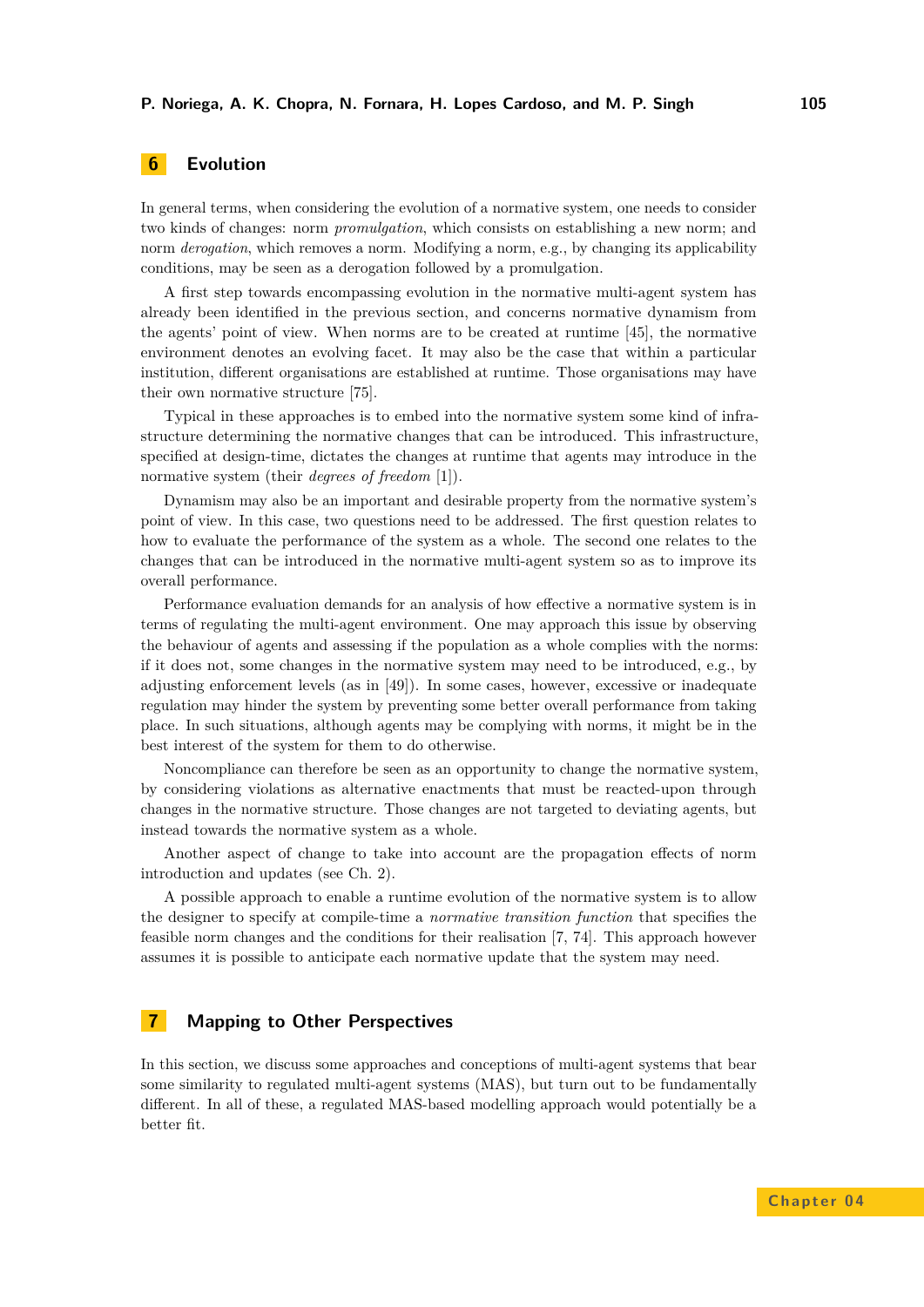### **7.1 Sociotechnical Systems**

Traditionally, the field of sociotechnical systems has been concerned with the interplay between humans and technology in an organisational setting: how technology affects humans and vice versa. It developed with the recognition that the efficiency-focused design of work removed from the concerns of the workers or end-users (the social components) and the culture of the organisation tends to end up being self-defeating. This theme was picked up in software engineering in two major ways: (1) how to understand, elicit, and model the requirements for sociotechnical systems and how to manage change [\[53,](#page-38-6) [33,](#page-37-7) [2\]](#page-35-1), and (2) how to model sociotechnical systems themselves [\[83\]](#page-40-1). Often, there was substantial overlap between the two, for example, as in i\* [\[83\]](#page-40-1). Closer to the multi-agent systems literature, Flores et al.'s well-known work on the design of work [\[23\]](#page-36-6) is best seen in the light of sociotechnical systems.

However, unlike regulated MAS, models of sociotechnical systems developed in software engineering are invariably conceptually centralised. This means that conceptually there would be a single thread of control in the system. Baxter and Sommerville [\[2\]](#page-35-1), for instance, ascribe goals to the system; the system would potentially adapt in pursuit of its goals. Further, in their conception, systems are hierarchically decomposed into subsystems, each of which may either be a social component or a technical component. Yu's [\[83\]](#page-40-1) models are peer to peer; however, his approach is mentalist and therefore implies conceptually centralised systems.

Models of sociotechnical system may well support physical distribution via the notion of components. One could then talk about the "interactions" among the components. These interactions, however, are merely *technical* in the sense that they are merely the means to an end—the system goals. Thus even though a system may be physically distributed, it remains conceptually centralised. In fact, it turns out that all of traditional software engineering has a conceptually centralised perspective on systems [\[14\]](#page-35-2). The reason is that even the most fundamental conception of systems in software engineering is *machine-oriented*. In other words, the primary objective of software engineering is to design machines that transform inputs to suitable outputs. The conceptual centralisation in software engineering is not surprising given that sociotechnical systems research, even outside of software engineering, has largely confined itself to organisational settings.

Regulated MAS represent a more general model for sociotechnical systems. With regulated MAS, one can model inter-organisational settings, which cannot be modelled with current approaches. Further, one can potentially argue that even for intra-organisational applications, regulated MAS-based models would be superior to the top-down models of traditional software engineering, because, after all, even *within* an organisation there would be multiple autonomous agents. Many of the approaches advocated by those in sociotechnical systems research and software engineering (for example, ethnomethodology and other methods from the social sciences) could potentially be employed toward the design of regulated MAS just the same as a centralised sociotechnical systems.

### **7.2 Agent-Oriented Software Engineering**

Can agent-oriented software engineering (AOSE) be employed for designing regulated MAS? The answer is no. Although, many AOSE approaches give prominence to interaction, they take a conceptually centralised perspective. Some AOSE approaches are logically centralised approaches geared toward efficient problem-solving. Jennings [\[41\]](#page-37-8), for example, describes a scheduling problem that is addressed by *distributing* it across intelligent agents. Both Zambonelli et al. [\[84\]](#page-40-2) and Vázquez-Salceda et al. [\[77\]](#page-39-5) acknowledge the distinction between open and closed systems and emphasise interactions. However they falter in important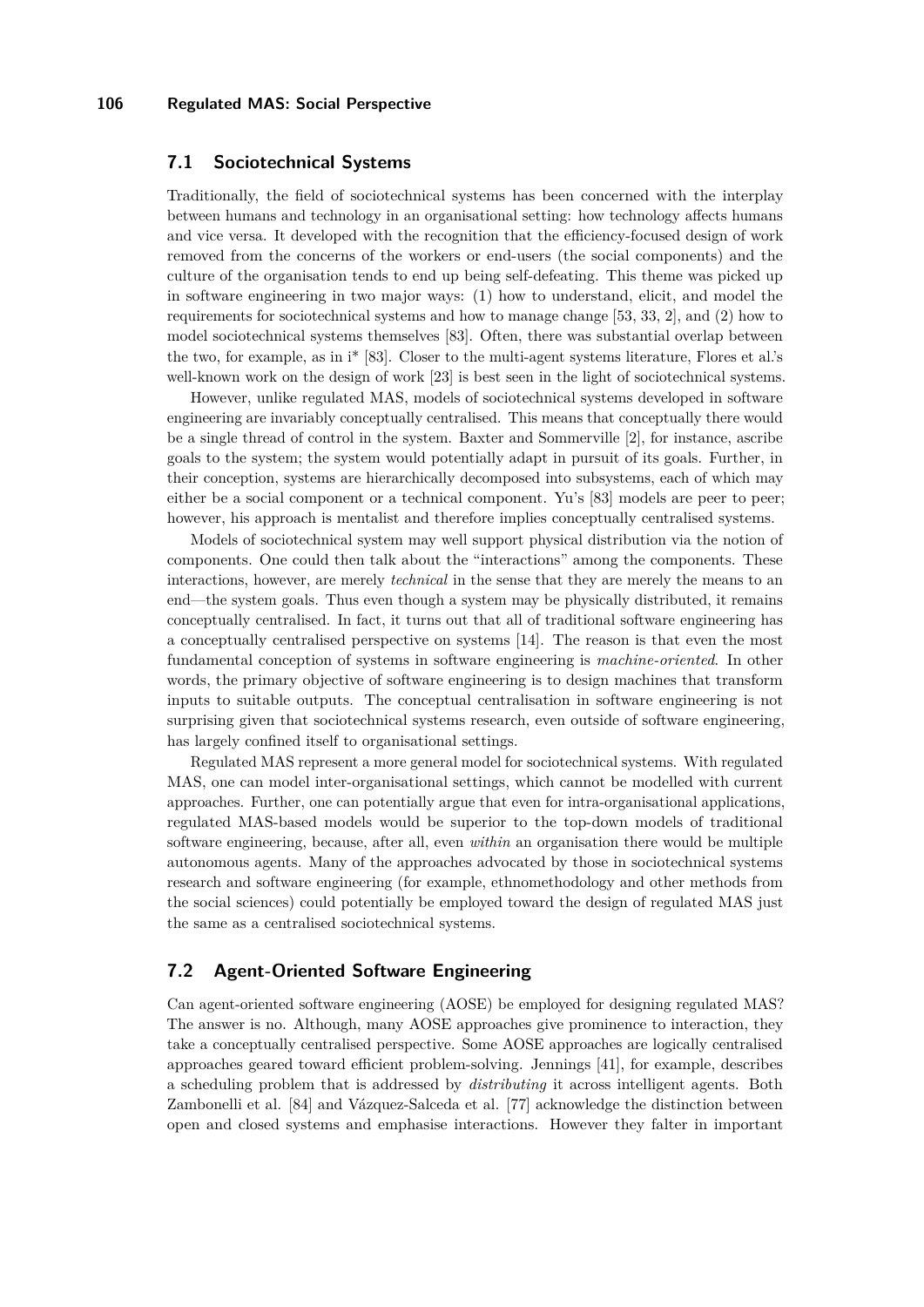details, betraying if not conceptually centralised mindsets, at least considerable conceptual difficulties. For example, Zambonelli et al. (p. 328) identify the "resources that the MAS can exploit, control or consume when it is working toward the achievement of the organisational goal." Vàzquez-Salceda et al. model the objectives of social systems as goals; further, the social systems are themselves controllers (p. 338): "Facilitation roles are usually provided by agents controlled by the society, and follow a trivial contract." Tropos [\[4\]](#page-35-3), another prominent AOSE methodology, is goal-oriented and advocates a top-down system design process starting with stakeholder goals and ending with the coded "agents".

# <span id="page-14-0"></span>**7.3 Design Norms**

A regulated MAS displays the following characteristics.

- The norms are social in that they are relations among agents.
- $\blacksquare$  The norms are social in that the state of a norm would progress only due to explicit communication among agents. Logically, the social state of a regulated MAS is a conjunction over the states of individual norms. The specification of how communication affects the norms is referred to as a protocol.
- The social state of a MAS may be computed by observing the communications in the MAS. The social state is distinct from the internal state of any of the agents in the MAS; in general, there may be no overlap between the two (although in distributed systems, there would be no unique social state because of asynchrony; instead, there would be a local social state corresponding to the messages each agent observes [\[15\]](#page-35-4)).

Commitments, for example, are created, discharged, delegated, and so on *only* by explicit communication—in distributed systems, via asynchronous messaging—among the agents. Commitment protocols specify how commitments among agents progress with interaction [\[82\]](#page-39-6). Analogously to commitments, Singh extends the treatment to other kinds of norms such authorisation, power, and so on [\[69\]](#page-39-0).

The above characteristics set regulated MAS apart from approaches where norms are inserted into agent designs by *fiat*. This includes the social laws-based approach [\[63\]](#page-38-7), which is essentially a distributed artificial intelligence approach. In the design-by-fiat approaches, the agents are not autonomous (they do not represent real world principals); they are instead agents in the technical sense. Social laws, which are sometimes referred to as norms, are essentially constraints on agent designs (specified with respect to a state space common to all agents). By contrast, norms in regulated MAS are not constraints on agent design; in fact, they make no reference to agent designs whatsoever.

Regulated MAS is a more general approach than social laws. One can potentially design agents to conform with the norms established during their interaction; however, one cannot apply the social laws approach to models systems of autonomous agents.

### <span id="page-14-1"></span>**7.4 Compliance**

Norms in regulated MAS are intimately tied with the idea of *compliance*. Broadly speaking, an agent is compliant with a norm if it does not violate it. Hence, compliance is fundamentally a runtime correctness criterion. Further, it can be determined by observing solely the communications of the agent (both to and from) [\[78,](#page-39-7) [70,](#page-39-8) [60\]](#page-38-8) (this is because of the notion of social state discussed above). This is a crucial point: that compliance would be determined from observations implies that one does not have to look into agent designs to determine compliance (which would be impossible anyway in systems of autonomous agents). This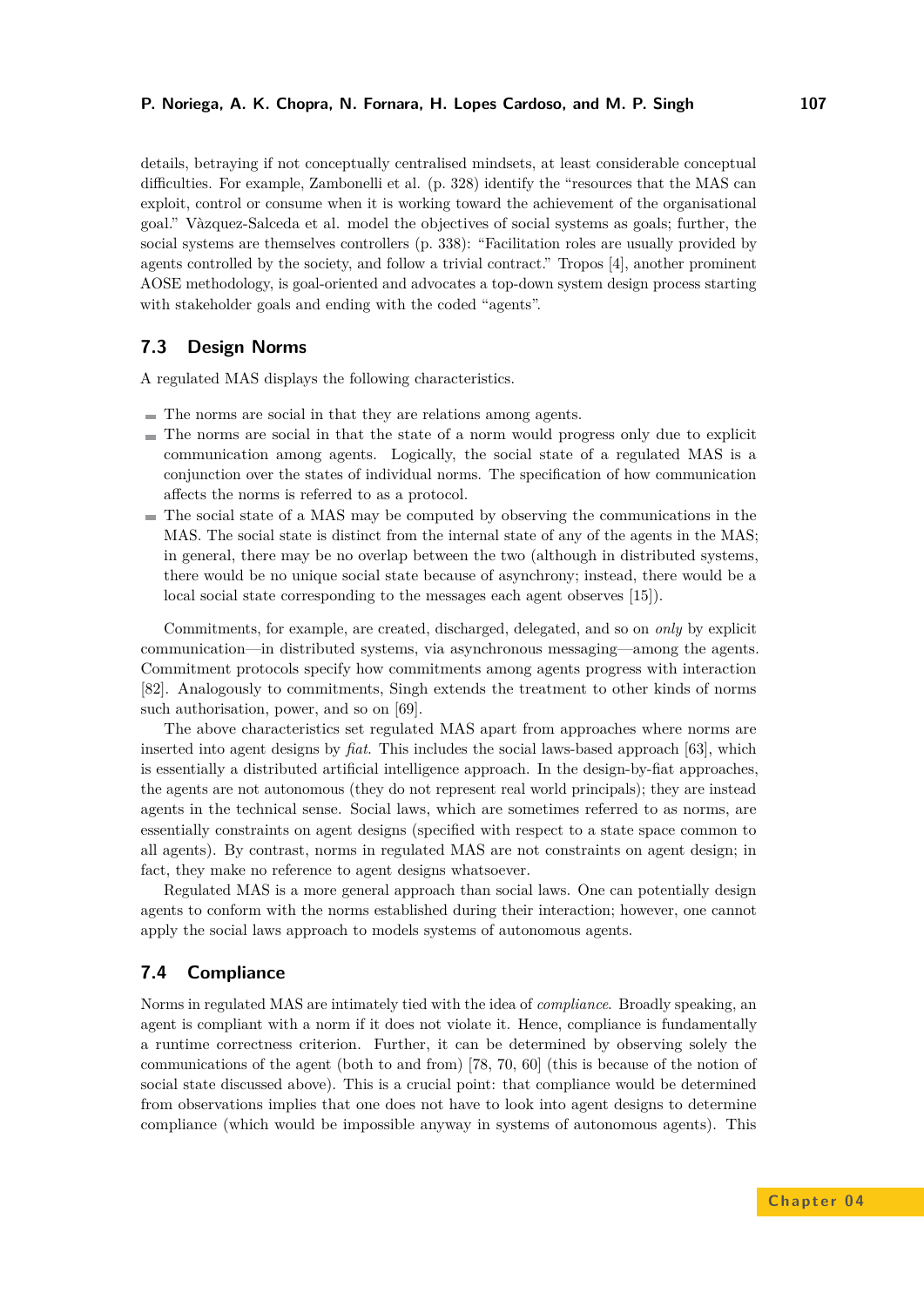should not be taken to mean that one cannot design agents for compliance. Given a set of norms, one can design agents to comply with the norms. Some refer to this design problem as that of compliance; we, however, reserve the term *compliance* for the runtime sense described above.

If an agent is noncompliant, a compensating norm may kick in, and if an agents violates that as well, then another compensating norm, and so on. At some point though, some norm for which no compensatory norm is specified may potentially be violated. At that point, we say that the violation must be handled outside the regulated MAS; in other words, it must be escalated to the surrounding organisational context [\[75\]](#page-39-3). Hence, it seems useful to frame a broader notion of compliance that would take into account the relations among norms (for example, via compensation) and its potential escalation outside the regulated MAS. Singh's idea of explicitly representing the context of commitments in a MAS as an agent [\[66\]](#page-39-9) could be useful in capturing this broader notion of compliance. In [\[71\]](#page-39-10), Singh et al. present several patterns of commitments that involve the use of the context agent.

Norms in regulated MAS serve as logical bases for compliance. They not only specify the conditions for compliance, but also who is responsible to whom. Compliance has received much attention in the business process community; however, this community mostly approaches it as a design problem, for example, as in [\[35,](#page-37-9) [64\]](#page-38-9). These approaches resemble the design-by-fiat approach discussed above: they lack the observational perspective, having no notion of communication and social state.

# <span id="page-15-0"></span>**8 Demonstration: GOI a Sociotechnical System for Open Innovation**

The *Green Open Innovation platform* (GOI) is a sociotechnical system to support "open innovation" [\[12\]](#page-35-5) in the realm of sustainable economy. It enables business interactions among a community of firms and individuals who are interested in potential collaboration.<sup>2</sup>

GOI was originally conceived as some sort of social network portal with the standard "Facebook" functionalities—group definition, private mail, forums and "like" / "dislike" markings—on top of which there would be one interaction context for inscribing a "challenge" (either as an offer or as a request) and another interaction context for a "prediction market" (to show support to challenges).

In practice, though, the design evolved so that the platform is articulated around an "agreement space" that consists of four specialised contexts of interaction (agreement preparation, agreement negotiation, agreement monitoring, and quality assurance) that make use of multiple on-line services and repositories to support social coordination (not unlike what is advocated below in Section [10.2\)](#page-27-0). Additionally, the platform is designed to support *API*s for some standardised activities like crowd-sourcing and prediction markets, plus mash-ups and partnering for ancillary services like an employment market and some environmental certification services. Figure [3](#page-16-0) sketches that setup. The system is designed to allow humans and software agents to participate.

The system may be recognised as a regulated MAS in as much as the platform provides the first three components of a normative architecture described in section [2](#page-2-0) in P. [96.](#page-2-0) Namely, a virtual space, a common ontology and an interaction model. In fact, the platform provides an institutional infrastructure in the sense that it regiments ontology and means

<sup>2</sup> GOI is a proof of concept prototype for the development of a commercial sociotechnical system. It is an on-going project involving several private companies, NGO's and universities. It is partially funded by grants from the Spanish and regional governments.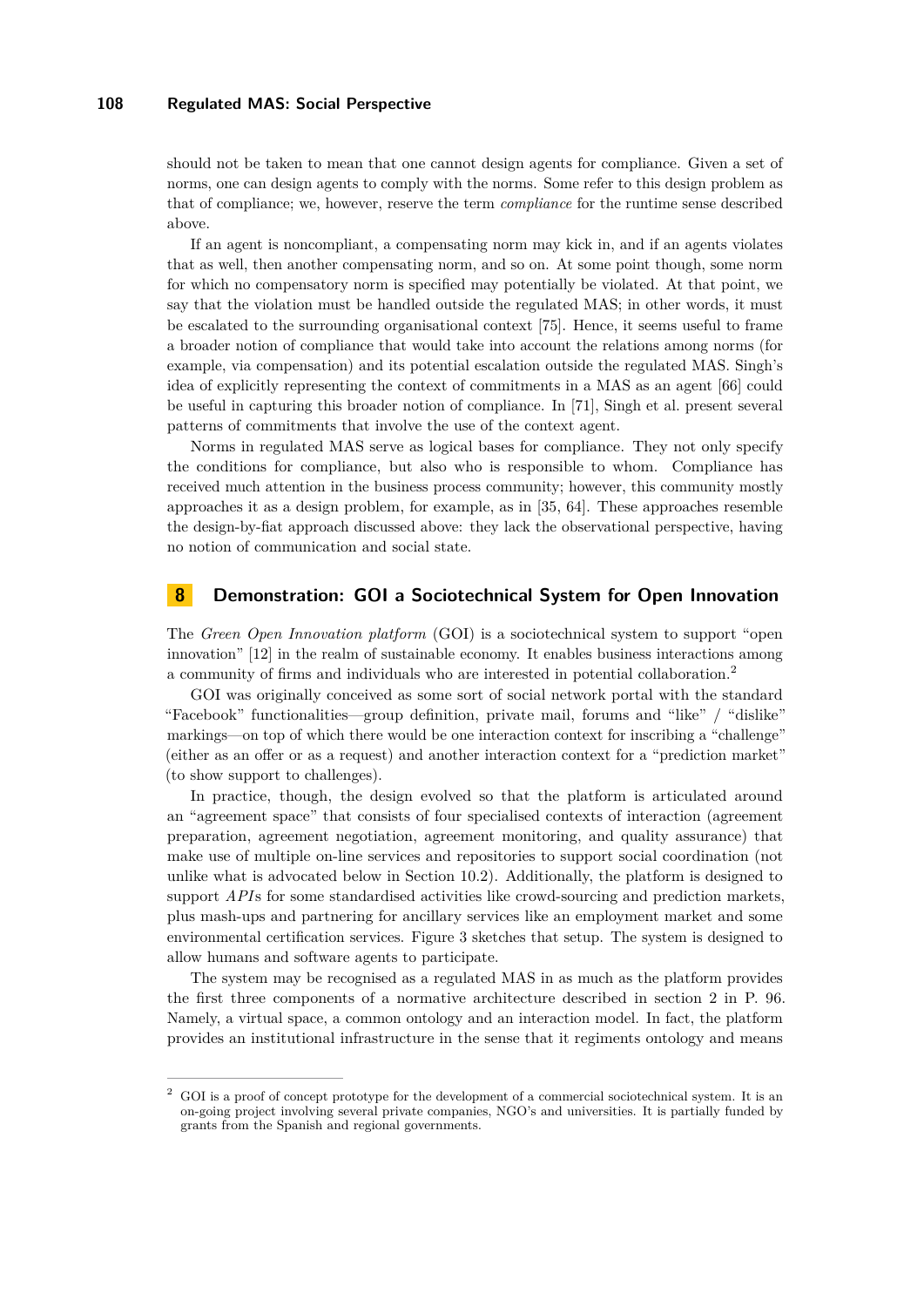<span id="page-16-0"></span>

**Figure 3** The GOI platform.

of communication, as well as the procedures that govern how to pass from one context of interaction to other and the procedures that certain processes must follow. For example, the platform regiments how challenges are issued, taken-up and monitored, or how to contest an active agreement. However, the agreement space also includes norms that may be violated as well as devices to contend with violations; thus containing the last two components of a normative architecture.

The agreement space, in broad terms, hosts a population of agents that are entitled to enter into agreements and are "active"—i.e., ready to be invited to an agreement, searching for partners for establishing an agreement, or being involved in the negotiation or in the enactment of an agreement—and are "ubiquitous"—i.e., agents may be involved in several agreements at a given time. The space is "open"—in the sense that agents may enter and leave at will—and it has some regimented ground rules on what are the primitive and atomic actions, the procedures that govern the basic agreement process cycle from start to end and the procedures to access and update GOI repositories and invoke services, as shown in Figure [4.](#page-17-1)

Perhaps the most interesting element of the GOI platform is that some agreements that are reached and executed inside the agreement space are in fact contracts whose clauses are negotiated among parties and their execution is monitored by the platform. The platform provides different means to facilitate this contracting. For instance, it has a repository of model contracts, whose clauses are standard and therefore negotiation is reduced to agreeing on parameters. Another resource is the availability of negotiation procedures that take the form of virtual "negotiation rooms" where a GOI member requests the platform a "room" to negotiate a contract. This member may want a room to hold an open call for tenders, hence may also request to have GOI staff run the tender for him (with software agents that perform the duties of, say, gate-keeper and auctioneer). Another member may, likewise, wish to negotiate one single model contract with *N* different potential partners simultaneously and would therefore require *N* rooms for one-to-one-negotiation, each with a software mediator with some explicit criteria for rejecting and admitting counteroffers, and a single arbiter to close the deal. Since not all contracts are honoured and some may be contested by other GOI members, the platform also provides means to resolve disputes, both in the form of automated ODR facilities or by making expert (human) mediators available. Finally, the platform keeps track of all actions where it is involved and therefore keeps information about participants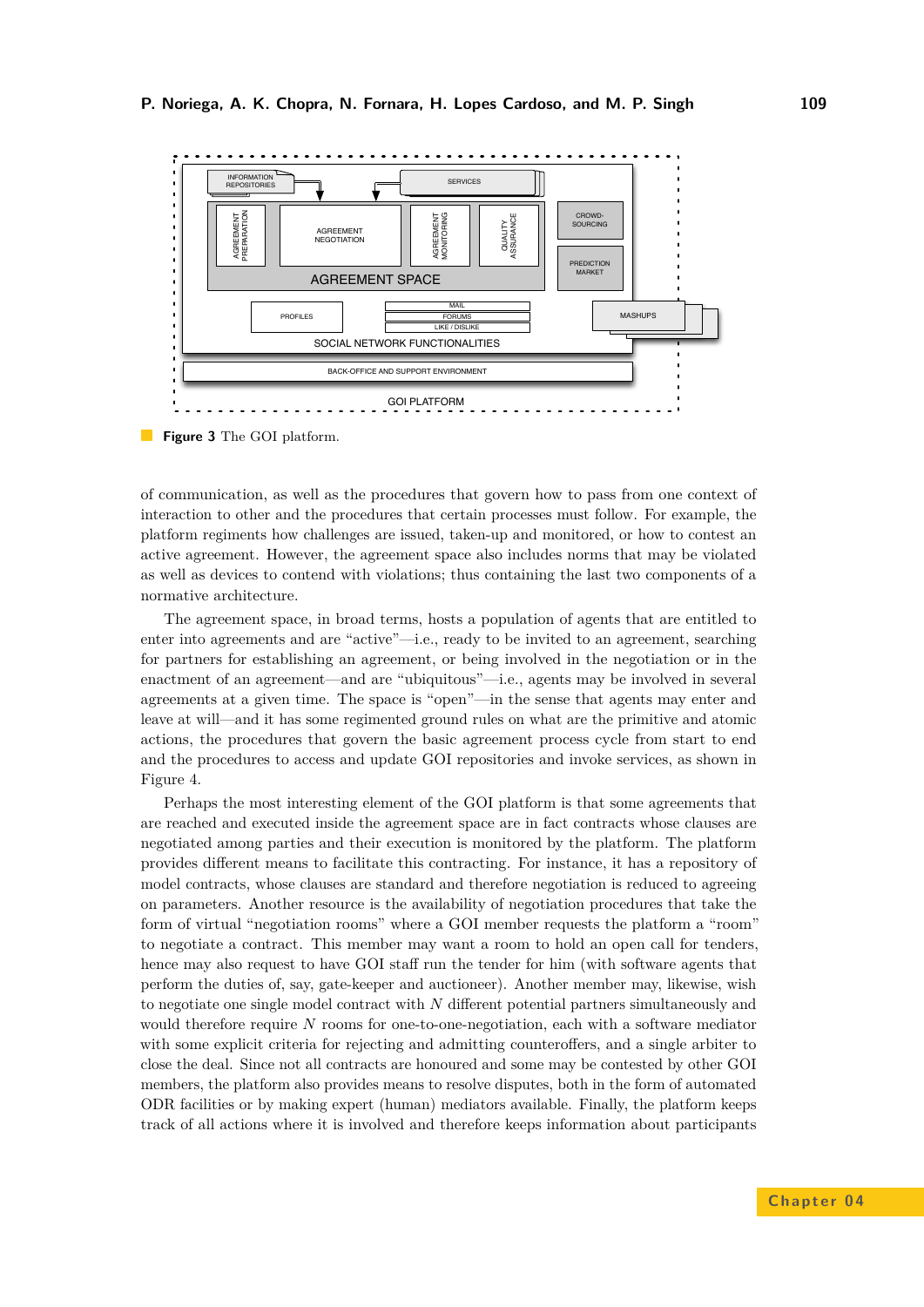<span id="page-17-1"></span>

**Figure 4** Main functionalities of the agreement space.

and transactions and uses it to provide different forms of quality assurance ranging from "blue book" rankings of members to specific trust and reputation measures that may be associated to particular agreements, types of agreements, communities and subcommunities, and so on. In other words, the GOI platform involves a regulated multi-agent system where each agreement includes its own normative content, is subject to some procedural and functional norms that regulate how it may be signed and how it should be executed, is also subject to the norms that govern malpractice and defaulting and, finally, some forms of quality assurance rules apply to it.

The GOI platform has a centralised design and its evolution is for the moment limited to the changes brought about by the addition of new services and interaction contexts. From an implementation perspective, the platform environment is also centralised, although agreements are distributed processes. Actually, there is also a central governance model for the basic operation, however each agreement spawns a (sub)context of interaction that is governed by its own norms and whose effects are, in principle, not propagated to the contexts of other agreements.<sup>3</sup>

### <span id="page-17-0"></span>**9 A Map of Open Problems**

This section outlines some open problems around the core notions of regulated MAS. The outline follows the three main phases of the regulated MAS lifecycle (design, enactment and evolution) and then focusses within those phases on some activities that are characteristic of normative environments in general. For each of those activities we mention those topics we find particularly relevant for norMAS and where we consider open problems abound.

<sup>3</sup> Each agreement generates a local institutional state that is part of the GOI institutional state (see Page [114\)](#page-21-0) but the platform ought to guarantee the integrity and identity of agents and their institutional facts, thus some regimented control is imposed on the validation of agreements and their monitoring. Implementation follows the ideas discussed in [\[22,](#page-36-7) [19,](#page-36-1) [32\]](#page-36-8); hence, in essence, the agreement space is a large institution where each agreement is a new sub-institution that is specified and run peer-to-peer on demand.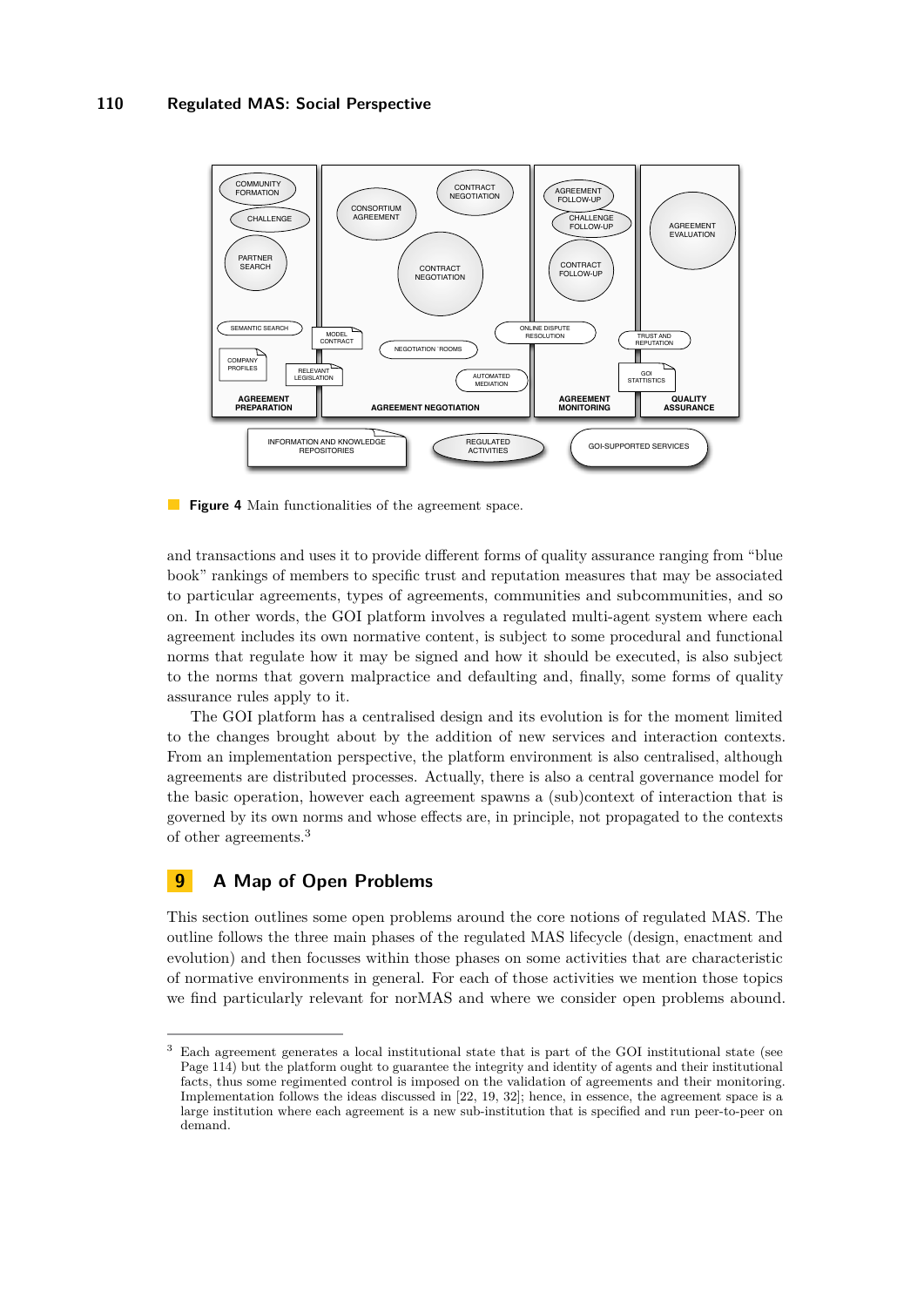<span id="page-18-1"></span>

**Figure 5** Some challenging topics within the lifecycle of regulated multi-agent systems.

Figure [5](#page-18-1) summarises this outline. We elaborate on concerns introduced in Sections [4,](#page-7-0) [5](#page-10-0) and [6](#page-12-0) but note that while in this section we simply allude to some salient topics that we believe deserve a more thorough treatment, in the next section the authors of this chapter delineate some open problems that they find alluring.

# **9.1 Design Phase**

Several design challenges emerge around the methodology for developing regulated MAS and the need for good enough metamodels to describe and specify them. In the case of methodology, the space for innovation is in dealing with those aspects that pertain to normative notions and how these are merged with the more conventional aspects for which methodologies have been proposed (see Section [10.2\)](#page-27-0). In what corresponds to metamodels, the goal is to specify in a cohesive way all the components of the regulated MAS (see Section [5](#page-10-0) and [10.1](#page-25-1) below). The following subsections discuss several issues that need to be taken into account at design, in this section, however, we limit the discussion to design choices in two areas. On one hand, the *creation* of a boot-strapping nucleus of a regulated system including the particular norms and other regulatory devices (like normative roles, enforcement mechanisms or validation methods) that constitutes the original regulated MAS; and, on the other hand, a *proclamation* process that makes that original regulated MAS ready to be enacted and used by participants. Each of these areas include topics that are rich in concepts and complex in operationalisation, hence open for innovation.

# <span id="page-18-0"></span>**9.1.1 Creation**

Assuming proper methodology and metamodels are at hand, one still has to deal with the particular choices for each component of the regulated MAS in order to specify the system and make it operational. Let's review three areas of opportunity associated to the process of creation itself:

**What is in a norm?** The normative elements of a regulated MAS may have implicit requirements whose representation should properly take into account. These are a few that may be worth elucidating.

First, there are three key questions worth posing with respect to the intended *purpose* of the norms: (1) *What is the role that the norm is intended to play?* One may want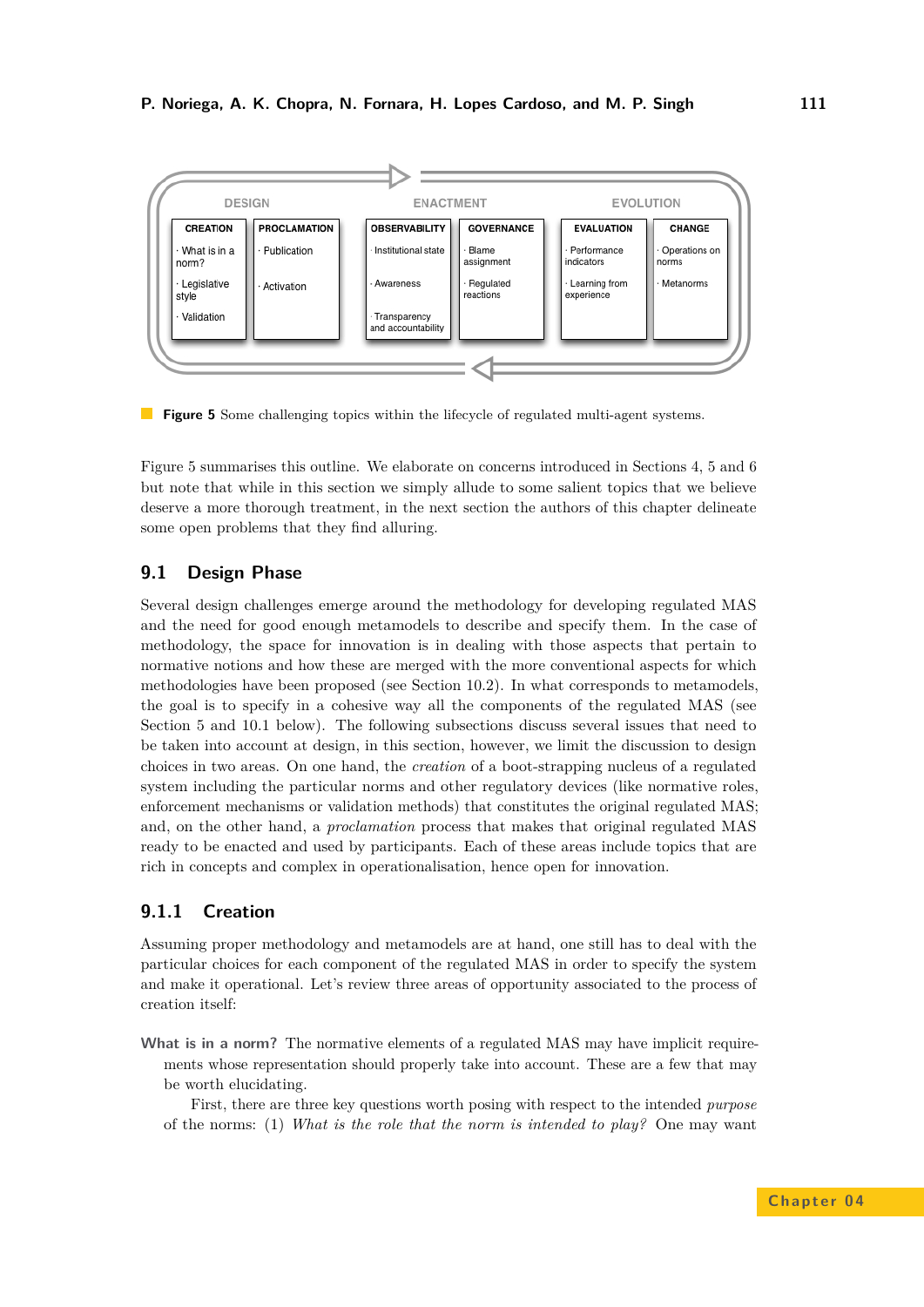norms to serve as a way of restricting unwanted actions and promoting desirable outcomes (hence appropriate descriptions of obligations and prohibitions are essential); likewise one could design them as a means to reducing the number of possible actions or outcomes in order to simplify the decision-making of participants (hence the representation of procedural norms needs to be paid special attention); moreover, norms may also be understood as a manner of creating a space for interaction (thus constitutive norms are paramount), or eventually the promotion of some collective objectives (in this case, then, such objectives should be properly captured in the form of the norms and their compliance incentives). (2) *What are the values that norms promote?* Values like fairness, trustworthiness, accountability are usually associated with the normative system as a whole but particular norms and their combination bias the system in one direction or another. Thus for example, full observability and strict governance may contribute to transparency, regimentation towards trustworthiness and unobtrusive governance towards flexibility. (3) *What are the pragmatic benefits of a norm?* The question here is to be able to establish a proper trade-off between the costs of observance and enforcement of norms and those of compliance and noncompliance. Some norms may have little effect on the reliability of the system but still impose agents an undue cost in deciding whether or not to comply with them; some norms may be practical for some population profiles and not for others and different sanctions may adapt better to some situations than others.

Next, there are three considerations with respect to the formal features of the *structure of the norm* to keep in mind to make sure that such structure is appropriate with respect to the desired expressiveness of the norm, the conditions for adoption of the norm and their compliance by agents and the governance mechanisms of the system: (1) The choice of the *syntax*, the *constitutive elements* involved (label, conditions of activation, deontic features, beneficiary, subject, . . . ) and the *ancillary elements* associated with the norm (linked norms, contrary to duty actions, . . . ). (2) The *crispness* of the statement of the norm and its applicability. In other words: Is the way that the norm is expressed and enacted precise enough for the fulfilment of its intended purpose? Is there an objective way of determining when an agent is complying or not with a norm? Does the expression of the norm achieve some desirable degree of flexibility (for discretional enforcement, to adapt properly to the evolution of population or changes of the application context)? (3) *Coherence of the normative corpus.* This has to do with the different formal properties that the system as a whole should exhibit. In some cases the preferred notion is that of logical consistency but in some cases it may suffice with a narrower notion of conflict-free sets of norms or, in more general terms, in choosing some particular notion of "consequence" that is appropriate for the system. Depending on those preferences, the designer would have to answer questions like: May conflicts be dealt with during runtime? Are there possibilities of deadlocks? Are there any norms that are impossible to comply with? How to enforce norms when the system has not proven to be conflict-free? Are norms conducive to the overall purpose of the regulated MAS? To what extent?

Finally, the design of the system should take into account *what an agent is intended to do with norms*. There are three capabilities that are assumed of agents in this respect: *Reasoning* about norms: What are the decision-making capabilities needed by agents in order to comply with the promulgated and active normative elements? To what extent are agents presumed to infer the state of the system in order to know whether a norm applies, has been violated and what the consequences of a violation might be? *Adoption* of norms: Is the ontology of the regulated MAS compatible with the norm (i.e., with respect to the objects, actions, roles, and such involved in the norm)? Is the governance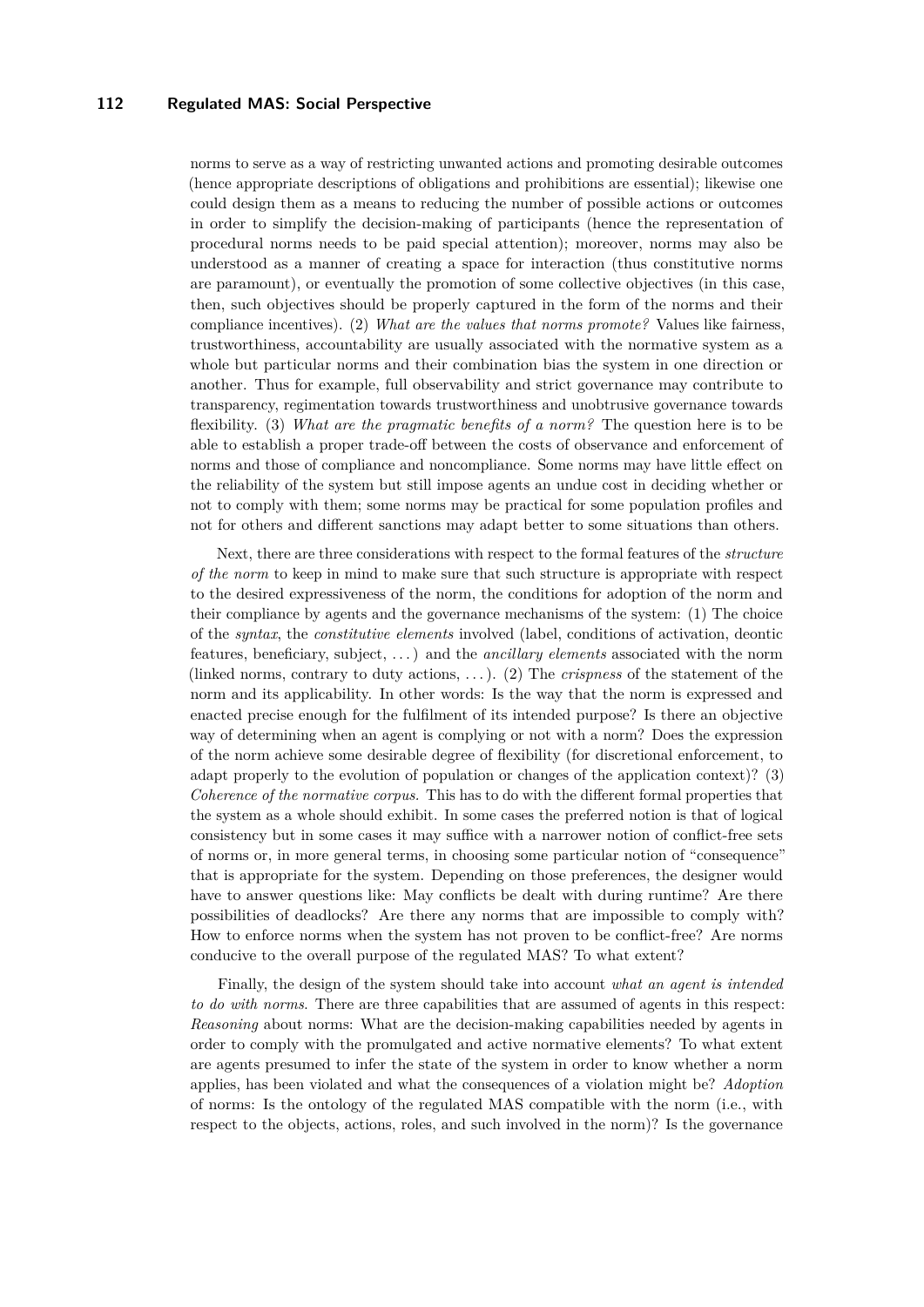structure appropriate for enforcing the norm (detection, blame assignment, sanctioning and reparation)? Is pertinent information about entitlements, co-dependence of normative elements, effects of noncompliance, and so on properly represented and communicated to implicated parties? *Compliance* with norms: What behaviour is perceived and by whom? What information about a norm should an agent be informed of: social values associated, whether or not it is active, conditions of application, regulated reactions, subjects of the norm, consequences of not-compliance, liability, enforceability conditions?

**Legislative style.** The designer needs to make choices about the normative features that have to be functional when the sociotechnical system is originally enacted and how those features should evolve once the system becomes active. Three matters of concern may affect those choices and all three have plenty of open problems.

*Locus of control:* The issue is to determine who controls the changes that take place in the normative system. One extreme is a "demiurgic" style: the designer that creates the regulated system has control of it as a whole and introduces changes as needed. The other extreme is where a minimal set of regulations are instituted and participants are able to introduce new norms and appropriate forms of observability and enforcement once the system is in operation. Because the reasons for introducing a change and the choice of the type of change that best applies, are manifold, the usual solution is an intermediate position. However, as discussed below in [9.3,](#page-24-0) finding out how to determine what those intermediate positions are, and how to implement them is almost unexplored territory.

Other design choices determine the *balance between regimentation and the different degrees of enforceability*. What are the matters that should be taken into account? For instance, considerations about accountability, robustness, and transparency may tilt the balance towards regimentation, while on the other hand addressing or allocating risk through constitutive conventions (e.g., requiring bonds and guarantees from principals, or relying on a conventional legal system to deal with severe transgressions), or the need for flexibility together with the presumption of reliable autonomous agents tilt the balance towards self-governance.

A third closely related matter is the *regulation attitude*. In this case, again, in most cases the final choice is bounded by two opposite styles. On one side is what we may call "preemptive enforcement" where—as in a typical Napoleonic legal tradition—presuming any agent would break the law if given a chance, the system designer anticipates all possible infractions, makes these and their ad-hoc corrective reactions explicit, and commits to a strict enforcement of this list. On the other side there is a "laissez faire" attitude where it s presumed that most individuals abide by the law most of the time. In this case—mimicking a Common Law tradition—undesired behaviour is expressed in general terms and only when someone is caught cheating and proven guilty after a due process, a harsh exemplary punishment is applied.

**Validation of the design.** With the remarks in Section [3](#page-5-0) in mind, there is room for innovation with respect to testing and validation of the system from the formal as well as the engineering perspectives. For instance, the *off-line validation* of the sets of norms under different criteria and techniques, from model-checking to coherence theory. *Computational complexity* of norm-abidance and *scalability* of the system with respect to the increase of norms and agents. *Expressiveness* of metamodels with respect to the intended performance of the regulated MAS. *Reliability* of the operationalisation processes. Although we are referring here to validation at design-time, there are limitations to what may be tested and proven off-line, hence some *runtime validation* may be needed, should be considered as part of the design and then implemented. In these matters the key is reaching an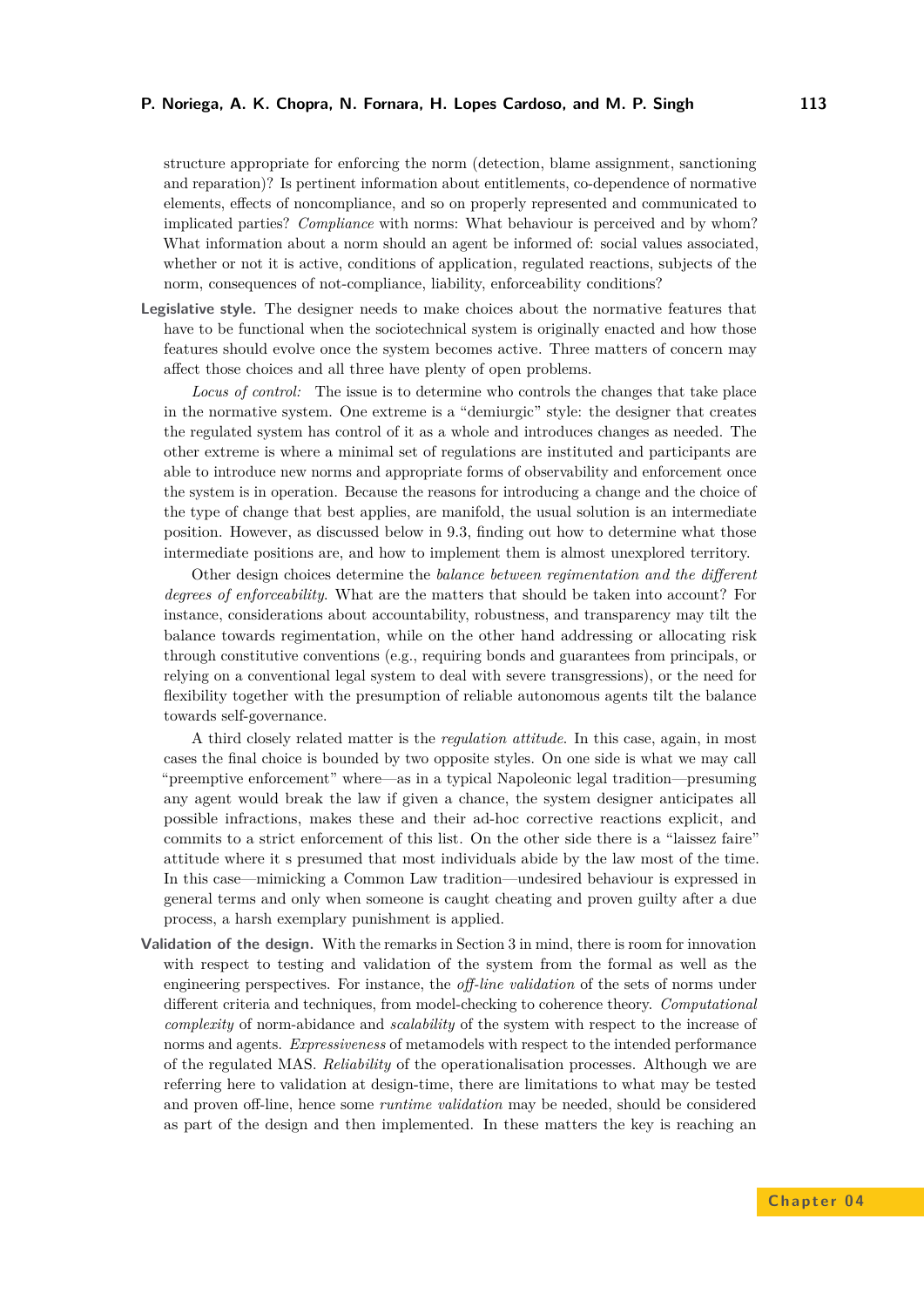appropriate balance between what may be proved and what is satisfactory from an engineering perspective.

# **9.1.2 Proclamation**

This process involves two aspects: on the one hand, how participating agents need to be informed about the system so that they will be able to play accordingly, and on the other hand, what needs to be operational so that the system may be enacted. Mirroring standard legal practice we may distinguish two sources of design choices where interesting problems arise: publication of the conventions and their activation.

- **Publication.** The designer will have to commit towards those elements that need to be working from the start of and will also need to decide for each one of these elements how to make them known, when, and to whom. A mere enumeration of the elements involved in publication is enough to show the richness of this topic: constitutive conventions (ontology, primitive and nonprimitive actions, interaction model, access requirements, entitlements), architecture of the system (governance model, dynamics), normative content (different types of norms and metanorms) and eventually, the operational semantics of the system. The "how" part has two dimensions: the degree of formality (logical or otherwise) of those components and the process by which the components are made part of the system. Another aspect where innovation is needed is in the ergonomic side of communicating those elements: what type of expression, syntax, interface are appropriate, when, and for whom.
- **Activation.** Some conventions—including most regimented constraints—are established at design time to become active the moment the system is enacted and hence are applicable from the start to any agent that intends to participate. However, while the system is being enacted, norms may be added, modified or revoked and these situations start to apply to participants at some point. Generally speaking, such activation may be triggered either by time (e.g., so many days after it is published) or by an event (e.g., once a commitment is made). The challenges in this topic come from different sources: from the regulated MAS perspective, the immediate ones are how to validate that an agent that intends to participate complies with the conventions that regiment its admission, and then how the system deals with latent norms. From an individual agent's perspective, how is an agent made aware of those norms that may be applicable to it.

# **9.2 Enactment Phase**

We do not touch upon the computational and implementation aspects of enactment, only on some topics that may be interesting from a regulatory perspective while the system is active. Furthermore, for sake of brevity, most of our comments refer to noncompliance with norms (and the corresponding negative sanctions), although they apply *mutatis mutandi* to the compliance of actions that have a positive reward associated.

# <span id="page-21-0"></span>**9.2.1 Observability**

**Institutional State.** The essential feature of regulated systems is that there are norms that individuals may or may not infringe. Hence, at some points, although individuals decide whether to comply with *applicable* norms, the system as a whole, or its enforcement devices—and usually some participant agents as well—may have to assess that a compliance or noncompliance took place. Such assessments involve the difficult technical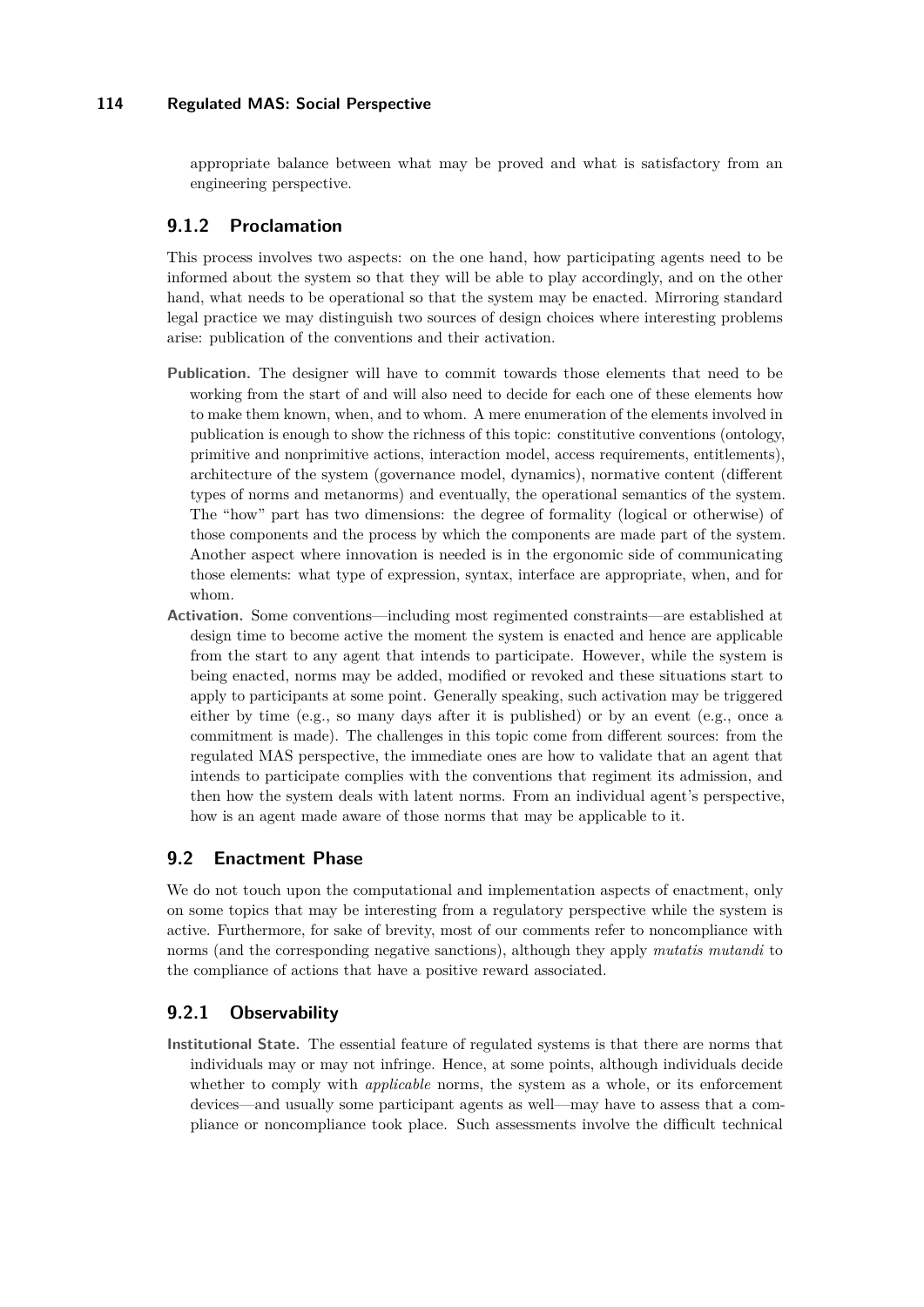(operational) problem of representing and updating the "institutional state" of the regulated MAS (see Section [7.3\)](#page-14-0). In other words, what are the values of those variables that represent the institutional facts at a given moment, how atomic actions are filtered into the regulated MAS and how those actions that are deemed "institutional" modify the value of those variables.

Assuming that the institutional state is properly represented and implemented, the designer still has to choose how this state is accessed by participants while actions are taking place. In other words, the regulated MAS needs to address, the *ex-ante* aspects of "awareness"; and the two complementary *ex-post* aspects of "transparency" and "accountability". These three types of aspects are solved by regulating what part of the institutional state is revealed, to whom, when and how.

**Awareness.** The challenges in the *ex-ante* phase of compliance assessment reside in what is revealed before an action takes place.

From an individual agent's perspective, that revealed information is needed to support two decision-making tasks: On the one hand, the individual agent needs to be aware of that state of the system to realise what active norms apply to it in order to decide whether or not to perform an action that may infringe those norms. On the other hand, an individual needs to be aware of the state of the system in order to form expectations about what may happen then: who may act, what actions may be attempted and what effects these may have.

From the system's perspective, the challenge is again twofold: to determine what actions are feasible (nonregimented), and to determine which agents are subject to active (nonregimented) norms and therefore have the possibility of complying or not with it.

**Transparency and accountability.** The first type of *ex-post* aspects, "transparency" refers to what is revealed (to individuals and to the system) about actions that take place and their institutional effects. "Accountability", in turn, refers to information about who performs an action and who is affected by that action. The two of them together become input for determining awareness in subsequent institutional states. Both of them are, evidently, key for enforcement and should consequently be in line with the enforcement model of the system and the enforcement style we mentioned above. Both are particularly challenging when the regulated mulitagent system involves nested or concurrent regulated MAS where commitments established in one regulated MAS may have effects in other regulated MAS. Transparency and accountability also need to address the complementary aims of "need to know" and "need to share".

The opacity of some actions may be appropriate. For instance, in some mediated negotiations, only the mediator is informed of offers and counteroffers and each party is unaware of what the other part is actually proposing. In some cases, while opacity is required for some purpose, it needs to be compensated by some means. For instance, even if a noncompliant action is itself opaque to law enforcer agents, an infraction may be inferred by these agents if they perceive some effects of that action, or they are informed of the infraction by other agents that witnessed or inferred it on their own; likewise, even if a punishable action is perceived by an enforcer agent, the agent may decide—or be compelled—to ignore it. Opacity may also have adverse effects. For instance, if an infraction is not immediately dealt with, its indirect consequences may be difficult to foresee and contend with.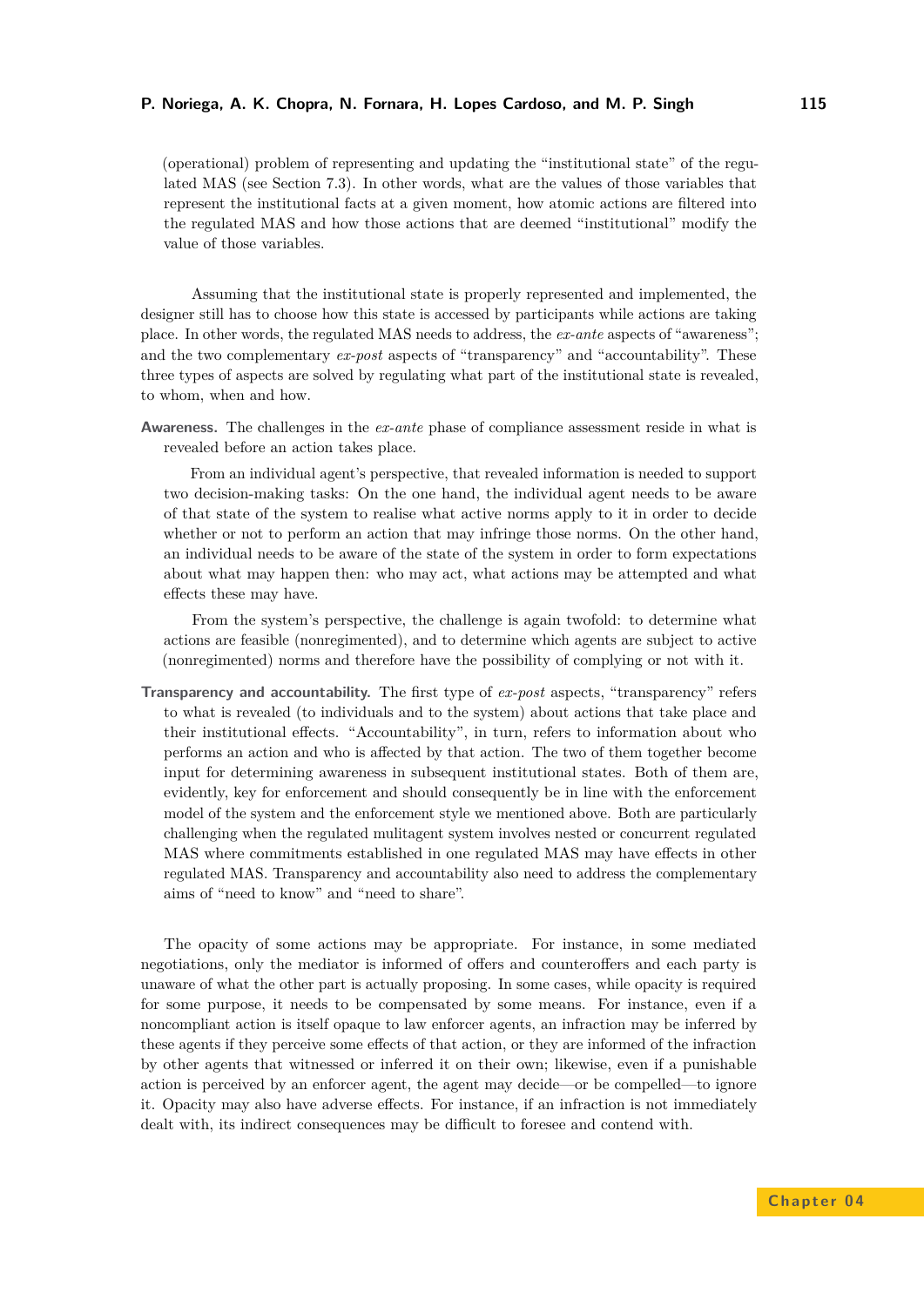# **9.2.2 Governance**

This area includes those actions that follow the assessment of compliance. Namely the processes of determining whether or not an infraction took place—analogously, a rewarddeserving action—and then react accordingly. In the judiciary tradition, governance involves three main processes: prosecution, trial, and punishment. Although some of these issues have already received attention from different perspectives, the topics are rich and still largely open for regulated multi-agent systems. We will next describe the most salient ones in two areas, blame assignment (involving prosecution and trial to some extent) and reactions (including punishment and other). As with the previous paragraphs, our comments are biased towards noncompliance and sanctions but similar ones would apply to rewards and desired actions.

- **Blame assignment.** Given that a punishable (or reward deserving) action has occurred, the challenges reside in determining that the action took place and should be punished (or rewarded), determining who is involved and who is responsible for the infraction (or reward). The assessment of infractions and culprits will depend on the observability of actions and ultimately on the enforcement model of the system and the enforcement style. For instance, if the enforcement of some norms is delegated to enforcer agents, when these agents observe or infer the infraction, they would need to be able to identify the beneficiaries along with the casualties associated with the infraction. Provided a good level of accountability is available, these enforcers should then be able to assign blame. Once the infraction is acknowledged and culprits identified, reparatory actions and sanctions are enacted according to the norms that regulate these processes. The process of determining who the culprits are is not necessarily straightforward because, depending on the observability or the infraction, the identity of perpetrators may not be revealed, and even if the agents who perform the invalid action are properly identified, it may still be necessary to prove who the actual guilty parts are. In this case some sort of *due process* needs to be activated. When a regulated multi-agent system contemplates the existence of a due process, several components need to be in place. Namely, some notion of proof that an infraction has occurred, the resources to elaborate and validate that proof and the procedures that correspond to (i) bringing charges and evidence against suspects, (ii) defending innocence against charges (iii) evaluating evidence and applicable norms and (iv) formulating a resolution about the innocence or guilt of the accused.
- **Regulated reactions.** The types of reactions that are worth studying may be organised in two large blocks: punishment and reward on one hand and damage control.

*Punishment and rewards.* How the punishment is expressed (threat, argument ad baculum, and others), Grounds for punishment (what needs to be proved to deserve that punishment or reward). Purpose of punishment (to teach, to encourage, to retaliate), types of punishment (direct or indirect, private or public, with rhetorical information associated, with social or monetary cost). Management of punishment (whether it is applicable on the spot, delegated to another regulated MAS, and so on).

*Damage control.* Identify direct and indirect effects of an infraction. Measure costs of transgression, evaluate costs of detection, blame assignment, and punishment. Identify and implement reparatory actions (fix damages, compensate victims). Here belongs the challenging world of *contrary-to-duty obligations* that has received ample formal treatment and whose implementation is nontrivial (see [\[13,](#page-35-6) [9,](#page-35-7) [34\]](#page-37-10)).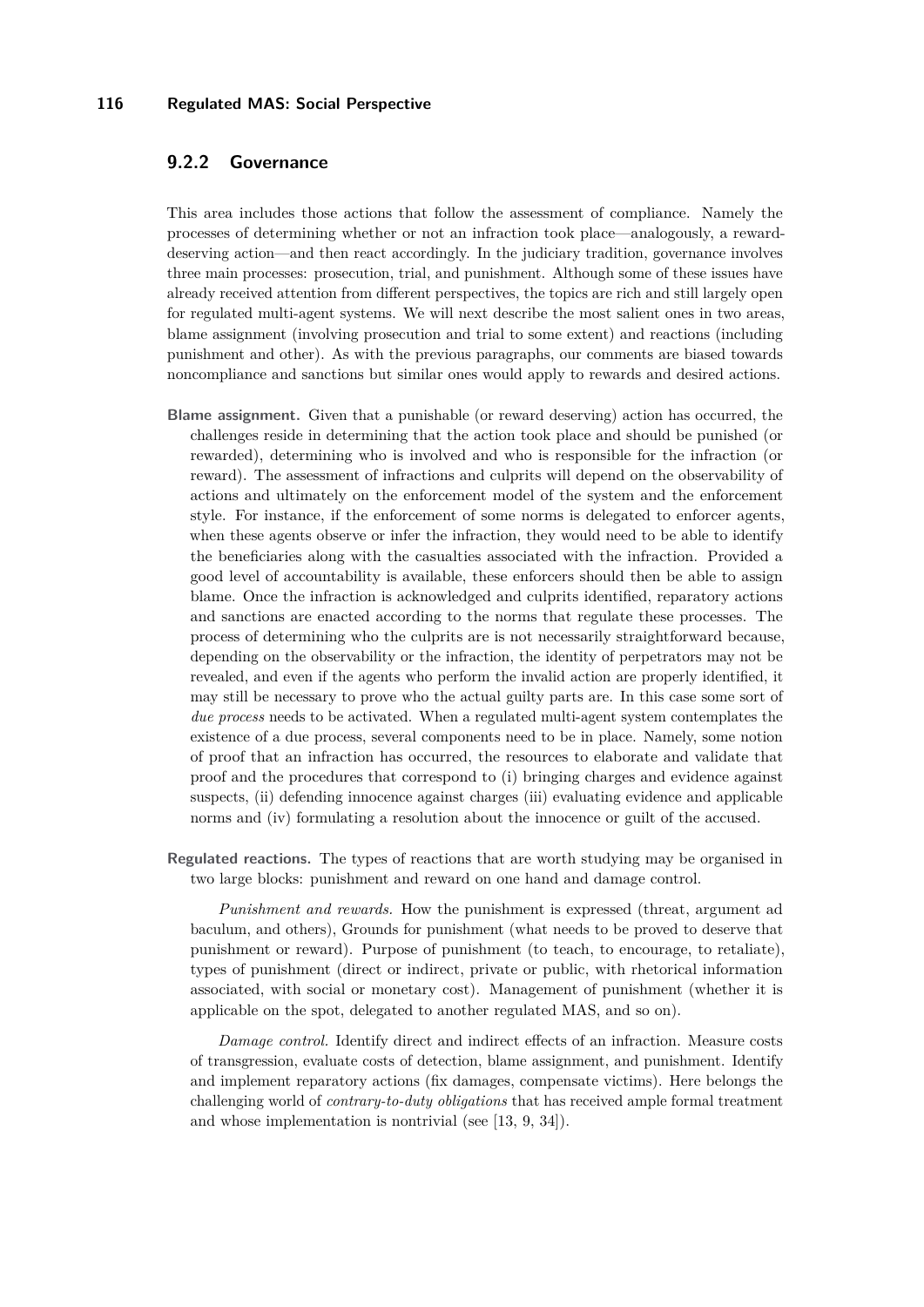# <span id="page-24-0"></span>**9.3 Evolution Phase**

Several remarks on this phase were made above in Section [6](#page-12-0) and more will be made in the last section of this chapter. Here we simply mention a few more open topics. and for the sake of presentation we mention topics about only two aspects: performance evaluation and change.

Note however, that from the design perspective (even when evolution is postulated as a bottom-up process) it is advantageous to identify the several conditions that might make the regulated system evolve and, consequently, include devices to handle that evolution. One may argue that the type and protagonism of those devices depend largely on the expected evolution of the system, and different types of devices will need proper grounds to determine their application. In general, one would need to identify (in the metamodel and the methodology) (i) a reasonable list of devices, (ii) for each device, the type of situations that justify its use, (iii) the elements of the system that are involved in those situations and (iv) the interplay of those elements in a given situation.

As an example to illustrate the richness of the problem, note that one of the many devices to make a regulated system evolve is to change some of its norms; moreover, one of the ways that norms may be changed is directly by the system (not by participants), and those changes might be advisable, for instance, because performance of the system has decreased due to, for example, changes in the population profile or the environmental conditions. Now realise that, even in this rather simple case where we assume that *one* evolution device of the system is to change norms, in order to decide what norms to change we would then need to foresee, at design time, that performance of the system can be measured, that changes in population and environmental conditions may be assessed, that the relationship of those changes with performance are made explicit, that the set of norms that may be modified (added, deleted, changed) in order to achieve the desired performance levels can be determined and, finally, that the actual modifications may be accomplished.

# **9.3.1 Evaluation**

- **Performance indicators.** It is not unusual to have sociotechnical systems involving stakeholders with competitive goals and thus having regulations intended to achieve equilibria of different sorts. However it is not always clear how these equilibria might be identified without an explicit reference to some variables involved in the operation of the system and their combination as indicators that are meaningful in terms of the objectives of the stakeholders or the system as a whole. In general, variables and indicators are useful to assess the quality of the system (or parts of it) and to choose between alternative implementations of regulations at design time and to guide evolution at runtime. It is a challenging task to deal with performance indicators that evaluate how a system performs or improves in important but elusive qualities such as fairness, trustworthiness, and accountability.
- **Learning from experience.** As suggested above, the choice and combination of performance indicators depends not only on the objectives but also on the devices that are available to make the system evolve and on the elements that are involved in the application of such devices: from changing some parameters of a norm, to changing the set of norms. Part of the tuning—not only of the original normative system but notably also of the evolution mechanisms themselves—may be achieved at design-time by stress-testing and running simulations; and there is ample opportunity for development of the current practices and tools.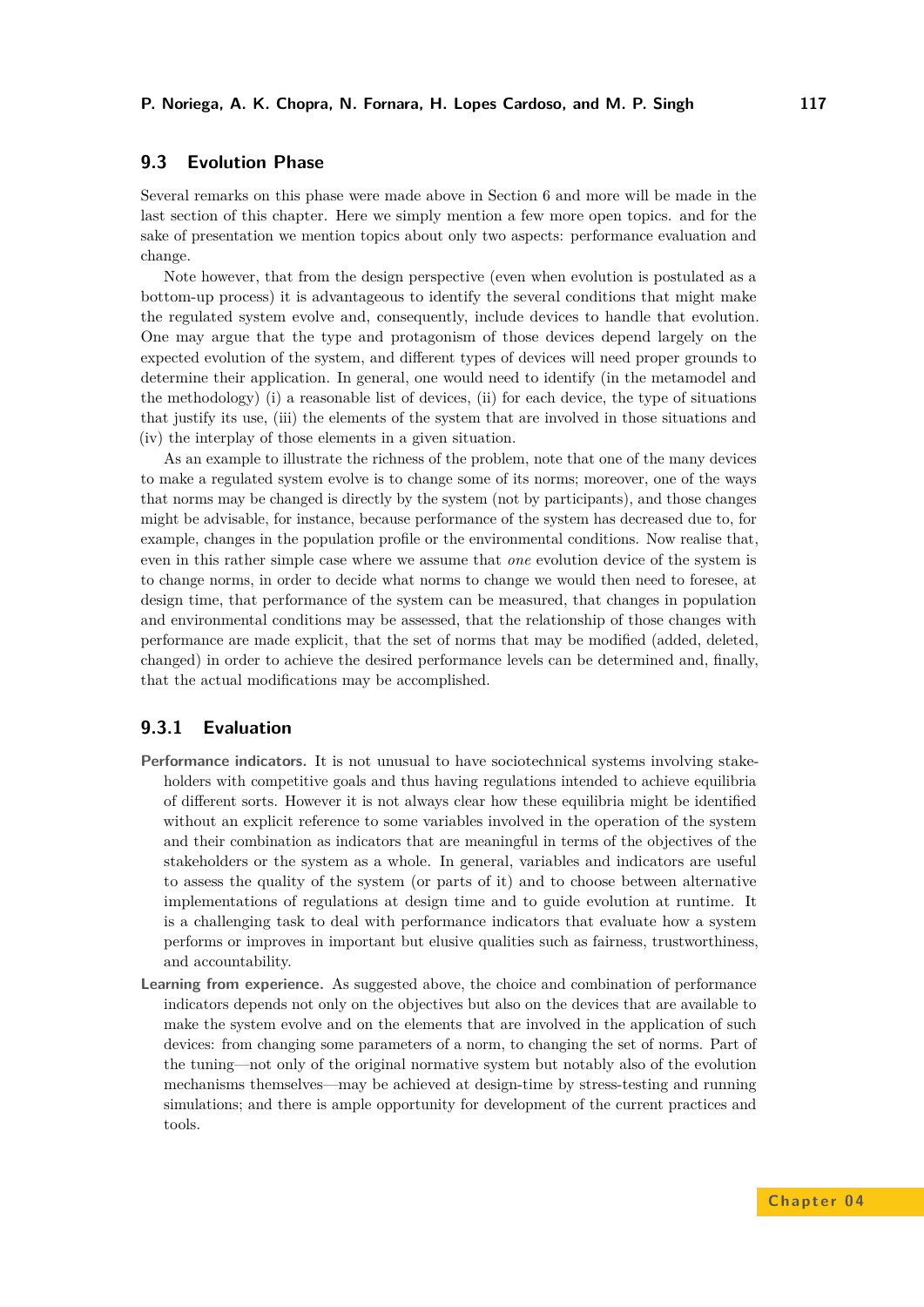# **9.3.2 Change**

- **Operations on norms.** A full typology of operations on the set of norms (promulgation, amendment, suspension, abrogation, annulment, . . . ), as well as the operations on their governance aspects and their implementation is still to be attempted from the regulated MAS perspective. Some works in this community suggest [\[5,](#page-35-8) [74,](#page-39-4) [36\]](#page-37-11) that a systematic treatment of the different operations is far from trivial.
- **Metanorms.** Another line of work that is largely open for research is to include all those aspects that determine the dynamics of the system as a distinct core component of a regulated MAS as postulated in Section [6](#page-12-0) (p. [105\)](#page-12-0). Several approaches may be taken and a few have already deserved attention like, for example, the use of metanorms to choose among predefined sets of norms [\[1,](#page-34-0) [7\]](#page-35-0), or the use of case-based reasoning to introduce new norms when conflict among norms are detected [\[52\]](#page-38-10) but a holistic proposal towards a general normative transition function, as suggested before in [10.4.1,](#page-31-0) is still to appear.

# <span id="page-25-0"></span>**10 Authors' Perspectives**

This section is meant to complement the rest of the chapter by including personal views of the authors. Each author has chosen topics, length and structure.

### <span id="page-25-1"></span>**10.1 Noriega: In Light of Applications**

I would like to make the following remarks under the light of regulated multi-agent systems that are going to be used in open sociotechnical systems that are intended to work in the real world.

In this context, what I believe to be the most fundamental task is to build a general framework on top of which actual normative multi-agent systems may be specified and implemented. By a framework I mean three main components: a normative architecture or "metamodel" for the specification of normative multi-agent systems, the computational counterpart of this metamodel that would allow to implement and run such specifications, and the methodologies to guide the actual implementation of such norMAS.

Following the experiences reported in [\[19\]](#page-36-1), I believe that such a metamodel can be built along the lines described above in sections [3,](#page-5-0) [4](#page-7-0) and [5,](#page-10-0) in order to support the five components enumerated in Section [2.](#page-2-0) The computational counterpart should produce an "institutional environment" where particular regulated MAS are enacted, all regimented constraints are enforced and several regulated MAS may concurrently exist. That implementation may opt for a centralised governing of the full environment (including the possibly several regulated systems embedded in the shared institutional environment) or choose to have a distributed architecture to handle particular norMAS [\[59\]](#page-38-11). The methodologies should facilitate four activities: the proper specification, implementation and testing of particular norMAS including whatever agents are needed to perform those regulatory roles entailed by the specification—and, in the fourth place, assess the adequacy of the implementation of the norMAS with respect to the intended functionality in the world.

If taken to heart, this task involves several challenges that being already in this community's agenda, as suggested in the previous section, are far from being won. The ones I see as the most significant are the following: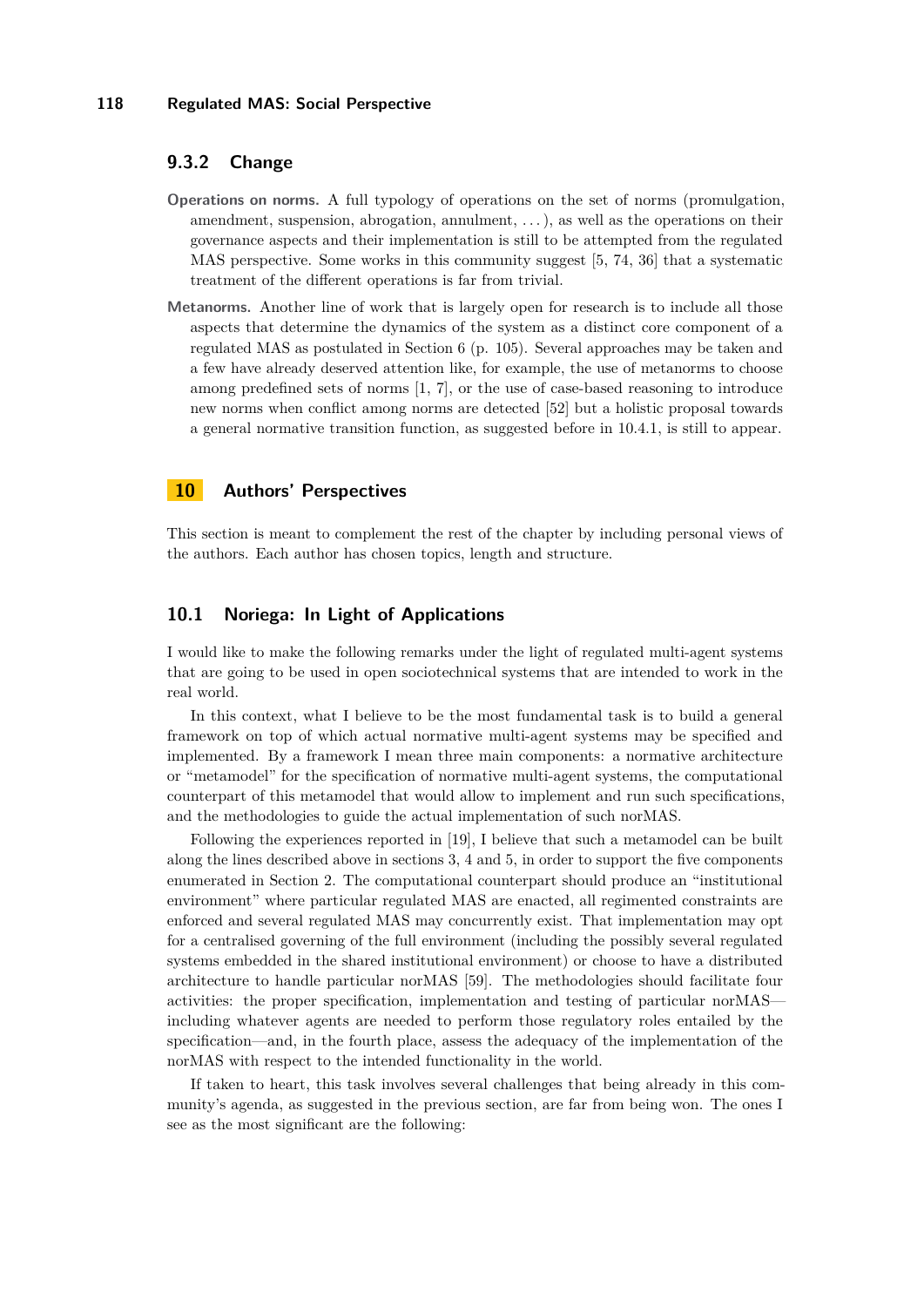# **10.1.1 Achieving Good-Enough Expressiveness and Automation of the Normative Languages**

Let's assume that the framework includes a rich enough meta-modelling ontology to capture several interaction models, normative corpora and governance models. Then, for the specification of particular regulated MAS, it will be necessary to use several normative languages (and many "types of norms", e.g., Crawford and Ostrom [\[17\]](#page-35-9)) and possibly non standard notions of "consequence", that should be compatible with the features discussed in [7.3](#page-14-0) and [7.4.](#page-14-1) But, in addition, those norms will need to be accompanied with other linguistic and formal construct so that the *declarative* and *inferential* features of such norms carry the intended pragmatic load within the normative MAS. So, for instance, in order to deal with *procedural norms*, it may be advantageous to use, say, commitment-based protocols, hence one has to introduce a proper language [\[27,](#page-36-3) [82\]](#page-39-6) as part of the regimented constraints. Likewise, to implement *contrary to duty functionalities*, one needs declarative languages that accommodate the subtleties of features like the set of linked norms, including sanctions and reparations, as well as some automated means to support the complex inferential processes involved in blame assignment and proper reparation.

The implementation of these features should take into account, not only what the regulated systems themselves should be able to accomplish at run time, but also how agents (software as well as humans) become informed of all those features; in order to take them into account both at design and at running time.

### **10.1.2 Designing for Noncompliance**

The framework, as I see it, serves a general-purpose boot-strapping function, in the sense that it should support particular normative MAS and provide the environment where actual normative MAS are embedded. Therefore, the metamodel should support the modelling of different governance models and provide the *expressive features* to specify those different governance models, and the framework should support their *automation*. Moreover, the framework should support the interoperation of several of these regulated MAS in a common environment.

In these conditions, regimented governance is unavoidable for certain aspects of the environment (e.g., common ontology, atomic interactions, social semantics, how new regulated MAS are embedded in the environment) and maybe also within the particular regulated MAS. However, in addition, in most regulated MAS, one would need to have nonregimented conventions that deal with the forms of enforcement described in page [104](#page-10-1) and in Section [4.](#page-7-0)

In practical terms it is unlikely that there may be a general treatment of governance modelling and implementation. Nevertheless, it is still hard but worth attempting to develop some sort of "standard" devices to deal with the several aspects of governance (detecting, ascertaining, evaluating, assigning blame, applying sanctions) and assemble such devices as the enforcement model for a particular regulated MAS. Assuming regimentation is properly handled in the framework (like suggested in [\[19\]](#page-36-1)), there are two ways to approach the enforcement of nonregimented regulation. The first one is to rely on an omniscient filtering device—like the one needed for regimentation—that automatically produces all consequences of a new fact, thus updating the institutional state [\[74,](#page-39-4) [40,](#page-37-5) [31\]](#page-36-9). The second one is to rely on some form of law enforcement roles that are capable of perceiving some actions and react with or without discretion in accordance with the relevant regulations; this applies also to informal sanctions, applied by individuals who may not be playing proper law-enforcement roles at all.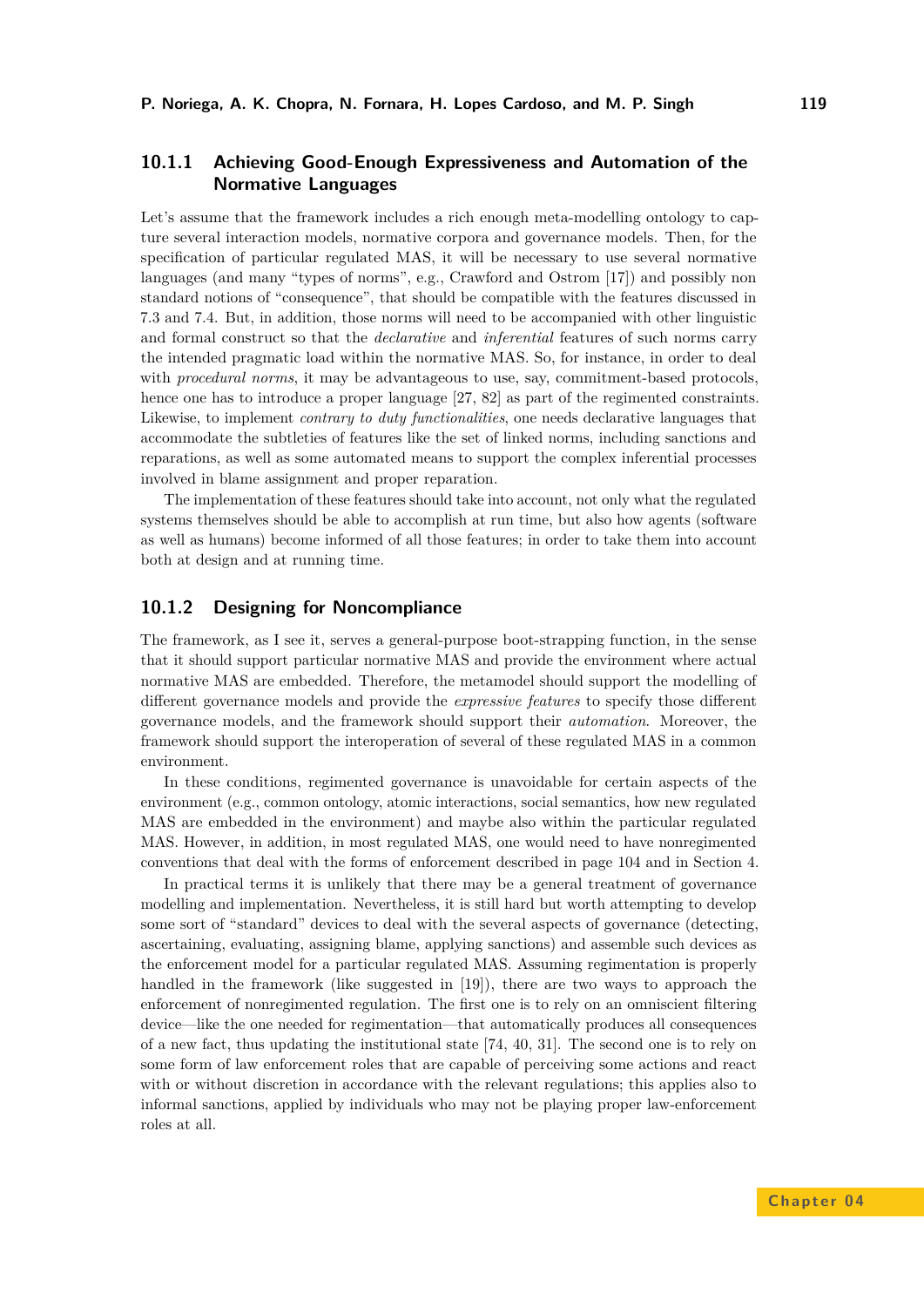Another path worth exploring is that given that transgressions will take place, the governance model may in some instances grant the offender the benefit of doubt and allow the wrongdoer to argue the case. This would serve two purposes, allow for some useful forms of ambiguity and to improve regulations.

### **10.1.3 Designing with Ambiguity**

Conventional legal institutions incorporate ambiguity in ordinary legislative practice for two main reasons: to prevent overregulation and to allow practitioners and enforcers some leeway for interpretation. These reasons also suggest the need and advantages of including ambiguity as a design assumption for regulated MAS.

In general terms regulated MAS come across "opaque" contexts where some undesirable situations are difficult to properly identify at design time. Some obvious situations are: (i) Regulating the wrong problem. For example in the *mWater* system described in the next chapter, it is easy to focus only on pricing conventions when the real problems reside in the lack of supply and in the conflicts provoked by the use of traded rights. (ii) Regulating the wrong population; for instance, unwittingly ruling out human agents, by setting the bidding-clock pace in an auction too fast. (iii) Changing population: In the open innovation scenario of Section [8,](#page-15-0) it is rather likely that the client base becomes more international and more sophisticated as the level of activity increases. But then standard contracts and quality assurance criteria would have to be tuned to the new situation [\[7\]](#page-35-0). (iv) Unforeseen undesirable outcomes; In automated trading, software trading agents may have equivalent bidding algorithms and enter into unending ties. (v) Volatile contexts where the grounds for choosing particular actions may change depending on circumstances that, because of their unpredictability or variety, are not worth hardwiring in stable norms, but rather be localised to those contexts.

Mirroring the points just made, the following are obvious heuristics to start bringing ambiguity into design: identifying volatile contexts in key business processes; building malleability in constitutive norms (for instance, committing to a good-enough ontology while including norms to update it); separating stable norms (that may be hardwired as regimented or fully specified enforced regulations) from norms that are better represented in the system as norms that govern decision-making of law enforcers; using flexible-enough governance models and choosing performance indicators that measure different types of "fitness" of the regulations.

At any rate, whatever heuristics are devised, the components where ambiguity will need to be instrumented are the norms that govern the evolution of the system. And there is where ultimate design with ambiguity will be achieved.

### <span id="page-27-0"></span>**10.2 Chopra: Social Computing, A Software Engineering Perspective**

The nature of applications is changing. Earlier they were logically-centralised; now they are becoming increasingly interaction-oriented. Social networks, social cloud, healthcare information systems, virtual organisations, and so on are evidence of the shift. In such applications, *autonomous* social actors (could be individuals or organisations) interact in order to exchange services and information. I refer to applications involving multiple autonomous actors as *social applications*.

Unfortunately, software engineering hasn't kept up with social applications. It remains rooted in a logically centralised perspective of systems dating back to its earliest days and continues to emphasise low-level control and data flow abstractions. In requirements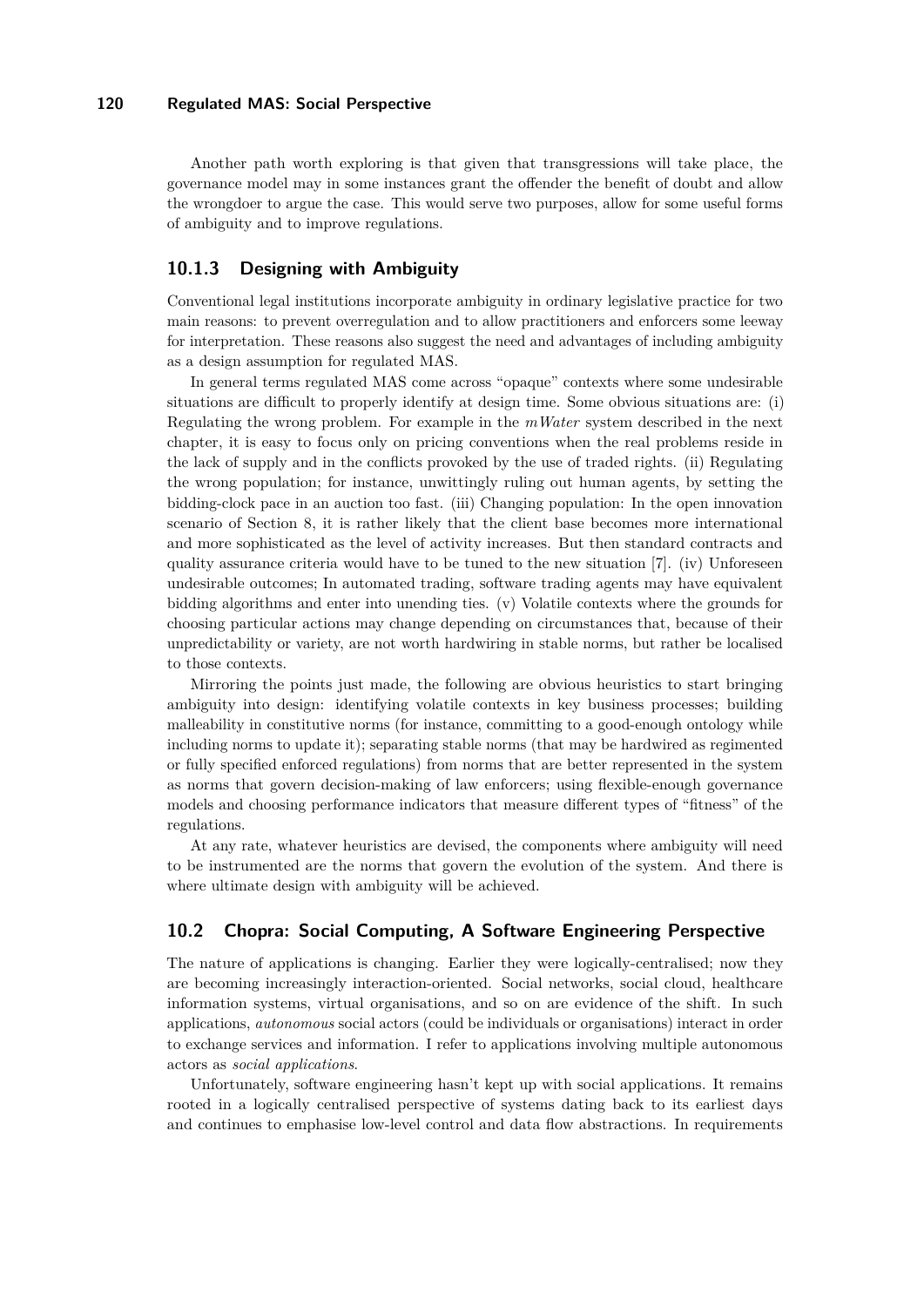engineering, for instance, the idea that specifications are of *machines*, that is, controllers, is firmly entrenched. Software architecture applies at the level of the internal decomposition of a machine into message-passing components. In other words, it helps us *realise* a machine as a physically distributed system. However, the machine-oriented worldview cannot account for social applications in a natural manner.

I understand *social computing* as the joint computation by multiple autonomous actors. By "joint", I refer simply to their interactions and the *social relationships* that come about from the interaction, not necessarily cooperation or any other form of logical centralisation. In fact, each actor will maintain its own local view of the social relationships—there is no centralised computer or knowledge base. The relationships themselves may take the form of commitments, trust, or some other suitable social norm. The purpose of the computation may be to loan a bicycle or a couch to a peer, to schedule a meeting or a party, to carry out a multiparty business transaction, to provide healthcare services, to schedule traffic in smart cities, to manage the distribution of electricity in smart grids, to build consensus on an issue via argumentation, or globally distributed software development itself—*anything* that would involve interaction among autonomous actors.

Clearly, we are already building social applications, even with current software engineering approaches. For example, online banking is a social application in which a customer interacts with one or more banks to carry out payments, deposits, and transfers. Social networks such as Facebook and LinkedIn facilitate interactions among their users. However, just because we can build social applications, it does not mean we are building them the right way. Right now, all these applications are built in a heavily centralised manner: banks provide all the computational infrastructure; so does Facebook. Users of these infrastructures are just that—*users*, no different from those of an elevator or an operating system. In other words, current software engineering produces only low-level technical solutions.

My vision of social computing instead embraces the social. It recognises the autonomy of actors. Instead of control flow or message flow, it talks about the meanings of messages in terms of social relationships. Computation refers to the progression of social relationships as actors exchange messages, not to any actor's internal computations (although these too could be accounted for). The different aspects of my vision constitute a challenging research program. What form would specifications of social applications take? What would be the principles, abstractions, and methodologies for specifying social applications? On what basis would we say that an actor is behaving correctly in a social application? How would we help an actor reason about specifications of social applications with respect to its own goals and internal information systems? What kind of infrastructure would we need to run social applications? The answers to these questions and the realisation of my vision will lead to a software engineering vastly more suited to social applications.

# **10.3 Fornara: Formalising and Executing Open Normative Systems**

The process of formalising at design time and executing at run time open interaction systems where the behaviour of agents is regulated by norms, presents interesting open issues.

A first one regards how to choose and use existing formal and programming languages and architectural solutions for defining and implementing in efficient and effective way open interaction systems. Those type of systems are composed by many concepts that evolve in time on the basis of the events that happen and the actions performed by the agents, therefore one problem is efficiently represents the evolution in time of their state. A crucial requirement in the specification of norms is that their content should be a description of the action that should, should not, or can be performed by the agents: that is a description of a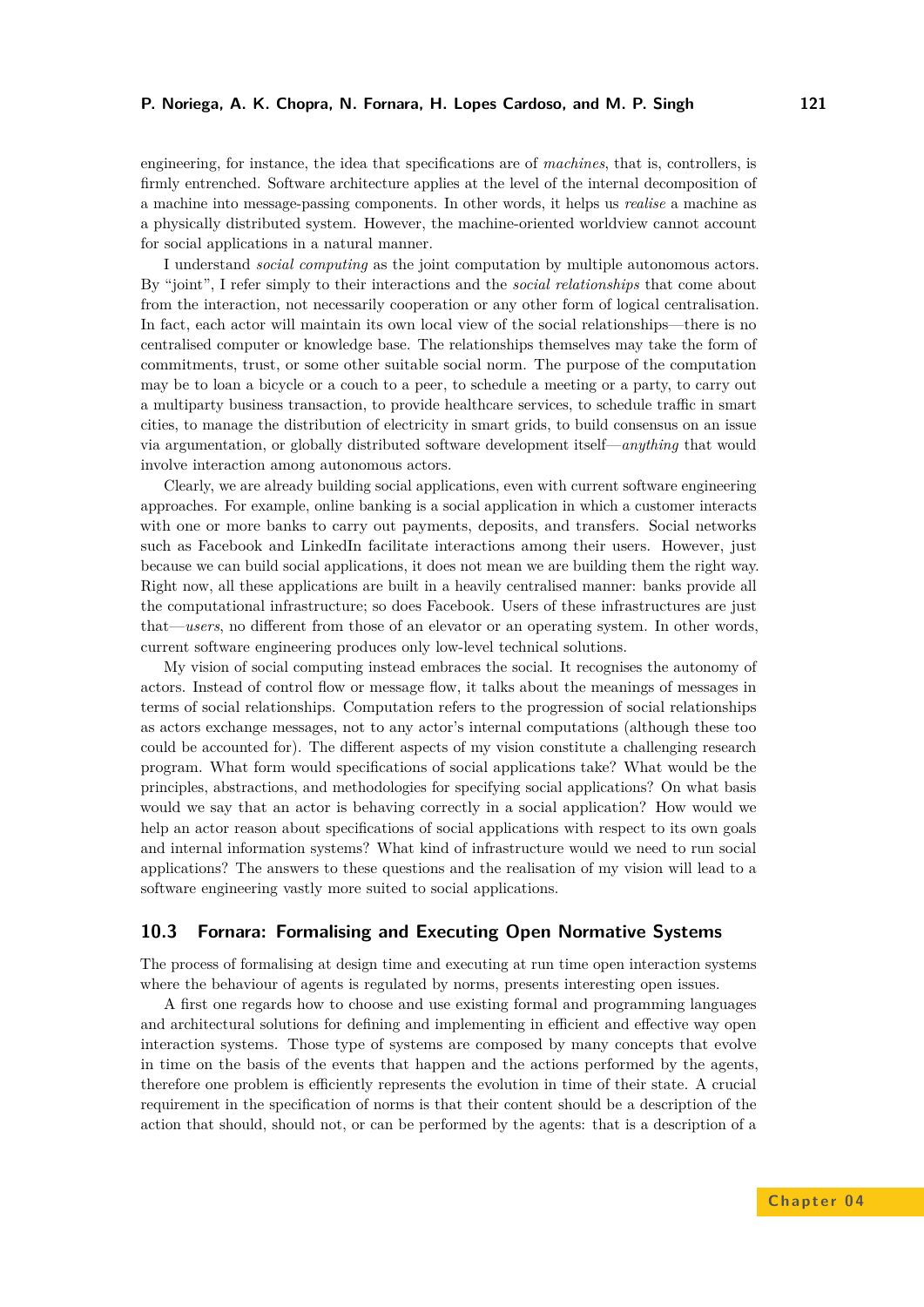*template* of the action. In order to let the autonomous agents to exploit their capability to dynamically plan their action by taking into account the norms that constrain their behaviour, it would be better that those template should not describe the actions in all details. This by making it possible that different concrete actions will match with the described template. For example a norm may express the obligation to pay a certain amount of money to Robert without specifying the actor of the action and making it possible to perform the payment in many different ways, like for example by bank transfer or in cash or by cheque.

In those type of systems it is necessary to implement specific components for realising the following required functionalities. First of all in order to *enforce* those norms it is necessary to be able to efficiently *compare and match* the real actions that are performed by the agents at runtime with their description formalised in the template of the action that is used as content of the norm. Practically it is also necessary to define a component able to *monitor* and to *regulate* (in the case of power) the evolution of the state of the system.

At least two more languages turn out to be necessary, one for the formalisation of the concepts the other for the implementation of the functionalities. In this case fundamental problems are how to combine them, and how to decide what to represent in a given language and what in another.

*Reusability* is a strong requirement in the development of software systems, therefore the definition of design mechanisms that make it possible to *re-use* at least part of a given specification of a system is another important challenge. The process of designing and developing open systems has to take into account also the design and development of the *agents* able to interact through those systems. The openness of those systems and the fact that they are running in an open network like Internet, implies that one agent may decide to interact simultaneously with different systems and that one system can be modularised in different components and distributed on different platforms, therefore a critical issue is the possibility to *combine* different specifications with few or none added re-design or re-programming work.

An important issue in open systems is related to how agents can perceive the shared state of the system and in some cases, when declarative communicative acts have to be performed (for example declaring an auction open) to use them for interacting with other agents. Regarding this aspect there are interesting existing approaches and existing frameworks coming from studies on distributed event-based systems and *environments* [\[81\]](#page-39-11). Agent environments can be considered an interesting architectural component that can be used for *mediating* agents action and for enabling agents to perceive the state of the interaction. The functionalities of the environment can also be extended to realise the *monitoring* of agent actions and the realisation of concrete mechanisms for *norm enforcement*. In this context, an interesting challenge would be the study of how to integrate and extend existing formal models and frameworks for the realisation of agent environments [\[6,](#page-35-10) [58\]](#page-38-12) with the concepts and functionalities required by open normative systems.

One possible approach for trying to tackle some of the previously described challenges consists in formalising norms, and the corresponding obligations, prohibitions, permissions, and institutional powers, using *Semantic Web* technologies. In particular by using OWL 2 DL, a *description logic* language recommended by W3C for Semantic Web applications, for the specification of the main concepts of the model.

The main advantage of the choice of these languages is first the possibility to re-use ontologies and combine them thanks to the fact that two or more ontologies can be simply merged by taking the union of their axioms [\[39\]](#page-37-12). Another advantage is the possibility of using the semantics of the concepts used to describe the template of the actions contained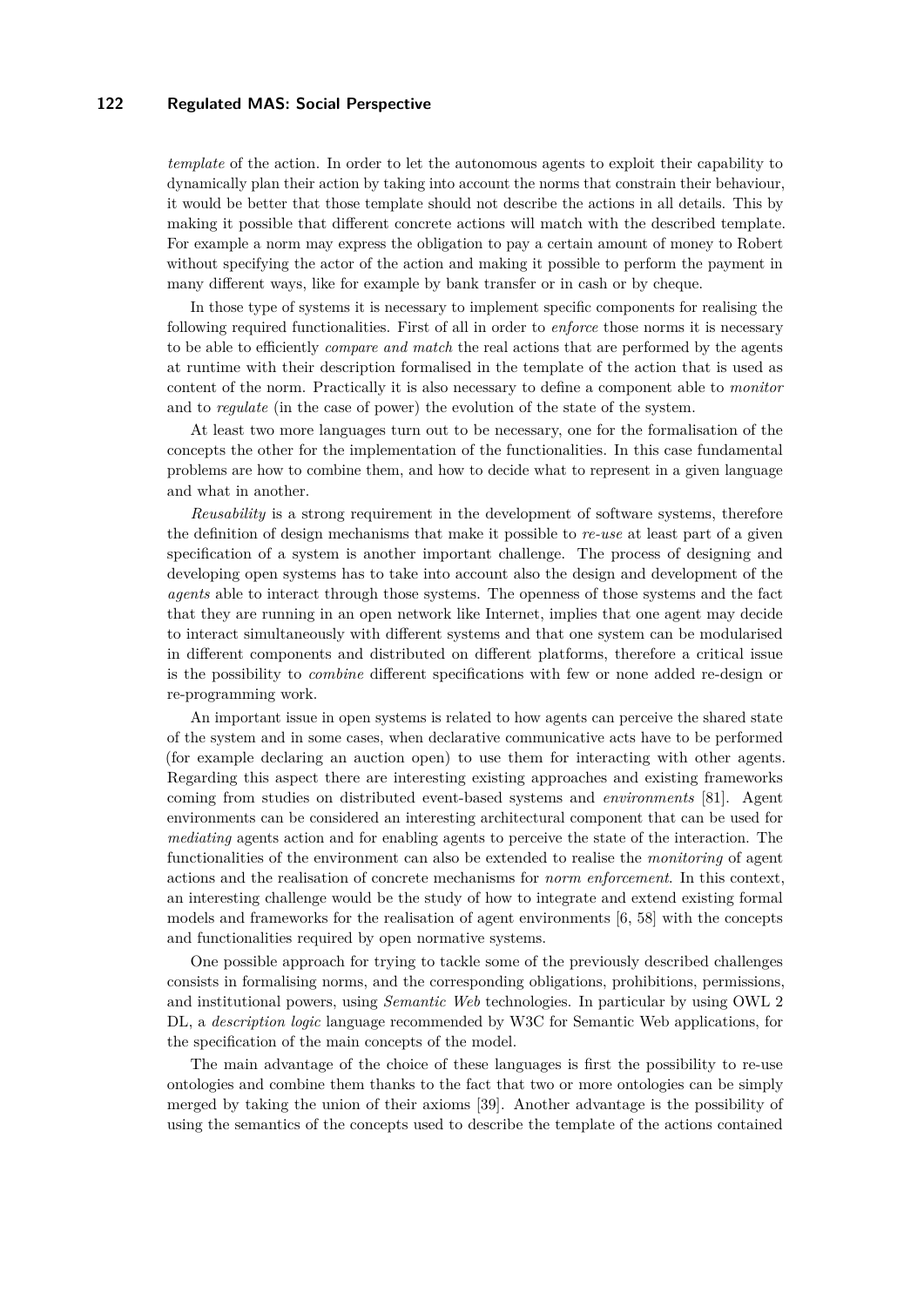#### **P. Noriega, A. K. Chopra, N. Fornara, H. Lopes Cardoso, and M. P. Singh 123**

in the content of the norms to effectively match them with real actions that happen in the system; for example being able to deduce that a bank transfer or a cash payment are both payment. From the point of view of the technologies and tools available for supporting the use of Semantic Web Technologies, important advantages are: (i) the availability of well studied and optimised reasoners (like Fact++, Pellet, Racer Pro, HermiT) for deducing knowledge or for checking the consistency of certain set of norms; (ii) the possibility to use tools for ontology editing (like Protégé) and library for automatic ontology management (like OWL-API or JENA).

Given that OWL 2 DL is mainly a language for expressing knowledge bases it may not be expressive enough for implementing running dynamic interaction systems, therefore a further crucial challenge is to study how to effectively and efficiently combine OWL 2 DL ontologies with *rule languages*—like Datalog, SWRL (Semantic Web Rule Language), or RIF (Rule Interchange Format) that is a W3C Recommendation from 22 June 2010—and with programming languages—like Java—for representing the dynamic evolution of the state of the system and for monitoring and enforcing the norms. Some preliminary studies on how to use Semantic Web Languages for realising open systems are presented in [\[28,](#page-36-10) [26\]](#page-36-11).

The approach of defining different artificial institutions and then to combine them to realise different concrete open system is one of the possible approach that tries to tackle the problem of re-usability of artificial institutions. An open and crucial challenge is to study the process of transforming a conceptual model of an artificial institutions in a concrete running software where the interaction among autonomous agents can actually take place.

Concerning the challenge of situating open systems in agent environments a possible approach could be the introduction of a formal description of spaces of interaction and objects as first-class entities that shape the environment and describe all its structural components, including norms. A crucial challenge in this approach is managing AI and spaces interdependencies in terms of events and norms that regulate those events. Initial studies in this direction are presented in [\[73,](#page-39-1) [29\]](#page-36-12).

# **10.4 Lopes Cardoso: Achieving Open Normative Environments**

Most approaches to modelling normative multi-agent systems are based on statically defined normative scenarios. Even when assuming an open stance in terms of the nature of interacting agents (which are seen as heterogeneous self-interested entities that cannot be assumed to be benevolent), such approaches do not accommodate a normative-level autonomy [\[79\]](#page-39-12) of interacting agents. As such, when entering the system agents adhere to the normative scenario that has been predefined. This is the approach we see in organization-oriented models (such as [\[18\]](#page-36-13)) or in dialogical electronic institutions [\[54\]](#page-38-0).

Looking at *open* normative environments from an extended perspective, norm-autonomous agents should be able to choose the norms they wish to govern their relationships. Therefore, it is not only the origin or benevolence of agents that is not certain (which is a must in open multi-agent systems), but more importantly the norms that are to be handled by the environment cannot be totally predicted in advance. It is thus important to think of the normative environment as providing infrastructures for fulfilling two distinct and complementary roles:

- *Normative setup*. How can agents be assisted in their effort to specify the norms that better fit their intended interaction scenario?
- *Norm monitoring and enforcement*. What kinds of mechanisms can the environment employ with the aim of monitoring and enforcing norm-regulated relationships?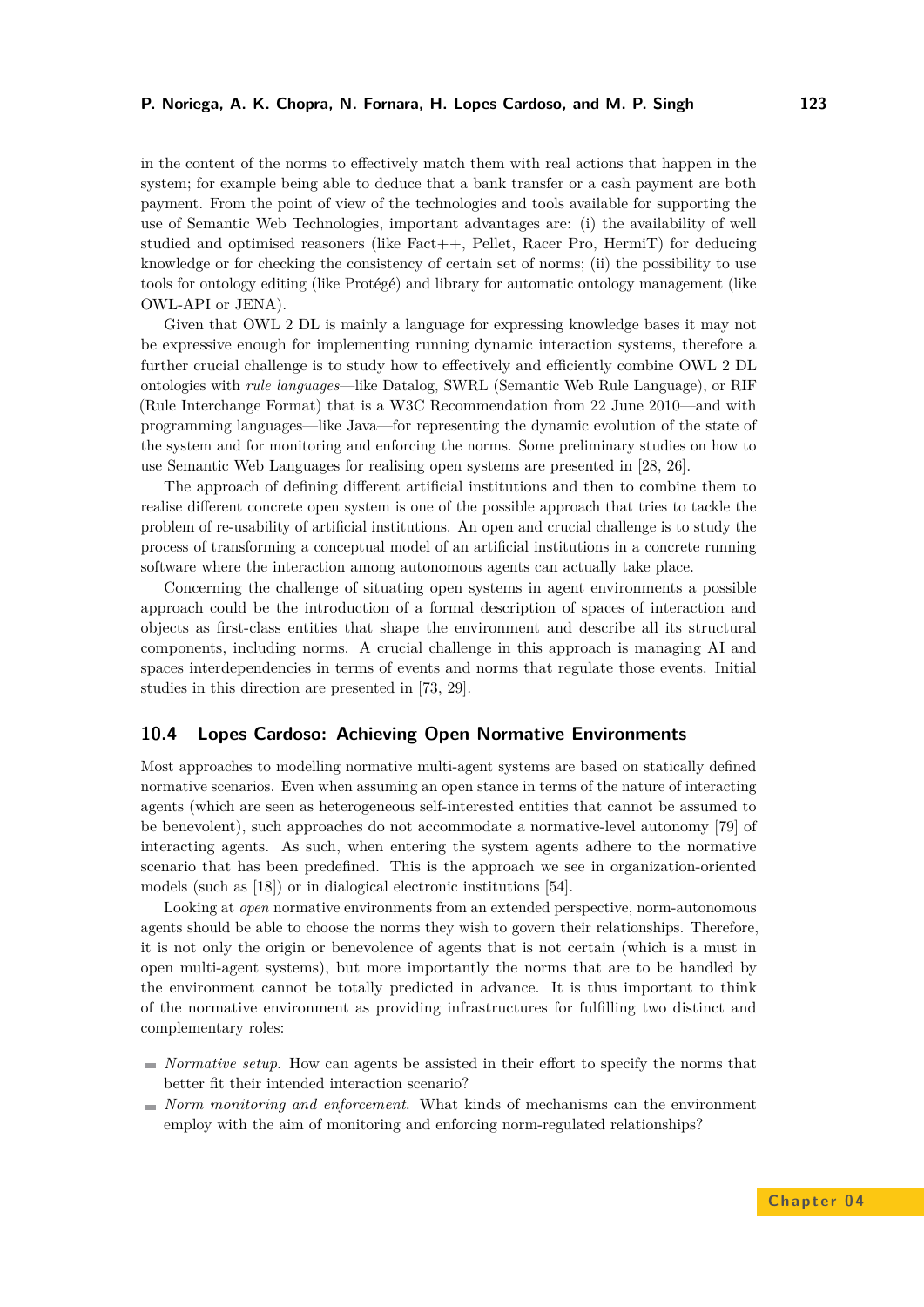While the latter has been widely addressed by several researchers working both on monitoring  $(e.g., [51, 48])$  $(e.g., [51, 48])$  $(e.g., [51, 48])$  $(e.g., [51, 48])$  $(e.g., [51, 48])$  and enforcement  $(e.g., [57, 24, 37, 49])$  $(e.g., [57, 24, 37, 49])$  $(e.g., [57, 24, 37, 49])$  $(e.g., [57, 24, 37, 49])$  $(e.g., [57, 24, 37, 49])$  $(e.g., [57, 24, 37, 49])$  $(e.g., [57, 24, 37, 49])$  $(e.g., [57, 24, 37, 49])$  $(e.g., [57, 24, 37, 49])$ , the issue of runtime normative setup has been mostly neglected—as mentioned before, designed normative environments are typically closed as far as the normative space is concerned. Nevertheless, this issue is important in application domains configuring regulated coalition settings, such as agent-based electronic contracting or Virtual Enterprise formation.

# <span id="page-31-0"></span>**10.4.1 Environment Design and Normative Evolution**

The study of the *environment* as a first-class entity in multi-agent systems (MAS) is quite recent [\[81\]](#page-39-11). A role that the environment may fulfil is that of normative state maintenance, by employing appropriate norm monitoring policies. This has been identified as a viable alternative to deploying "institutional agents" responsible for this task: the governing responsibility is transferred to the environment itself [\[61\]](#page-38-15). Typically, a rule-based infrastructure that defines reactions to events is the approach taken to realise this kind of environment, allowing not only to regulate agent interaction but any action that is taken within the environment.

Along this line, *coordination artefacts* [\[56\]](#page-38-16) have been proposed as abstractions encapsulating and providing a coordination service that agents can exploit in a social context. Coordination artifacts aim at enabling the creation/composition of social activities and at ruling those activities, from a normative perspective. Several proposals have been made to conceive artefacts of several types. This includes the use of organizational mechanisms to address the normative aspects of a MAS [\[40\]](#page-37-5), mostly from a normative state monitoring perspective.

The structuring of a normative environment into different social contexts has been targeted by a number of researchers. *Institutional spaces* [\[72\]](#page-39-13) are an approach to segment the environment into different institutions; these benefit from a common environment infrastructure in terms of perception and evolution models. Institutions can also be empowered to govern other institutions [\[16\]](#page-35-11). A slightly different perspective is to consider an institutional environment as being composed of several *normative contexts* [\[47\]](#page-37-14) governing different but sometimes interdependent social relationships. A hierarchical organisation of contexts (or institutions, for that matter) allows designing the environment with norm inheritance models in place.

A few researchers have tackled the problem of changing the norms of the environment at runtime. Theoretical approaches assign to *constitutive norms* the role of defining the possible changes to the normative system [\[3\]](#page-35-12). More practically-oriented efforts consider defining appropriate constructs that allow the system designer to define at compile time a *normative transition function* that specifies the possible norm changes and the conditions for their realisation [\[7,](#page-35-0) [74\]](#page-39-4). Letting the agents choose at runtime the changes to introduce in a normative system (defined in terms of a dynamic protocol) specified at design-time has also been suggested in [\[1\]](#page-34-0). Again, the possible options are application-specific: a set of possible values for specific fluents are the *degrees of freedom* agents have when proposing protocol modifications.

### **10.4.2 Challenges and Perspectives**

The notion of an *open normative environment* tries to look at the environment from outside any preexisting organisation, putting the emphasis instead on infrastructural components that allow *normative interactions* to take place. By normative interactions we mean not only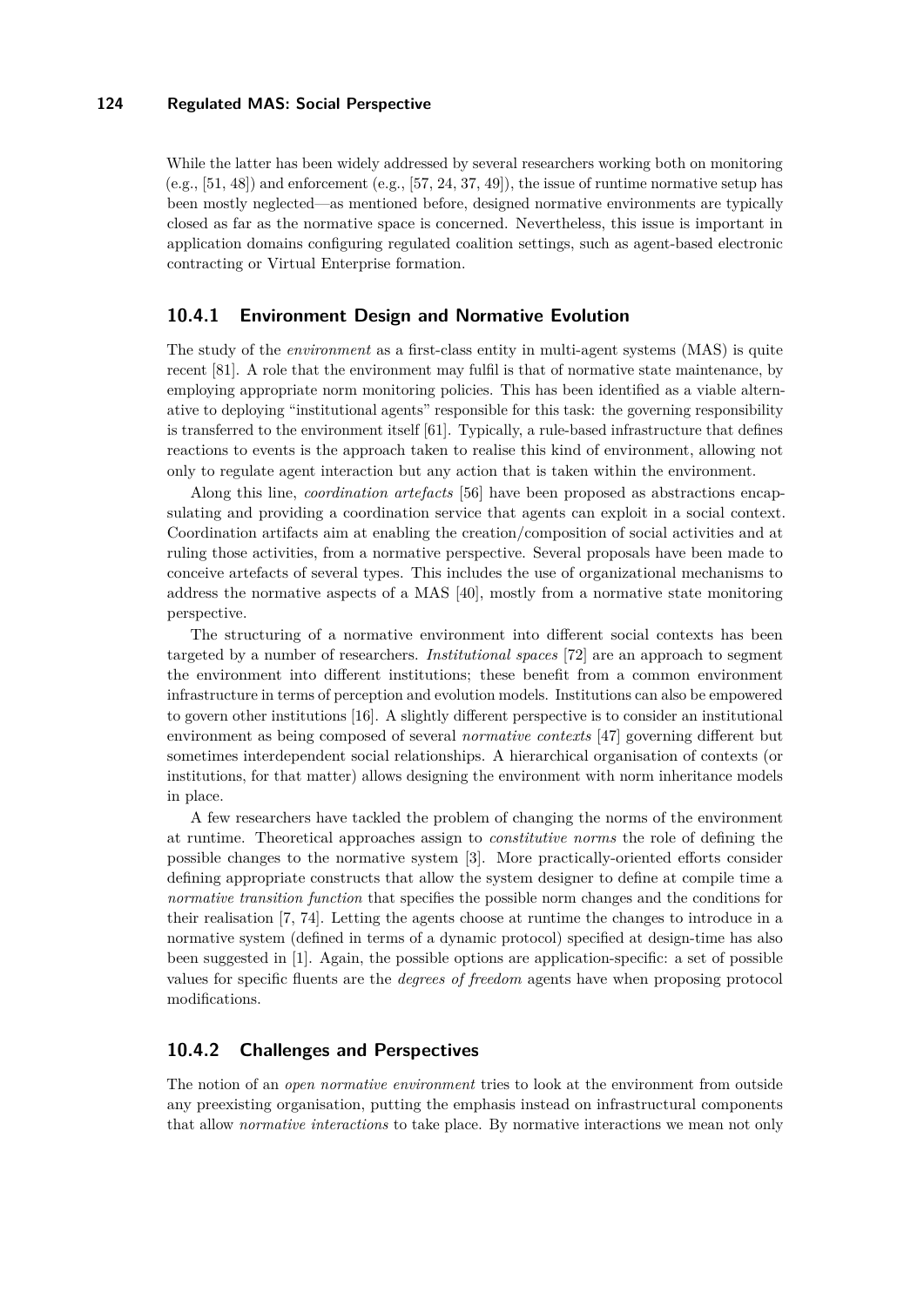#### **P. Noriega, A. K. Chopra, N. Fornara, H. Lopes Cardoso, and M. P. Singh 125**

interactions governed by norms, but also norms that are established by a deliberative process based on interaction.

Given the current approaches to address normative environments (whether disguised as artificial/electronic institutions or referred to as environments in their own right), the openness of multi-agent systems is not fully addressed. We argue in favor of the need to develop appropriate infrastructures for enabling runtime creation of normative specifications. Although, as mentioned above, there are some approaches in the literature that deal in some limited way with dynamic adaptation of norms, this issue has not yet been addressed from a domain-independent perspective.

Having software agents that are able to deliberatively establish on their own some normative specification of a norm-regulated relationship is a challenging task. Although there are several relevant research contributions regarding normative reasoning (mostly from a norm compliance perspective), the specification of appropriate infrastructural components facilitating normative setup is lacking.

Approaches such as coordination artifacts have been exploited as mediated interaction mechanisms. A similar mechanism may be explored for assisting the setup of normative relationships. The use of normative frameworks is another promising approach to ease this task. Norm inheritance or adaptation mechanisms can be explored. To this end, insights from legal theory are certainly pertinent sources of inspiration to develop environments that include such facilities.

### **10.5 Singh: A Normative Basis for Trust**

Open settings, where norms apply, inevitable bring out the problem of decision-making: How can each party decide on how it should engage the others? Trust is a key ingredient in such decision making, leading us to another question: How can each party determine how much trust to place in another autonomous party? To be an effective basis for decision making, the estimation of trust must incorporate (1) the interaction—task or transaction—being considered by the decision maker, (2) the social or organisational relationships, and (3) the relevant context.

The following are the main approaches to trust today.

- **Today's distributed** computing approaches hard-code some patently naïve assumptions, e.g., about the effectiveness of certificate chains [\[8\]](#page-35-13). Thus, they provide little or no rational basis for decision making in realistic settings.
- **Today's analytics-based** approaches seek to estimate the trustworthiness of a party based on an analysis of its attributes, behaviour, and relationships [\[30,](#page-36-14) [44,](#page-37-15) [80\]](#page-39-14). However, existing approaches largely hide the deep structure that one would informally associate with trust in natural human and organisational settings. In particular, these approaches provide simple calculi that associate numeric measures or qualitative descriptions of trust that seek to summarise the trustworthiness of a party as a single real number or nominal value.
- **Today's cognitive** approaches build ontologies and knowledge models of contexts and situations but in a way that gets into the particulars of a domain of application. Further, they provide complex definitions seeking to formalise how humans subjectively understand trust, but such definitions call upon concepts for which we cannot easily obtain any data to use as a basis for prediction or analysis [\[11,](#page-35-14) [10\]](#page-35-15). Thus, although the cognitive themes and domain models are useful, such approaches are not easy to apply computationally.

I propose a research direction that seeks to address the above gap in the modelling of trust in a manner that exploits the inherently normative nature of multi-agent systems to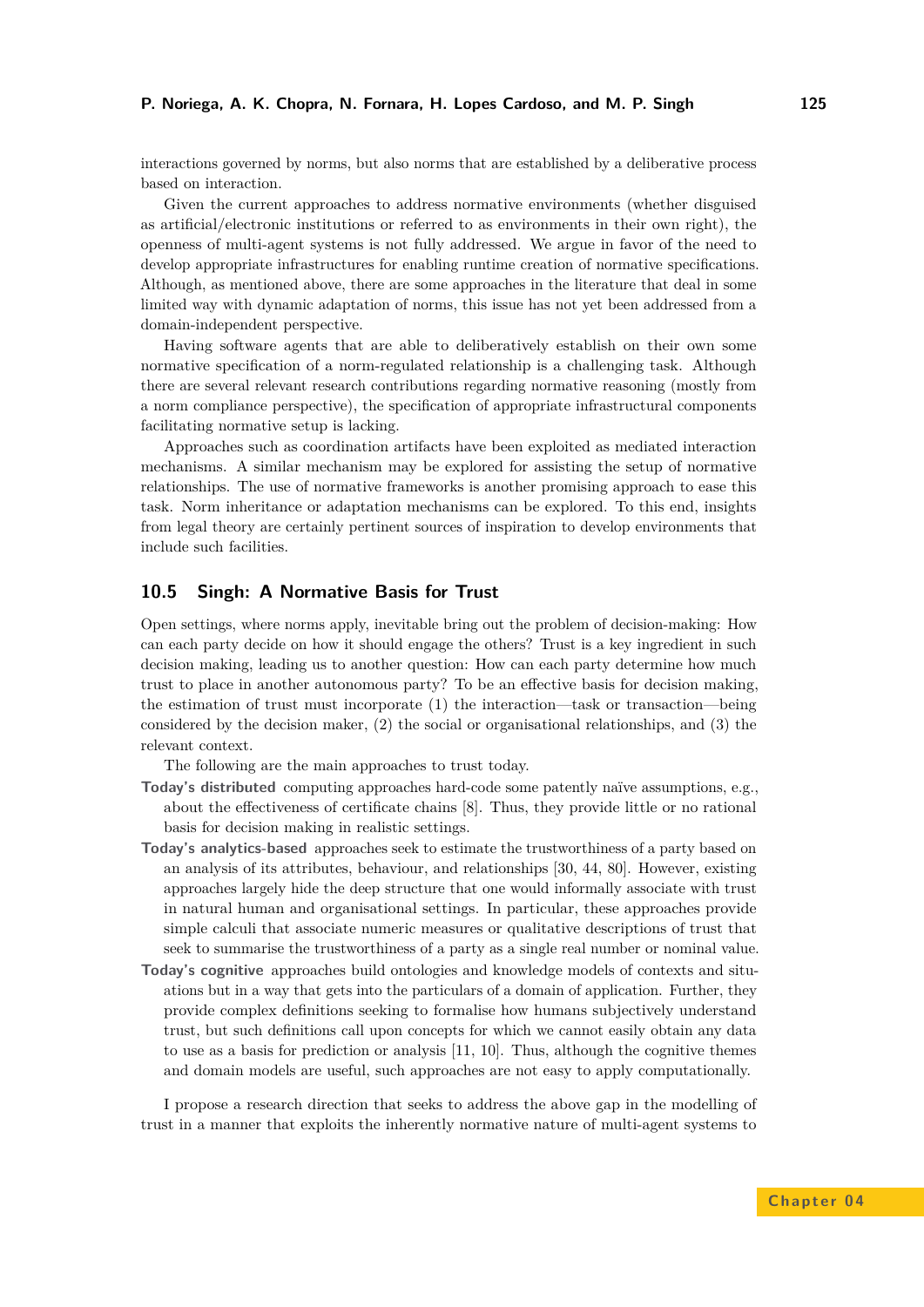address how we can analyse and engender trust. If our collective research efforts succeed, our main contribution will be a principled approach to trust that provides rich abstractions for modelling tasks and social or organisational relationships that apply in distributed systems and can be grounded in analytics-based decision making.

# **10.5.1 Norms for Trust**

The foremost idea underlying trust is that the extent to which one party, Alice, may justifiably trust another party, Bob, depends on how Alice and Bob interact, including what Alice observes regarding Bob. I begin from two key points about trust.

- **Autonomy.** Trust carries a connotation of choice: trust is meaningful only when the trusting party or *truster* can choose to proceed or not with the given interaction (with its counterparty, the *trustee*). And, the trustee can choose whether to carry out the interaction in question with the requisite quality. The latter element is diminished in cases of instrumental trust, wherein the truster treats the trustee as an instrument—as part of the infrastructure—and thus lacking in autonomy. In such cases, the question of trust reduces to the truster's trust in the reliability of the trustee.
- **Exposure.** Trust carries a connotation of vulnerability: it is meaningful only when the trusting party has some skin in the game. If we were to somehow guarantee full protection to the trusting party, it could decide independently of its trust in any counterparty.

Given the foregoing points, I preserve the basic intuition that Alice's trust in Bob is strengthened when Bob meets or exceeds her expectations and weakened otherwise. Alice could observe Bob from a distance, as he interacts with others, but her learning of him would be the most relevant in circumstances where Alice personally faces a certain vulnerability to Bob's potential malice (or, in the case of an instrument, incompetence)—that is, when Alice has placed trust in Bob.

In departure from traditional research on trust, I express the relevant expectations formally in terms of *normative relationships* between Alice, Bob, and the other parties in the given system. From efforts in modelling large-scale systems from the standpoints of contractual relationships and decentralised administration, I have identified a small set of norm types [\[69\]](#page-39-0). Specifically, is Bob authorised to do something, committed to doing it, or prohibited from doing it? To what extent are Alice and Bob encounters regimented (so as to prevent violation) by their environment? To what extent is Alice directly protected? To what extent is Alice indirectly protected: would Bob be sanctioned (punished) for a violation? The lower the regimentation or protection the greater is Alice's vulnerability. Based on these, we can analyse Bob's actions from Alice's viewpoint—and Alice's actions from Bob's. Thus for each party we can provide a basis for determining how much trust to place in the other.

The norms I propose can all be expressed in conditional logic, e.g., [\[67\]](#page-39-15). Their logical basis offers a clear way to assign semantics to trust based on sets of possible computation paths [\[68\]](#page-39-16). We can use the semantics as a standard of correctness for any formal trust calculus, including as a basis for analytics. For example, Alice ought to trust Bob to no greater an extent for keeping his commitment to do *P* and *Q* than for keeping his commitment to do *P* alone. Such semantics can provide a basis for a rich variety of trust calculi that may be specialised for particular kinds of distributed software systems. Thus, if Alice determines (for example, via data mining) that Bob is trustworthy (to a specific extent) for *P* and *Q*, she should infer that Bob is at least as trustworthy for *P*. A potential practical benefit of the proposed approach is dealing with heterogeneous observations from which trust needs to be determined in the field. Such observations often do not respect simple patterns (such as being clear-cut positive or negative about the same *P*) from which one can compute a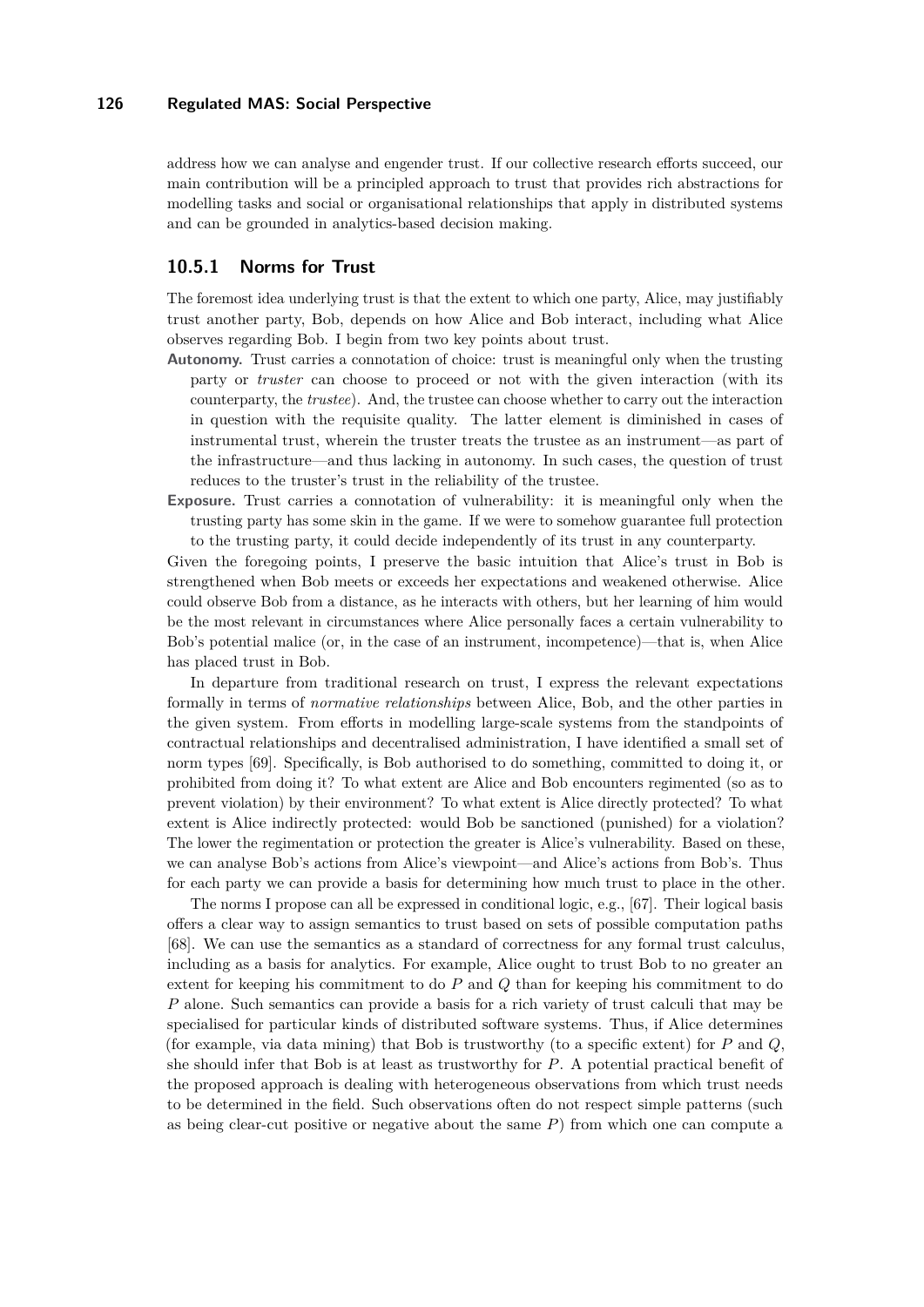probability. I conjecture that a normative approach can provide a basis for extracting the most information from the observations that arise in practice.

Initially, we might pursue a Bayesian approach, which relates well both to analytics and to a semantics based on computation paths. In subsequent studies, it would be worthwhile to consider richer representations such as those based on utility theory.

Any approach to trust can be difficult to evaluate, and especially so if we bring in sophisticated concepts such as norms. Existing public datasets, e.g., for social networks, are limited and do not specify interactions. Indeed, the limited nature of available datasets is one of the important reasons for the popularity of the simplistic analytics-based approaches to trust. The following are two potential evaluation approaches.

- Obtain a text-rich dataset of user comments on each other and carry out text mining to infer assessments of the implicit norms involved and the felicity of the interactions involved.
- Develop a new dataset based on one or more games that we can have users play against each other. Such a dataset would likely be small but would point the way toward richer modelling.

# **10.5.2 A Call to Arms**

To summarise, we see today a significant gap between trust theory and practice. Analytical and distributed systems approaches to trust involve shallow models not representative of real applications; even when these approaches talk of social networks, they do so in a manner that disregards any meaningful characterisation of the underlying social relationships. The cognitive models are richer but incomplete, yet difficult to characterise empirically from practically obtainable data.

The proposed norm-based research program will contribute a principled approach to trust that provides includes semantically rich abstractions for tasks and social or organisational relationships, yet which can be grounded in analytics-based decision making. This program is ambitious: it doesn't seek incremental improvements to current approaches, but to introduce a sea change in how trust is approached in research and practice, beginning from a foundation in norms.

#### **Acknowledgments**

Munindar Singh's effort was partially supported by the U.S. Army Research Office under grant W911NF-08-1-0105. The content of this paper does not necessarily reflect the position or policy of the U.S. Government; no official endorsement should be inferred or implied.

Nicoletta Fornara's effort is supported by the Hasler Foundation project nr. 11115-KG and

by the SER project nr. C08.0114 within the COST Action IC0801 Agreement Technologies. Henrique Lopes Cardoso's effort is supported by Fundação para a Ciência e a Tecnologia

(FCT), under project PTDC/EIA-EIA/104420/2008.

Pablo Noriega's effort has been partially supported by the Spanish Ministry of Science and Technology through the Agreement Technologies CONSOLIDER project under contract CSD2007-0022, and the Generalitat of Catalunya grant 2009-SGR-1434.

#### **References**

<span id="page-34-0"></span>**1** Alexander Artikis. Dynamic protocols for open agent systems. In *Proceedings of the 8th International Conference on Autonomous Agents and Multiagent Systems - Volume 1*, AA-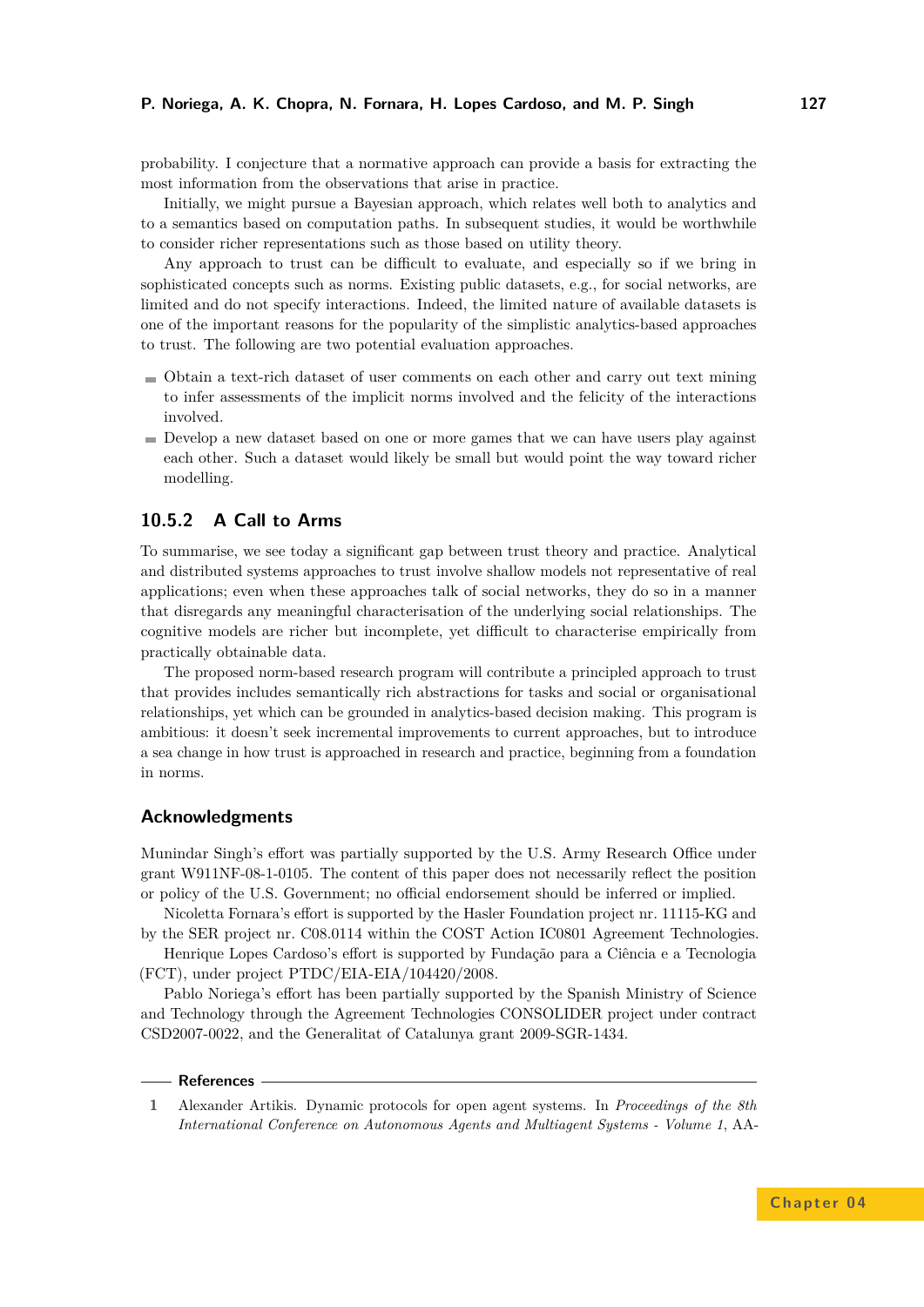MAS, pages 97–104, Richland, SC, 2009. International Foundation for Autonomous Agents and Multiagent Systems.

- <span id="page-35-1"></span>**2** Gordon Baxter and Ian Sommerville. Socio-technical systems: From design methods to systems engineering. *Interacting with Computers*, 23(1):4–17, 2011.
- <span id="page-35-12"></span>**3** G. Boella and L. van der Torre. Regulative and Constitutive Norms in Normative Multiagent Systems. In D. Dubois, C.A. Welty, and M.-A. Williams, editors, *Ninth International Conference on Principles of Knowledge Representation and Reasoning*, pages 255– 266. AAAI Press, Whistler, Canada, 2004.
- <span id="page-35-3"></span>**4** Paolo Bresciani, Anna Perini, Paolo Giorgini, Fausto Giunchiglia, and John Mylopoulos. Tropos: An agent-oriented software development methodology. *Autonomous Agents and Multi-Agent Systems*, 8(3):203–236, 2004.
- <span id="page-35-8"></span>**5** Jan Broersen. Issues in designing logical models for norm change. In George Vouros, Alexander Artikis, Kostas Stathis, and Jeremy Pitt, editors, *Organized Adaption in Multi-Agent Systems*, volume 5368 of *Lecture Notes in Computer Science*, pages 1–17. Springer Berlin Heidelberg, 2009.
- <span id="page-35-10"></span>**6** Stefano Bromuri and Kostas Stathis. Distributed agent environments in the ambient event calculus. In *Proceedings of the Third ACM International Conference on Distributed Event-Based Systems*, DEBS '09, pages 1–12, New York, NY, USA, 2009. ACM.
- <span id="page-35-0"></span>**7** J. Campos, M. López-Sánchez, J. A. Rodríguez-Aguilar, and M. Esteva. Formalising situatedness and adaptation in electronic institutions. In J. Hubner, E. Matson, O. Boissier, and V. Dignum, editors, *Coordination, Organizations, Institutions, and Norms in Agent Systems IV*, LNAI 5428, pages 126–139. Springer, 2009.
- <span id="page-35-13"></span>**8** Marco Carbone, Mogens Nielsen, and Vladimiro Sassone. Formal model for trust in dynamic networks. In *Proceedings of the 1st International Conference on Software Engineering and Formal Methods (SEFM)*, pages 54–63. IEEE Computer Society, 2003.
- <span id="page-35-7"></span>**9** J. Carmo and A. Jones. Deontic logic and contrary-to-duties. *Handbook of philosophical logic*, 8:265–343, 2002.
- <span id="page-35-15"></span>**10** Cristiano Castelfranchi and Rino Falcone. *Trust Theory: A Socio-Cognitive and Computational Model*. Agent Technology. John Wiley & Sons, Chichester, UK, 2010.
- <span id="page-35-14"></span>**11** Cristiano Castelfranchi, Rino Falcone, and Francesca Marzo. Being trusted in a social network: Trust as relational capital. In *Trust Management: Proceedings of the iTrust Workshop*, volume 3986 of *LNCS*, pages 19–32, Berlin, 2006. Springer.
- <span id="page-35-5"></span>**12** Henry W. Chesbrough. *Open Innovation: The New Imperative for Creating and Profiting from Technology.* Harvard Business School Press, Boston, MA, 2003.
- <span id="page-35-6"></span>**13** R.M. Chisholm. Contrary-to-duty imperatives and deontic logic. *Analysis*, pages 33–36, 1963.
- <span id="page-35-2"></span>**14** Amit K. Chopra and Paolo Giorgini. Requirements engineering for social applications. In *Proceedings of the 5th International i\* Workshop*, volume 766 of *CEUR Workshop Proceedings*. CEUR-WS.org, 2011. 138–143.
- <span id="page-35-4"></span>**15** Amit K. Chopra and Munindar P. Singh. Multiagent commitment alignment. In *Proceedings of the Eighth International Conference on Autonomous Agents and MultiAgent Systems*, pages 937–944, 2009.
- <span id="page-35-11"></span>**16** O. Cliffe, M. De Vos, and J. Padget. Specifying and reasoning about multiple institutions. In P. Noriega, J. Vázquez-Salceda, G. Boella, O. Boissier, V. Dignum, N. Fornara, and E. Matson, editors, *Coordination, Organizations, Institutions, and Norms in Agent Systems II*, LNAI 4386, pages 67–85. Springer, 2007.
- <span id="page-35-9"></span>**17** S.E.S. Crawford and E. Ostrom. A grammar of institutions. *American Political Science Review*, pages 582–600, 1995.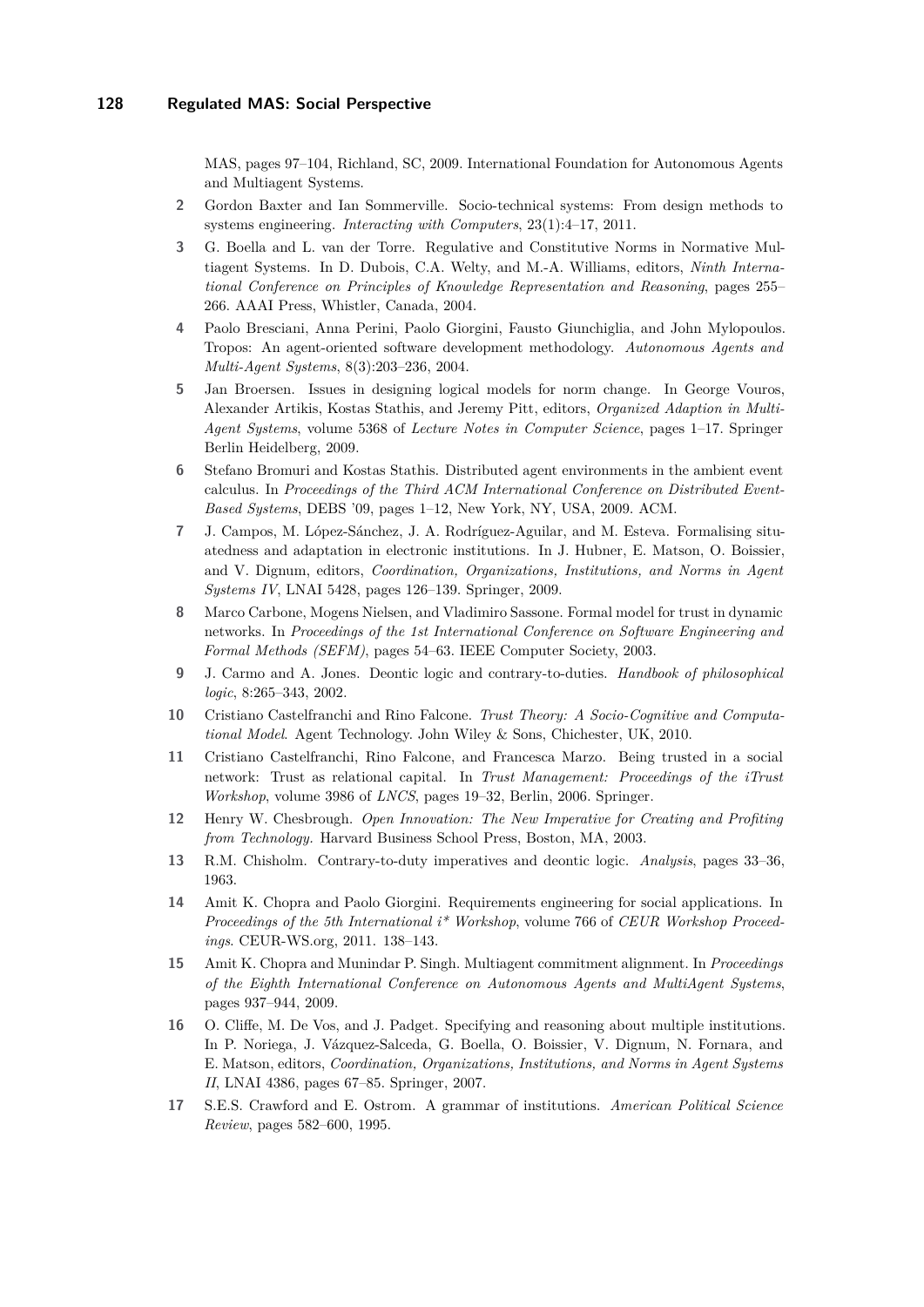- <span id="page-36-13"></span>**18** V. Dignum, J. Vazquez-Salceda, and F. Dignum. Omni: Introducing social structure, norms and ontologies into agent organizations. In *Programming Multi-Agent Systems, Second International Workshop ProMAS 2004*, volume 3346 of *Lecture Notes in Artificial Intelligence (Subseries of Lecture Notes in Computer Science)*, pages 181–198, New York, NY, United States, 2005. Springer Verlag, Heidelberg, D-69121, Germany.
- <span id="page-36-1"></span>**19** Mark d'Inverno, Michael Luck, Pablo Noriega, Juan A. Rodriguez-Aguilar, and Carles Sierra. Communicating open systems. *Artificial Intelligence*, 186(0):38 – 94, 2012.
- <span id="page-36-0"></span>**20** Carl M. Ellison. Establishing identity without certificate authorities. In *Proceedings of the 6th USENIX Security Symposium*, pages 67–76, 1996.
- <span id="page-36-4"></span>**21** M. Esteva, B. Rosell, J. A. Rodríguez-Aguilar, and J. L. Arcos. Ameli: An agent-based middleware for electronic institutions. In *Third International Joint Conference on Autonomous Agents and Multiagent Systems*, volume 1, pages 236–243, New York, USA, 2004. IEEE Computer Society.
- <span id="page-36-7"></span>**22** Marc Esteva, Juan A. Rodriguez-Aguilar, Josep Lluis Arcos, and Carles Sierra. Sociallyaware lightweight coordination infrastructures. In *AAMAS'11 12th International Workshop on Agent-Oriented Software Engineering*, pages 117–128, 2011.
- <span id="page-36-6"></span>**23** Fernando Flores, Michael Graves, Brad Hartfield, and Terry Winograd. Computer systems and the design of organizational interaction. *ACM Transactions on Information Systems*, 6:153–172, 1988.
- <span id="page-36-5"></span>**24** N. Fornara and M. Colombetti. Specifying and enforcing norms in artificial institutions. In G. Boella, L. van der Torre, and H. Verhagen, editors, *Normative Multi-agent Systems*, volume 07122 of *Dagstuhl Seminar Proceedings*. Schloss Dagstuhl, 2007.
- <span id="page-36-2"></span>**25** N. Fornara and M. Colombetti. Specifying artificial institutions in the event calculus. In V. Dignum, editor, *Handbook of Research on Multi-Agent Systems: Semantics and Dynamics of Organizational Models*, Information science reference, chapter XIV, pages 335–366. IGI Global, 2009.
- <span id="page-36-11"></span>**26** Nicoletta Fornara. Specifying and monitoring obligations in open multiagent systems using semantic web technology. In A. Elçi, M. Tadiou Kone, and M. A. Orgun, editors, *Semantic Agent Systems: Foundations and Applications*, volume 344 of *Studies in Computational Intelligence*, chapter 2, pages 25–46. Springer-Verlag, 2011.
- <span id="page-36-3"></span>**27** Nicoletta Fornara and Marco Colombetti. Operational specification of a commitment-based agent communication language. In *Proceedings of the first international joint conference on Autonomous agents and multiagent systems: part 2*, AAMAS '02, pages 536–542, New York, NY, USA, 2002. ACM.
- <span id="page-36-10"></span>**28** Nicoletta Fornara and Marco Colombetti. Representation and monitoring of commitments and norms using owl. *AI Commun.*, 23(4):341–356, 2010.
- <span id="page-36-12"></span>**29** Nicoletta Fornara and Charalampos Tampitsikas. Using OWL Artificial Institutions for dynamically creating Open Spaces of Interaction. In *Proceedings of the AT 2012 First International Conference on Agreement Technologies, October 15 - 16, 2012 in Dubrovnik, Croatia*, volume 918 of *CEUR Workshop Proceedings*, pages 281–295, 2012.
- <span id="page-36-14"></span>**30** Karen Fullam and K. Suzanne Barber. Dynamically learning sources of trust information: Experience vs. reputation. In *Proceedings of the 6th International Joint Conference on Autonomous Agents and MultiAgent Systems (AAMAS)*, pages 1062–1069, Honolulu, May 2007. IFAAMAS.
- <span id="page-36-9"></span>**31** Andres Garca-Camino, Pablo Noriega, and Juan A. Rodrguez-Aguilar. Implementing norms in electronic institutions. In Simon Thompson Michal Pechoucek, Donald Steiner, editor, *Proceedings of the 4th International Joint Conference on Autonomous Agents and Multiagent Systems (AAMAS '05)*, pages 667–673, Utrecht, NL, 2005. ACM Press.
- <span id="page-36-8"></span>**32** Andres Garcia-Camino, Juan A. Rodriguez-Aguilar, and Wamberto Vasconcelos. A distributed architecture for norm management in multi-agent systems. In Jaime Sichman,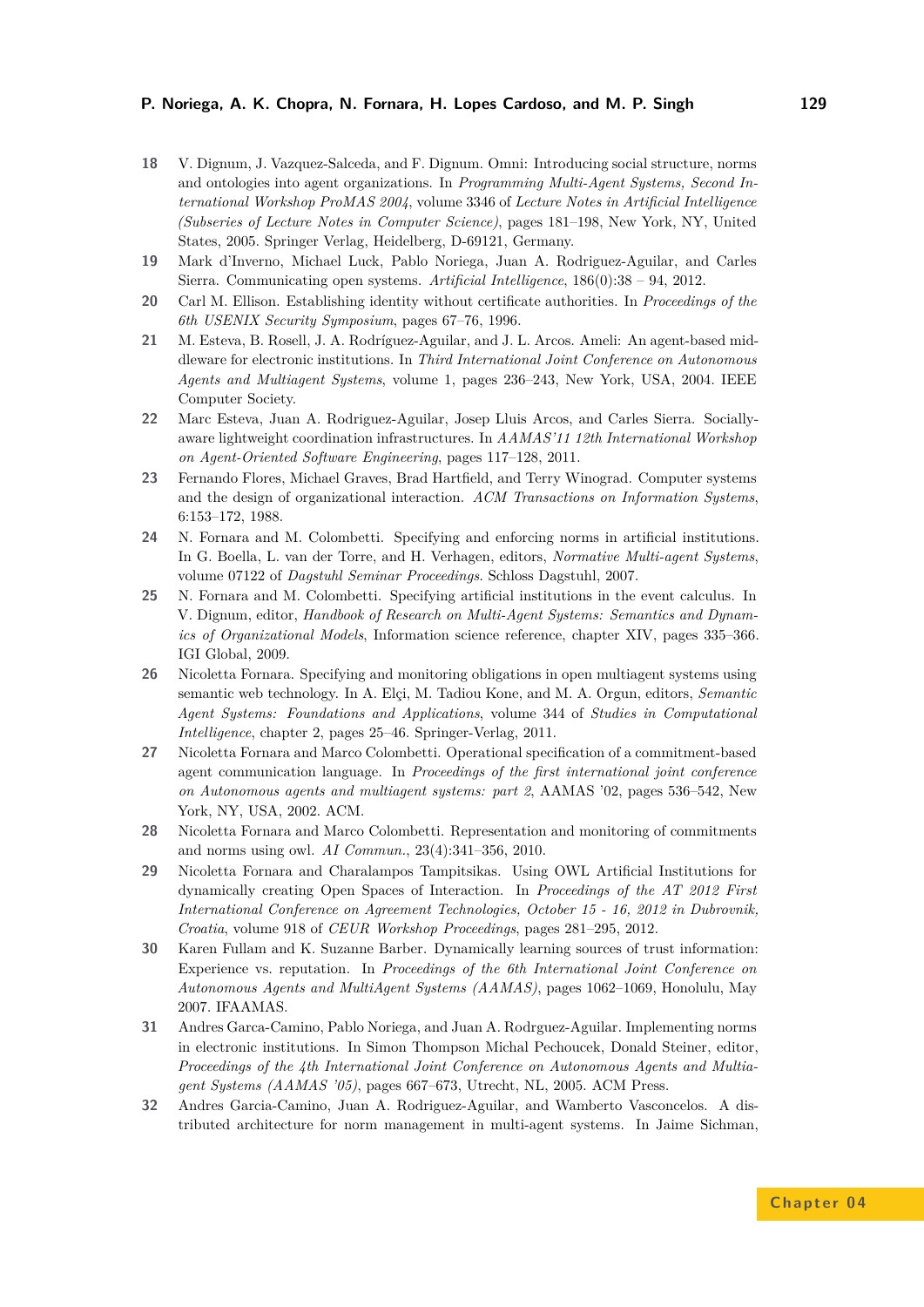Julian Padget, Sascha Ossowski, and Pablo Noriega, editors, *Coordination, Organization, Institutions and Norms in agent systems III*, volume 4870 of *Lecture Notes in Computer Science*, pages 275–286. Springer Berlin / Heidelberg, 2008.

- <span id="page-37-7"></span>**33** Joseph Goguen. Requirements engineering as the reconciliation of technical and social issues. In M. Jirotka and J. Goguen, editors, *Requirements Engineering: Social and Technical Issues*, pages 165–200. Academic Press, 1994.
- <span id="page-37-10"></span>**34** G. Governatori and A. Rotolo. Logic of violations: A gentzen system for reasoning with contrary-to-duty obligations. *Australasian Journal of Logic*, 4:193–215, 2006.
- <span id="page-37-9"></span>**35** Guido Governatori, Zoran Milosevic, and Shazia Sadiq. Compliance checking between business processes and business contracts. In *Proceedings of the Tenth International Distributed Object Computing Conference*, pages 221–232, 2006.
- <span id="page-37-11"></span>**36** Guido Governatori and Antonino Rotolo. Changing legal systems: Abrogation and annulment. part ii: Temporalised defeasible logic. In Guido Boella, Gabriella Pigozzi, Munindar P. Singh, and Harko Verhagen, editors, *NORMAS*, pages 112–127, 2008.
- <span id="page-37-4"></span>**37** D. Grossi, H. Aldewereld, and F. Dignum. *Ubi Lex, Ibi Poena*: Designing norm enforcement in e-institutions. In P. Noriega, J. Vázquez-Salceda, G. Boella, O. Boissier, V. Dignum, N. Fornara, and E. Matson, editors, *Coordination, Organizations, Institutions, and Norms in Agent Systems II*, volume LNAI 4386, pages 101–114. Springer, 2007.
- <span id="page-37-3"></span>**38** D. Grossi, D. Gabbay, and L. Torre. The norm implementation problem in normative multi-agent systems. In Mehdi Dastani, Koen V. Hindriks, and John-Jules Charles Meyer, editors, *Specification and Verification of Multi-agent Systems*, pages 195–224. Springer US, 2010.
- <span id="page-37-12"></span>**39** Pascal Hitzler, Markus Krötzsch, and Sebastian Rudolph. *Foundations of Semantic Web Technologies*. Chapman & Hall/CRC, 2009.
- <span id="page-37-5"></span>**40** J. Hübner, O. Boissier, R. Kitio, and A. Ricci. Instrumenting multi-agent organisations with organisational artifacts and agents. *Autonomous Agents and Multi-Agent Systems*, 20:369–400, 2010. 10.1007/s10458-009-9084-y.
- <span id="page-37-8"></span>**41** Nicholas R. Jennings. On agent-based software engineering. *Artificial intelligence*, 117(2):277–296, 2000.
- <span id="page-37-0"></span>**42** Andrew J. I. Jones and Marek J. Sergot. On the characterisation of law and computer systems: The normative systems perspective. In John-Jules Ch. Meyer and Roel J. Wieringa, editors, *Deontic Logic in Computer Science: Normative System Specification*, Wiley Professional Computing, chapter 12, pages 275–307. John Wiley and Sons, Chichester, UK, 1993.
- <span id="page-37-2"></span>**43** Andrew J. I. Jones and Marek J. Sergot. A Formal Characterisation of Institutionalised Power. *Logic Journal of the IGPL / Bulletin of the IGPL*, 4:427–443, 1996.
- <span id="page-37-15"></span>**44** Audun Jøsang. A subjective metric of authentication. In *Proceedings of the 5th European Symposium on Research in Computer Security (ESORICS)*, volume 1485 of *LNCS*, pages 329–344, Louvain-la-Neuve, Belgium, 1998. Springer.
- <span id="page-37-1"></span>**45** H. Lopes Cardoso and E. Oliveira. Electronic institutions for B2B: Dynamic normative environments. *Artificial Intelligence and Law*, 16(1):107–128, 2008.
- <span id="page-37-6"></span>**46** H. Lopes Cardoso and E. Oliveira. Norm defeasibility in an institutional normative framework. In M. Ghallab, C.D. Spyropoulos, N. Fakotakis, and N. Avouris, editors, *Proceedings of the 18th European Conference on Artificial Intelligence (ECAI 2008)*, pages 468–472, Patras, Greece, 2008. IOS Press.
- <span id="page-37-14"></span>**47** H. Lopes Cardoso and E. Oliveira. A context-based institutional normative environment. In J. Hubner, E. Matson, O. Boissier, and V. Dignum, editors, *Coordination, Organizations, Institutions, and Norms in Agent Systems IV*, LNAI 5428, pages 140–155. Springer, 2009.
- <span id="page-37-13"></span>**48** H. Lopes Cardoso and E. Oliveira. Monitoring directed obligations with flexible deadlines: a rule-based approach. In M. Baldoni, J. Bentahar, J. Lloyd, and M. B. Van Riemsdijk,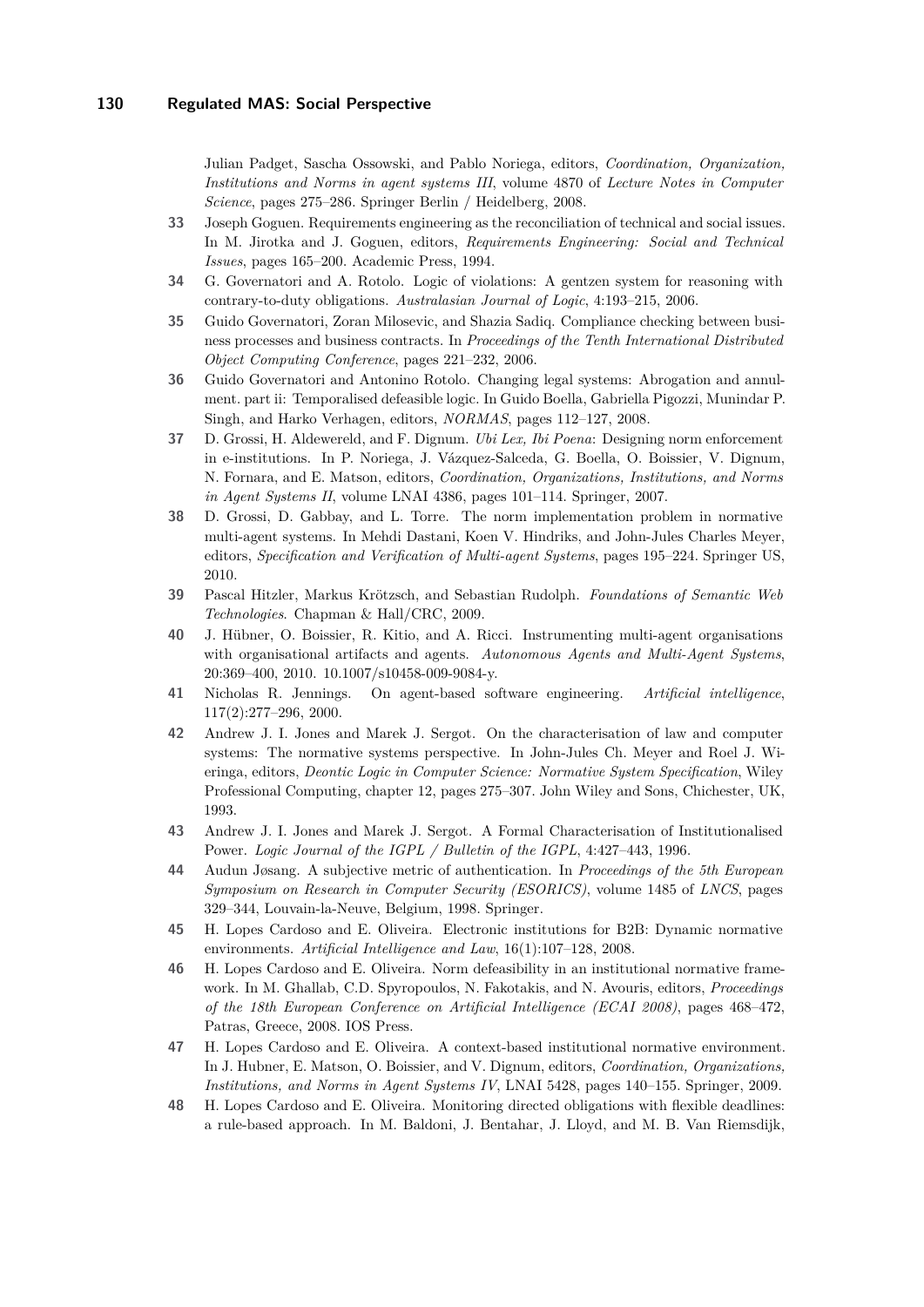editors, *Declarative Agent Languages and Technologies VII*, LNAI, pages 51–67. Springer, 2010.

- <span id="page-38-5"></span>**49** H. Lopes Cardoso and E. Oliveira. Social control in a normative framework: An adaptive deterrence approach. *Web Intelligence and Agent Systems*, 9:363–375, December 2011.
- <span id="page-38-1"></span>**50** Ebrahim (Abe) Mamdani and Jeremy Pitt. Responsible agent behavior: A distributed computing perspective. *IEEE Internet Computing*, 4(5):27–31, September 2000.
- <span id="page-38-13"></span>**51** S. Modgil, N. Faci, F. Meneguzzi, N. Oren, S. Miles, and M. Luck. A framework for monitoring agent-based normative systems. In Decker, Sichman, Sierra, and Castelfranchi, editors, *Proc. of 8th Int. Conf. on Autonomous Agents and Multiagent Systems*, pages 153–160. IFAAMAS, Budapest, Hungary, 2009.
- <span id="page-38-10"></span>**52** Javier Morales, Maite López-Sánchez, and Marc Esteva. Using experience to generate new regulations. In *Proceedings of the twenty-second International Joint Conference on Artificial Intelligence IJCAI'11*, pages 307–312, Barcelona, Spain, 16/07/2011 2011. AAAI Press, USA.
- <span id="page-38-6"></span>**53** John Mylopoulos, Lawrence Chung, and Brian Nixon. Representing and using nonfunctional requirements: a process-oriented approach. *IEEE Transactions on Software Engineering*, 18(6):483 –497, 1992.
- <span id="page-38-0"></span>**54** Pablo Noriega. *Agent-Mediated Auctions: The Fishmarket Metaphor. PhD thesis Universitat Autònoma de Barcelona, 1997*. Number 8 in IIIA Monograph Series. IIIA, 1999.
- <span id="page-38-2"></span>**55** Douglass C. North. *Institutions, Institutional change and economic performance*. Cambridge University Press, 1990.
- <span id="page-38-16"></span>**56** Andrea Omicini, Alessandro Ricci, Mirko Viroli, Cristiano Castelfranchi, and Luca Tummolini. Coordination artifacts: Environment-based coordination for intelligent agents. In *Proceedings of the Third International Joint Conference on Autonomous Agents and Multiagent Systems - Volume 1*, AAMAS '04, pages 286–293, Washington, DC, USA, 2004. IEEE Computer Society.
- <span id="page-38-14"></span>**57** P. Pasquier, R. A. Flores, and B. Chaib-Draa. Modelling flexible social commitments and their enforcement. In M.-P. Gleizes, A. Omicini, and F. Zambonelli, editors, *Engineering Societies in the Agents World V*, volume 3451 of *Lecture Notes in Artificial Intelligence*, pages 139–151. Springer, Toulouse, France, 2005.
- <span id="page-38-12"></span>**58** Alessandro Ricci, Michele Piunti, and Mirko Viroli. Environment programming in multiagent systems: an artifact-based perspective. *Autonomous Agents and Multi-Agent Systems*, 23(2):158–192, September 2011.
- <span id="page-38-11"></span>**59** David Robertson. A lightweight coordination calculus for agent systems. In *Declarative Agent Languages and Technologies. DALT 2004*, volume 3476, pages 183–197. Springer, 2005.
- <span id="page-38-8"></span>**60** William N. Robinson and Sandeep Purao. Specifying and monitoring interactions and commitments in open business processes. *IEEE Software*, 26(2):72–79, 2009.
- <span id="page-38-15"></span>**61** Michael Schumacher and Sascha Ossowski. The governing environment. In Danny Weyns, H. Van Dyke Parunak, and Fabien Michel, editors, *Environments for Multi-Agent Systems II*, volume 3830 of *Lecture Notes in Computer Science*, pages 88–104. Springer Berlin / Heidelberg, 2006.
- <span id="page-38-3"></span>**62** John R. Searle. *The Construction of Social Reality*. Free Press, New York, 1995.
- <span id="page-38-7"></span>**63** Yoav Shoham and Moshe Tennenholtz. On social laws for artificial agent societies: Off-line design. *Artificial Intelligence*, 73(1-2):231–252, 1995.
- <span id="page-38-9"></span>**64** Alberto Siena, Giampaolo Armellin, Gianluca Mameli, John Mylopoulos, Anna Perini, and Angelo Susi. Establishing regulatory compliance for information system requirements: An experience report from the health care domain. In *Proceedings of the 29th International Conference on Conceptual Modeling*, volume 6412 of *LNCS*, pages 90–103. Springer, 2010.
- <span id="page-38-4"></span>**65** Herbert A. Simon. *Reason in Human Affairs*. Stanford University Press, 1983.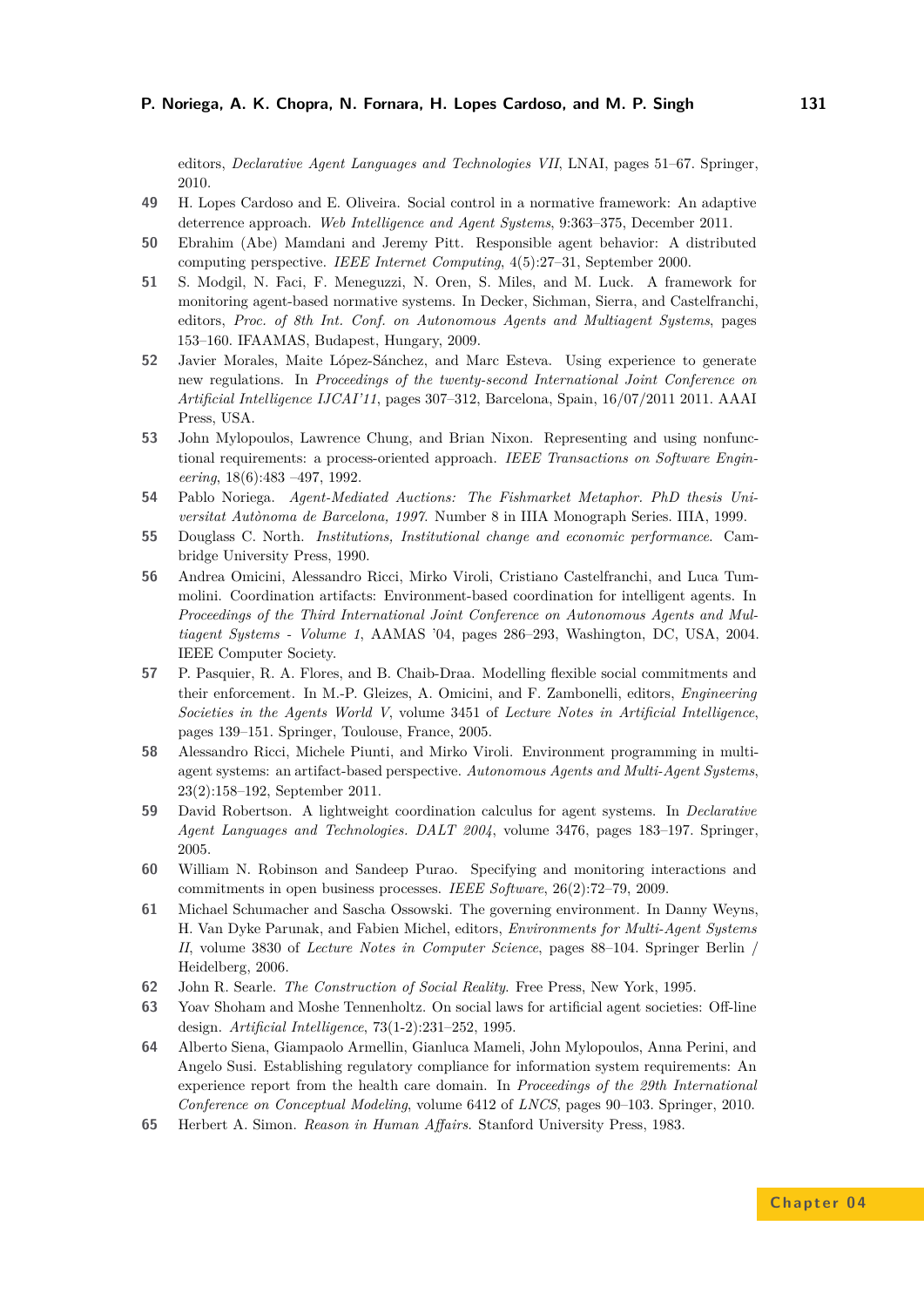- <span id="page-39-9"></span>**66** Munindar P. Singh. An ontology for commitments in multiagent systems: Toward a unification of normative concepts. *Artificial Intelligence and Law*, 7:97–113, 1999.
- <span id="page-39-15"></span>**67** Munindar P. Singh. Semantical considerations on dialectical and practical commitments. In *Proceedings of the 23rd Conference on Artificial Intelligence (AAAI)*, pages 176–181, Chicago, July 2008. AAAI Press.
- <span id="page-39-16"></span>**68** Munindar P. Singh. Trust as dependence: A logical approach. In *Proceedings of the 10th International Conference on Autonomous Agents and MultiAgent Systems (AAMAS)*, pages 863–870, Taipei, May 2011. IFAAMAS.
- <span id="page-39-0"></span>**69** Munindar P. Singh. Norms as a basis for governing sociotechnical systems. *ACM Transactions on Intelligent Systems and Technology (TIST)*, pages 1–21, 2013. To appear; available at <http://www.csc.ncsu.edu/faculty/mpsingh/papers>.
- <span id="page-39-8"></span>**70** Munindar P. Singh and Amit K. Chopra. Correctness properties for multiagent systems. In *Proceedings of the Sixth Workshop on Declarative Agent Languages and Technologies*, volume 5948 of *LNCS*, pages 192–207. Springer, 2009.
- <span id="page-39-10"></span>**71** Munindar P. Singh, Amit K. Chopra, and Nirmit Desai. Commitment-based serviceoriented architecture. *IEEE Computer*, 42(11):72–79, 2009.
- <span id="page-39-13"></span>**72** C. Tampitsikas, S. Bromuri, and M. Schumacher. Manet: A model for first-class electronic institutions. In S. Cranefield and P. Noriega, editors, *12th International Workshop on Coordination, Organization, Institutions and Norms in Agent Systems (COIN)*, pages 105– 119, Taipei, Taiwan, 2011.
- <span id="page-39-1"></span>**73** Charalampos Tampitsikas, Stefano Bromuri, Nicoletta Fornara, and Michael Ignaz Schumacher. Interdependent Artificial Institutions In Agent Environments. *Applied Artificial Intelligence*, 26(4):398–427, 2012.
- <span id="page-39-4"></span>**74** Nick Tinnemeier, Mehdi Dastani, and John-Jules Meyer. Programming norm change. In *Proceedings of the 9th International Conference on Autonomous Agents and Multiagent Systems: volume 1*, AAMAS, pages 957–964, Richland, SC, 2010. International Foundation for Autonomous Agents and Multiagent Systems.
- <span id="page-39-3"></span>**75** Y. B. Udupi and M. P. Singh. Dynamics of contracts-based organizations: A formal approach based on institutions. In *Proceedings of the 6th international joint conference on Autonomous agents and multiagent systems*, AAMAS, pages 19:1–19:3, New York, NY, USA, 2007. ACM.
- <span id="page-39-2"></span>**76** J. Vázquez-Salceda, H. Aldewereld, and F. Dignum. Implementing norms in multiagent systems. In G. Lindemann, J. Denzinger, I. J. Timm, and R. Unland, editors, *Multiagent System Technologies*, volume 3187 of *Lecture Notes in Artificial Intelligence*, pages 313–327, Erfurt, Germany, 2004. Springer Verlag, Heidelberg, D-69121, Germany.
- <span id="page-39-5"></span>**77** Javier Vázquez-Salceda, Virginia Dignum, and Frank Dignum. Organizing multiagent systems. *Autonomous Agents and Multi-Agent Systems*, 11:307–360, 2005.
- <span id="page-39-7"></span>**78** Mahadevan Venkatraman and Munindar P. Singh. Verifying compliance with commitment protocols: Enabling open Web-based multiagent systems. *Autonomous Agents and Multi-Agent Systems*, 2(3):217–236, September 1999.
- <span id="page-39-12"></span>**79** H. J. E. Verhagen. *Norm Autonomous Agents*. PhD thesis, The Royal Institute of Technology and Stockholm University, 2000.
- <span id="page-39-14"></span>**80** Yonghong Wang and Munindar P. Singh. Formal trust model for multiagent systems. In *Proceedings of the 20th International Joint Conference on Artificial Intelligence (IJCAI)*, pages 1551–1556, Hyderabad, 2007. IJCAI.
- <span id="page-39-11"></span>**81** Danny Weyns, Andrea Omicini, and James Odell. Environment as a first class abstraction in multiagent systems. *Autonomous Agents and Multi-Agent Systems*, 14(1):5–30, 2007.
- <span id="page-39-6"></span>**82** Pınar Yolum and Munindar P. Singh. Flexible protocol specification and execution: Applying event calculus planning using commitments. In *Proceedings of the 1st International*